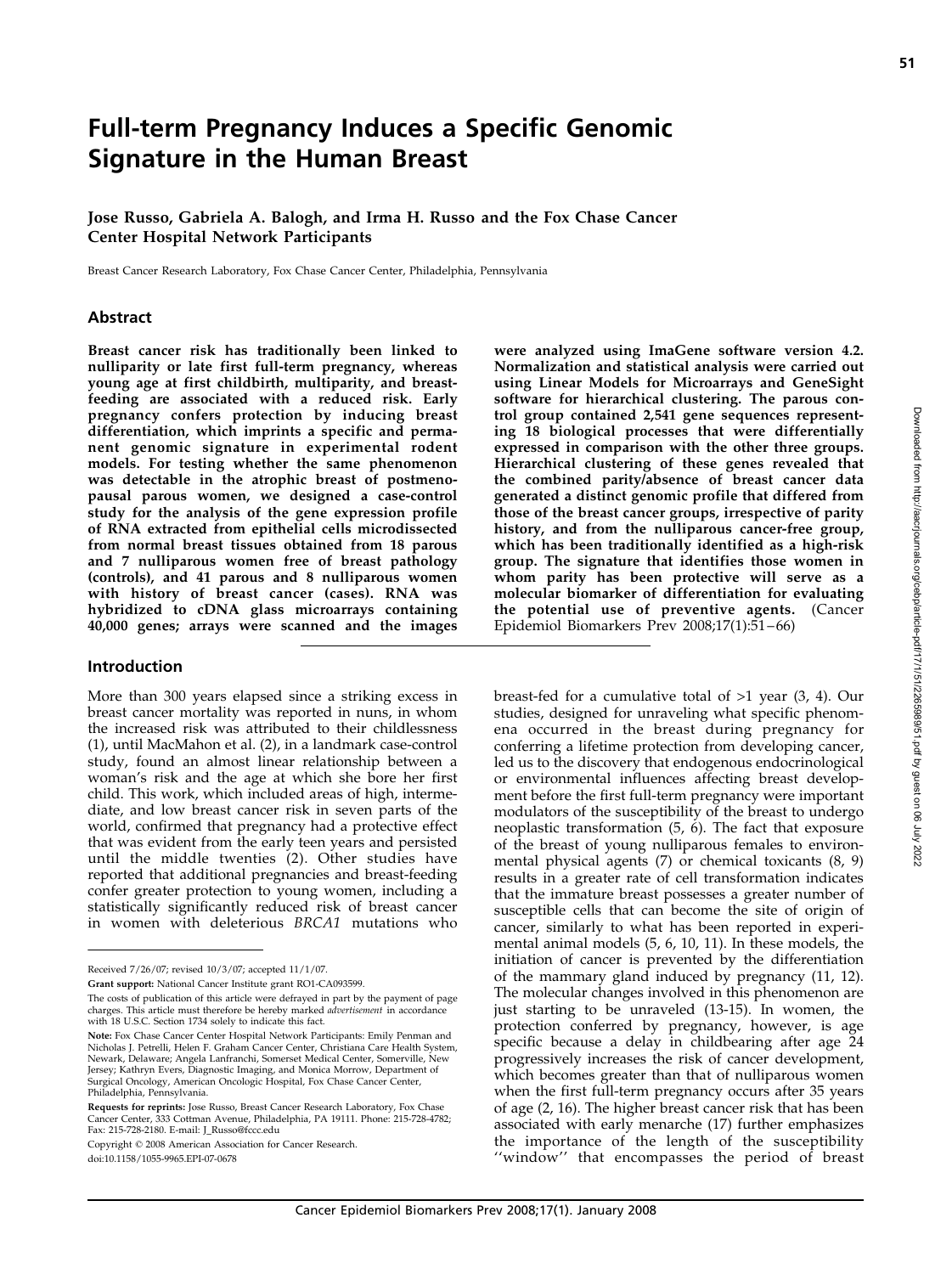development occurring between menarche and the first pregnancy, when the organ is more susceptible to either undergo complete differentiation under physiologic hormonal stimuli, and hence to be protected from breast cancer, or to suffer genetic or epigenetic damage that might contribute to increasing the lifetime risk of developing breast cancer (9, 18). The damage caused by a single or a combination of putative cancer-causing agents might, in turn, be amplified by the genetic make up of the patient, such as the inheritance of the BRCA1 or BRCA2 susceptibility genes, which influences the pattern of breast development and differentiation and is responsible for at least 5% of all the breast cancer cases (19-21). This postulate is supported by our observations that the architectural pattern of lobular development in parous women with cancer differs from that of parous women without cancer, being similar to that of nulliparous women with or without cancer. Thus, the higher breast cancer risk in parous women might have resulted from either a failure of the breast to fully differentiate under the influence of the hormones of pregnancy (22, 23) and/or stimulation of the growth of foci of transformed cells initiated by early damage or genetic predisposition (9, 18, 20).

Numerous studies have been done for understanding how the dramatic modifications that occur during pregnancy in the pattern of lobular development and differentiation (22, 23), cell proliferation, and steroid hormone receptor content of the breast (24) influence cancer risk. Studies at molecular level using different platforms for global genome analysis have confirmed the universality of this phenomenon in various strains of rats and mice (13-15, 25). For testing the permanence of these changes, we have analyzed the pattern of gene expression occurring during and after pregnancy in rodents. Hierarchical cluster analysis of the genomic profile of rat mammary glands in the 15th and 21st days of pregnancy and at 21 and 42 days postpartum revealed four different patterns of expression in relation to the time of pregnancy (25). During pregnancy, genes related to the secretory properties of the mammary epithelium (Cluster A) become up-regulated, decreasing to control values after 21 and 42 days postpartum. Cluster B includes genes related to the apoptotic pathways, the fatty acid binding protein and cathecol-O-methyltransferase, among others, which become up-regulated from the end of pregnancy until the 21st day postpartum and decreasing thereafter. Cluster C represents differentiation-associated genes whose level of expression continuously and progressively increases with time of pregnancy, reaching their highest levels between 21 and 42 days postpartum, and cluster D comprises genes that are up-regulated around the 15th day of pregnancy and become progressively down-regulated from the end of pregnancy until the 42nd day postpartum (25). These observations confirm at genomic level our previous morphologic and physiologic findings indicating that temporal and sequential changes have to occur in the development of the mammary gland for accomplishing a protective degree of differentiation (11, 12, 25-28). The importance of identifying a specific signature by 42 days postpartum is highlighted by the observations that administration of the polycyclic hydrocarbon 7,12 dimethylbenz(a)anthracene to parous rats results in a markedly reduced tumorigenic response, supporting the concept that the differentiation induced by pregnancy shifts the susceptible ''intermediate cells'' that originate mammary cancer in the terminal end buds of the virginal gland (5, 10) to transformation-resistant cells (11, 12).

Studies in experimental animal models have been useful for uncovering the sequential genomic changes occurring in the mammary gland in response to the multiple hormonal stimuli of pregnancy that lead to the imprinting of a permanent genomic signature. Work reported here was designed with the purpose of testing whether a similar phenomenon occurs in the atrophic breast of postmenopausal parous women, specifically in the epithelium of lobule type 1 (Lob 1), the site of origin of breast carcinomas (5, 6). Our results support our hypothesis that parous women that had not developed breast cancer after menopause exhibit a genomic "signature" that differs from that present in the breast of parous postmenopausal women with cancer or in nulliparous women who traditionally represent a high breast cancer risk group (1-6).

## Materials and Methods

Patients and Methods for Sample Collection. For this three-center hospital-based study, patients were enrolled from the American Oncologic Hospital of the Fox Chase Cancer Center in Philadelphia, Pennsylvania;Christiana Care Health System, Newark, Delaware; and Somerset Medical Center, Sommerville, New Jersey. The study protocol had been approved by the Institutional Review Board of each participating institution, and written informed consent was obtained from every participant. Patients eligible for the study were postmenopausal women  $\geq 50$  years of age and whose menses had naturally ceased 1 year before enrollment. Excluded from this study were women whose ovaries had been surgically removed; who had a history of cancer other than nonmelanoma skin cancer; who were taking medications that could interfere with the study protocol such as estrogens (including Tamoxifen and Raloxifene), progestins, androgens, prednisone, thyroid hormones, and insulin; and women with Alzheimer's disease or severe cognitive deficit and were unable to give informed consent.

Participant Identification. Potential participants were identified by a trained research nurse that carried out daily searches of surgical breast consultation visit summaries at the Breast Evaluation Clinic of the three participating hospitals. Those women that fulfilled the eligibility criteria listed above and who were recommended for a breast biopsy by their treating breast surgeon were selected for the study. Information included in visit summaries, such as age, menopausal status, history of cancer, and current medications, was used to determine if a woman was potentially eligible for this study. A letter was sent to each potential participant describing the study and informing them of their eligibility, which was confirmed in a telephone interview placed within 2 weeks of initial clinical evaluations when biopsies were recommended.

Data and Specimen Collection. Data were collected at preoperative clinic visits before biopsies and during breast biopsy procedures. At the preoperative visits,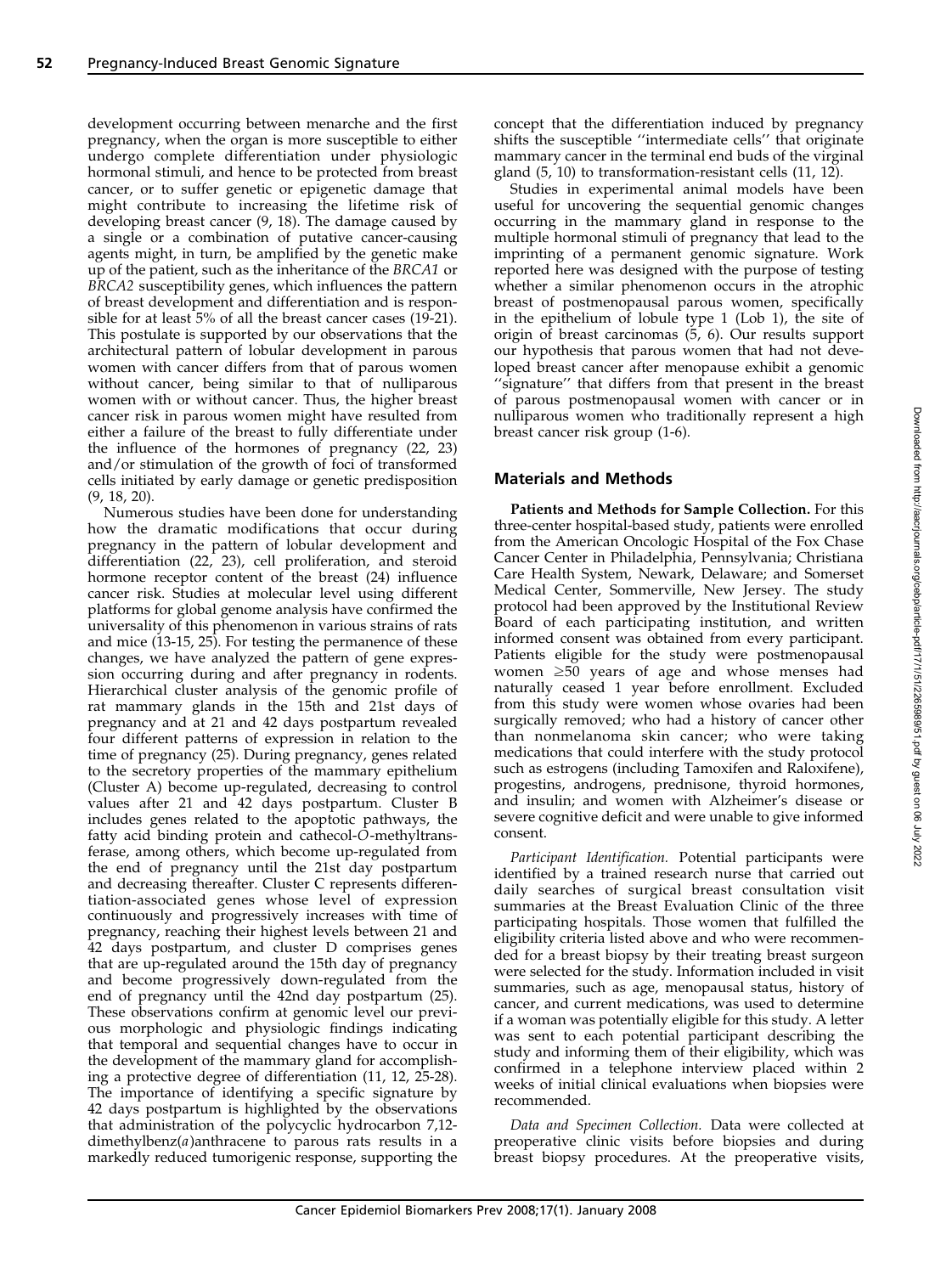informed consent was obtained, participants were asked to complete a study questionnaire, and height and weight were measured. Each one of the participating hospitals was provided specifically designed kits for breast tissue collection, which included tissue specimen containers partially filled with 70% ethanol, blood collecting tubes, copies of the eligibility criteria, patient data questionnaires, and labels with coded numbers for the biospecimens and questionnaires. All patients were accessed to a Fox Chase Cancer Center database using the originally assigned coded numbers. Patient names and medical record numbers were known only by the treating physician and authorized personnel at each participating hospital.

Breast tissue specimens were obtained by the operating surgeon following standard procedures for surgical breast biopsies at each site only after tissues were evaluated for presence of tumor, and if present, assessment of tumor size, margin identification, and adequacy of the tissue available for pathologic diagnosis. Normal-appearing tissues were taken from areas at a distance  $\geq 2$  cm from any grossly identifiable lesion and immediately fixed in  $70\%$  ethanol for 8 h, followed by dehydration, paraffin embedding, sectioning, and staining for histologic analysis and laser capture microdissection following previously described procedures (28). Histopathologic diagnosis of tumor type was made by pathologists at each site (Table 1). Only women diagnosed with invasive breast cancer (cases) or benign breast disease without hyperplasia or atypia (controls) were included in the study. Seventy-four postmenopausal women fulfilled the criteria of eligibility for this study; among them, 59 (80%) were parous and 15 (20%) nulliparous. Eighteen of the 59 parous women that had benign breast biopsies but were free of cancer served as controls and 41 women that had a diagnosis of breast cancer were selected as cases. Among the nulliparous women, 7 were free of cancer (control) and 8 had breast cancer (cases). Average ages at the time of diagnosis and at first birth in the parous cases and controls are shown in Table 2. The number of cases per group represents the distribution of cases at each one of the participating hospitals.

cDNA Human Microarray Analysis. RNA isolation and amplification from laser capture microdissection samples were done as previously described (28). Microarrays were prepared by the Fox Chase Cancer Center National Cancer Institute – supported Microarray Facility. Mirror glass slides were used for robotically spotting 40,000 cDNAs representing 28,000 distinct human transcripts, 10,000 identified by expressed sequence tags, and 2,000 controls and blank spots. Probe construction using direct labeling with random hexamer primer and purification using the QIA-quick PCR purification kit (Qiagen) were done as previously described (28). After the last centrifugation at 13,000 rpm for 1 min, the concentration of the eluted material was determined, then partially dried in a vacuum centrifuge and resuspended in 15  $\mu$ L of hybridization buffer containing 20  $\times$  SSC and 0.6 µL of 10% (w/v) SDS. Thereafter, the probes were denatured at  $95^{\circ}$ C, centrifuged for 3 min at 13,000 rpm, and the products were pipetted onto prehybridized arrays; the slides were coverslipped and placed in hybridization chambers (Gene Machine). Arrays were incubated in a  $42^{\circ}$ C water bath for 16 to 18 h and subsequently washed with  $0.5 \times$  SSC,  $0.01\%$  $(w/v)$  SDS, followed by 0.06 $\times$  SSC, at room temperature for 10 min each. The slides were centrifuged for 8 min at 800 rpm (130  $\times$  g) at room temperature. The glass microarrays were hybridized, placing in the red channel (labeled with Cy5) the amplified RNA from the breast samples and in the green channel (labeled with Cy3) the human universal reference amplified RNA (Stratagene Technologies, Inc.). Each hybridization compared Cy5 labeled cDNA reverse transcribed from amplified RNA isolated from each patient with the Cy3-labeled cDNA reverse transcribed from a universal human reference amplified RNA sample. Equal amounts of fluorescent probes were used to hybridize the cDNA microarrays in triplicate, and after quality verification in the Nanodrop, replicates from the same sample were combined and redistributed into three separate tubes to have identical replicates. Arrays were read in an Affymetrix 428 fluorescent scanner (MWG) at 10-um resolution, with variable voltage of the photomultiplier tube for obtaining the maximal signal intensities with  $\langle 1\% \, (\text{w/v}) \, \text{probe} \rangle$ saturation. The resulting images were analyzed using ImaGene software version 4.2 (Biodiscovery).

Data Analysis. Normalization and statistical analysis of the expression data were carried out using Linear Models for Microarray Data (29-31). For detecting the differential expression of genes that might not necessarily be highly expressed, background correction using the "normexp" method in Linear Models for Microarray Data was done for adjusting the local median background estimates, a correction strategy that avoids problems with background estimates that are greater than foreground values and ensures that there were no missing or negative corrected intensities. An offset of 100 was used for both channels to further damp down the variability of log ratios for low-intensity spots. The resulting log ratios were normalized by using the print-tip group Lowess method with span 0.4, as recommended by Smyth (31).

Moderated t statistic was used as the basic statistic for significance analysis; it was computed for each probe and for each contrast (31). False discovery rate was controlled using the BH adjustment of Benjamini and Hochberg (32, 33). All genes with  $P$  value below a threshold of 0.05 were selected as differentially expressed, maintaining the proportion of false discoveries in the selected group below the threshold value, in this case 5% (34). Hierarchical clustering was done using GeneSight software (version 2.4; BioDiscovery, Inc.).

Gene Validation by Reverse Transcription-PCR Amplification. Genes that were found to be up-regulated in the parous control breast were validated by real-time reverse transcription-PCR (RT-PCR) using nucleotide sequences that were found using the gene accession number obtained from the cDNA glass microarrays and searching the National Cancer Institute Blast website.<sup>1</sup> TaqMan primer and probe sets sequences are listed in Table 4. The sense and antisense primer sequences were

<sup>1</sup> http://www.ncbi.nlm.nih.gov/BLAST/ <sup>2</sup> http://frodo.wi.mit.edu/cgi-bin/primer3/primer3\_www.cgi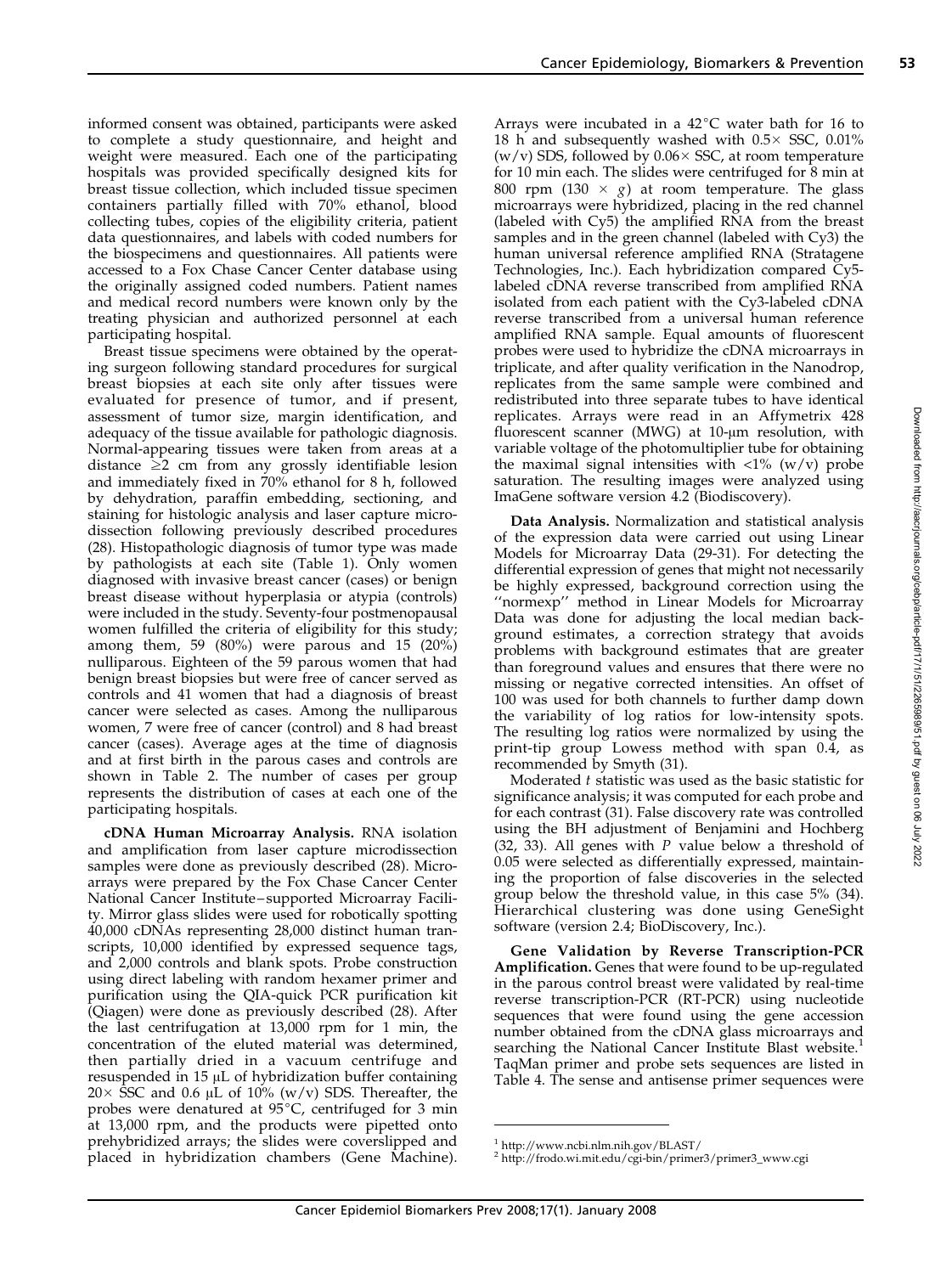|          | Case ID                | Age at<br>diagnosis $(y)$ | Age at first<br>birth(y) | Breast biopsy diagnosis                                                        | Parity status                              |                  | RNA (ng)* aaRNA (ng) | Ratio<br>260/280 |
|----------|------------------------|---------------------------|--------------------------|--------------------------------------------------------------------------------|--------------------------------------------|------------------|----------------------|------------------|
| 1        | 81719                  | 50                        | 33                       | Fibrocystic changes                                                            | Parous control                             | 28.90            | 997.80               | 1.99             |
| 2        | 84453                  | 59                        | 25                       | Ductal hyperplasia                                                             | Parous control                             | 58.10            | 896.10               | 2.01             |
| 3        | 110857                 | 55                        | 22                       | Fibroadenoma                                                                   | Parous control                             | 54.60            | 938.20               | 2.02             |
| 4        | 119747                 | 61                        | 25                       | Fibrocystic changes                                                            | Parous control                             | 25.90            | 961.10               | 2.04             |
| 5        | 131682                 | 55                        | 17                       | Ductal hyperplasia, mild                                                       | Parous control                             | 25.80            | 725.10               | 1.99             |
| 6        | 134134                 | 61                        | 34                       | Fibroadenoma, adenosis                                                         | Parous control                             | 80.90            | 6,072.00             | 2.00             |
| 7        | 135125                 | 52                        | 31                       | Adenosis, ductal ectasia                                                       | Parous control                             | 224.70           | 1,483.30             | 2.03             |
| 8        | 135447                 | 77                        | 23                       | Apocrine metaplasia                                                            | Parous control                             | 28.90            | 865.00               | 2.05             |
| 9        | 135990                 | 64                        | 27                       | Adenosis                                                                       | Parous control                             | 47.90            | 901.40               | 2.03             |
|          | 10 136383              | 71                        | 24                       | Adenosis                                                                       | Parous control                             | 46.50            | 3,823.00             | 2.02             |
| 11       | 136880                 | 59                        | 20                       | Papilloma                                                                      | Parous control                             | 39.70            | 968.30               | 2.03             |
|          | 12 137340              | 63                        | 18                       | Ductal hyperplasia, mild                                                       | Parous control                             | 35.80            | 235.40               | 2.01             |
| 14       | 13 139641<br>141007    | 61<br>77                  | 21<br>21                 | Stromal fibrosis<br>Adenosis                                                   | Parous control<br>Parous control           | 49.70<br>40.60   | 1,468.20<br>1,283.50 | 1.99<br>2.02     |
|          | 15 141300              | 78                        | 24                       | Adenosis                                                                       | Parous control                             | 161.90           | 2,358.10             | 2.02             |
| 17       | 143793                 | 72                        | 27                       | Adenosis                                                                       | Parous control                             | 20.30            | 439.30               | 2.01             |
|          | 18 148115              | 60                        | 20                       | Benign breast disease                                                          | Parous control                             | 46.30            | 412.40               | 2.00             |
|          |                        |                           |                          |                                                                                |                                            |                  |                      |                  |
| 19       | 131453                 | 71                        | 17                       | Invasive Ductal carcinoma                                                      | Parous case                                | 52.50            | 2,115.60             | 2.03             |
| 20       | 132370                 | 61                        | 26                       | Invasive Ductal Carcinoma                                                      | Parous case                                | 20.10            | 65.00                | 2.05             |
| 21<br>22 | 132452<br>132454       | 55<br>60                  | 26<br>25                 | Invasive Ductal and lobular carcinoma Parous case<br>Invasive ductal carcinoma | Parous case                                | 51.10<br>46.30   | 1,225.80<br>544.40   | 2.07<br>2.02     |
| 23       | 132456                 | 72                        | 19                       | Invasive ductal carcinoma                                                      | Parous case                                | 100.50           | 53.20                | 2.03             |
| 24       | 133360                 | 57                        | 19                       | Invasive ductal carcinoma                                                      | Parous case                                | 54.90            | 1,534.00             | 2.01             |
| 25       | 133931                 | 74                        | 26                       | Invasive ductal and lobular carcinoma Parous case                              |                                            | 22.20            | 1,682.90             | 2.00             |
| 26       | 134133                 | 75                        | 26                       | Invasive ductal carcinoma                                                      | Parous case                                | 41.70            | 6,421.80             | 2.00             |
| 27       | 154855                 | 75                        | 25                       | Invasive ductal carcinoma                                                      | Parous case                                | 32.50            | 5,432.00             | 2.00             |
| 28       | 135984                 | 76                        | 20                       | Mucinous adenocarcinoma                                                        | Parous case                                | 21.90            | 1,443.80             | 2.00             |
| 29       | 137805                 | 78                        | 23                       | Mucinous adenocarcinoma                                                        | Parous case                                | 401.40           | 1,235.00             | 2.02             |
| 30       | 138206                 | 59                        | 28                       | Invasive Ductal carcinoma and DCIS                                             | Parous case                                | 45.40            | 1,574.20             | 2.00             |
| 31       | 138993                 | 76                        | 26                       | Invasive Ductal carcinoma                                                      | Parous case                                | 83.40            | 7,473.40             | 2.04             |
| 32       | 139128                 | 84                        | 31                       | Invasive ductal carcinoma                                                      | Parous case                                | 79.30            | 1,310.20             | 2.00             |
| 33       | 140569                 | 67                        | 24                       | Invasive ductal carcinoma                                                      | Parous case                                | 41.10            | 1,093.00             | 2.00             |
| 34       | 141008                 | 55                        | 29                       | Invasive ductal carcinoma and DCIS                                             | Parous case                                | 29.70            | 1,405.60             | 2.00             |
| 35       | 141299                 | 75                        | 27                       | Invasive ductal carcinoma and DCIS                                             | Parous case                                | 42.90            | 762.30               | 2.05             |
| 38       | 145563                 | 65                        | 23                       | Invasive ductal carcinoma                                                      | Parous case                                | 17.90            | 764.00               | 2.00             |
| 39       | 145564                 | 74                        | 25                       | Invasive ductal carcinoma                                                      | Parous case                                | 28.50            | 828.20               | 2.00             |
| 40       | 145565                 | 62                        | 28                       | Invasive ductal carcinoma and DCIS                                             | Parous case                                | 26.10            | 682.60               | 2.02             |
| 41       | 146980                 | 65                        | 26                       | Invasive ductal carcinoma                                                      | Parous case                                | 17.10            | 411.60               | 2.02             |
| 42       | 147715                 | 81                        | 25                       | Invasive ductal carcinoma and DCIS                                             | Parous case                                | 106.30           | 416.70               | 2.02             |
|          | 43 149911<br>153163    | 56<br>82                  | 32<br>30                 | Invasive ductal carcinoma and DCIS                                             | Parous case                                | 107.30           | 1,425.76             | 2.02<br>2.00     |
| 44<br>45 | 153556                 | 65                        | 30                       | Invasive lobular carcinoma<br>Invasive ductal carcinoma                        | Parous case<br>Parous case                 | 377.90<br>309.10 | 1,326.24<br>1,427.00 | 2.00             |
| 46       | 154250                 | 76                        | 20                       | Invasive ductal carcinoma and DCIS                                             | Parous case                                | 310.10           | 1,428.24             | 2.11             |
| 47       | 155065                 | 79                        | 28                       | Invasive ductal carcinoma                                                      | Parous case                                | 1,003.40         | 1,129.98             | 2.00             |
| 48       | 155844                 | 75                        | 26                       | Invasive ductal carcinoma                                                      | Parous case                                | 1,537.70         | 1,430.24             | 2.06             |
| 49       | 155845                 | 82                        | 21                       | Invasive ductal carcinoma                                                      | Parous case                                | 310.10           | 1,531.00             | 2.00             |
| 50       | 156062                 | 58                        | 26                       | Invasive ductal carcinoma                                                      | Parous case                                | 311.10           | 1,432.24             | 2.08             |
| 51       | 156105                 | 73                        | 26                       | Invasive lobular carcinoma and LCIS                                            | Parous case                                | 305.80           | 1,233.24             | 2.00             |
|          | 52 157584              | 70                        | 23                       | Invasive lobular carcinoma                                                     | Parous case                                | 325.80           | 1,434.00             | 2.20             |
| 53       | 157678                 | 92                        | 19                       | Invasive lobular Carcinoma                                                     | Parous case                                | 1,784.00         | 1,635.24             | 2.00             |
| 54       | 158532                 | 70                        | 25                       | Invasive ductal carcinoma                                                      | Parous case                                | 1,655.80         | 1,146.94             | 2.00             |
|          | 55 158972              | 60                        | 31                       | Invasive ductal carcinoma and DCIS                                             | Parous case                                | 966.90           | 1,437.50             | 2.01             |
| 56       | 158973                 | 61                        | 19                       | Invasive ductal carcinoma                                                      | Parous case                                | 1,011.90         | 1,444.24             | 2.00             |
| 57       | 160038                 | 60                        | 16                       | Invasive ductal carcinoma                                                      | Parous case                                | 429.80           | 1,439.24             | 2.00             |
| 58       | 160039                 | 66                        | 30                       | Invasive ductal carcinoma and DCIS                                             | Parous case                                | 1,783.50         | 1,440.00             | 2.01             |
| 59       | 160827                 | 63                        | 28                       | Invasive ductal carcinoma and DCIS                                             | Parous case                                | 355.70           | 1,441.24             | 2.00             |
| 60       | 15737                  | 65                        | N/A                      | Adenosis                                                                       | Nulliparous control                        | 579.00           | 1,342.67             | 2.00             |
| 61       | 45853                  | 62                        | N/A                      | Fibroadenoma                                                                   | Nulliparous control                        | 131.90           | 1,443.24             | 2.04             |
|          | 62 131161              | 58                        | N/A                      | Papilloma                                                                      | Nulliparous control                        | 51.10            | 2,005.80             | 2.00             |
| 63       | 132404                 | 51                        | N/A                      | Fibroadenoma, papilloma                                                        | Nulliparous control                        | 81.20            | 2,006.80             | 2.00             |
|          | 64 141009              | 53                        | N/A                      | Stromal fibrosis                                                               | Nulliparous control                        | 108.80           | 977.40               | 2.07             |
|          | 65 143964<br>66 149204 | 50<br>58                  | N/A<br>N/A               | Apocrine metaplasia, stromal fibrosis<br>Adenosis                              | Nulliparous control<br>Nulliparous control | 56.60<br>31.10   | 618.10<br>401.60     | 2.00<br>2.00     |
|          | 67 132372              | 53                        | N/A                      | Invasive ductal carcinoma                                                      | Nulliparous case                           | 20.90            | 557.50               | 2.05             |
|          |                        |                           |                          |                                                                                |                                            |                  |                      |                  |

### Table 1. Profile of the four groups of patients and diagnosis of breast lesions from which normal Lob 1 epithelium was obtained by laser capture microdissection

(Continued on the following page)

Cancer Epidemiol Biomarkers Prev 2008;17(1). January 2008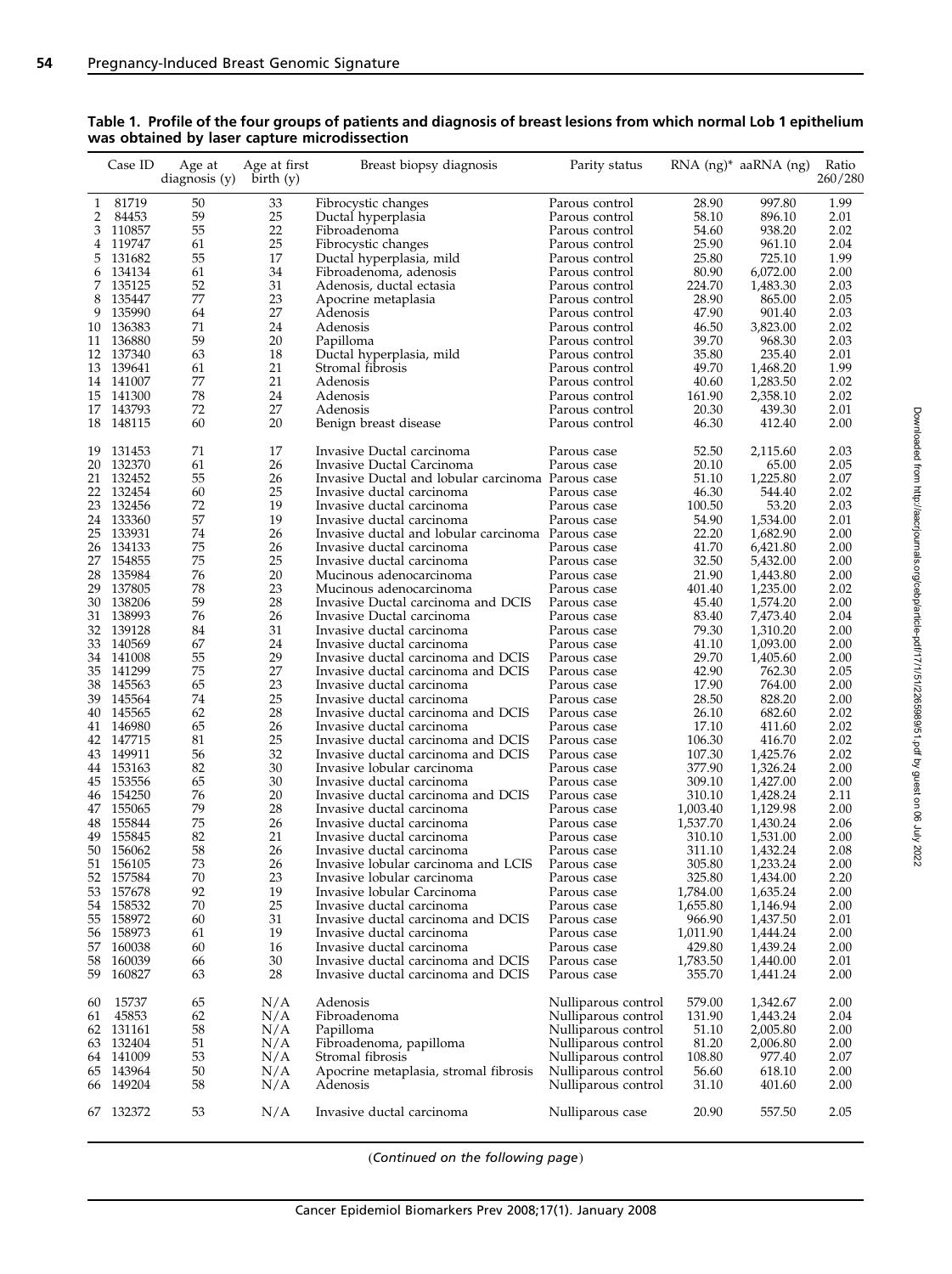|    | Case ID | Age at<br>diagnostic(y) | Age at first<br>$\bar{\text{birth}}$ (v) | Breast biopsy diagnosis               | Parity status    | $RNA$ $(ng)^*$ | aaRNA (ng) | Ratio<br>260/280 |
|----|---------|-------------------------|------------------------------------------|---------------------------------------|------------------|----------------|------------|------------------|
| 68 | 132382  | 68                      | N/A                                      | Invasive ductal and lobular carcinoma | Nulliparous case | 27.60          | 386.60     | 2.00             |
| 69 | 132402  | 77                      | N/A                                      | Invasive ductal carcinoma             | Nulliparous case | 776.70         | 387.60     | 2.00             |
| 70 | 136596  | 74                      | N/A                                      | Invasive ductal carcinoma             | Nulliparous case | 51.70          | 891.60     | 1.99             |
| 71 | 142667  | 87                      | N/A                                      | Invasive ductal carcinoma             | Nulliparous case | 37.10          | 1.217.50   | 2.00             |
| 72 | 144166  | 57                      | N/A                                      | Invasive ductal carcinoma             | Nulliparous case | 646.70         | 1.218.50   | 2.00             |
| 73 | 155958  | 57                      | N/A                                      | Invasive lobular carcinoma            | Nulliparous case | 150.50         | 1.219.50   | 2.08             |
| 74 | 156622  | 55                      | N/A                                      | Invasive ductal carcinoma             | Nulliparous case | 433.60         | 1,220.50   | 2.00             |

Table 1. Profile of the four groups of patients and diagnosis of breast lesions from which normal Lob 1 epithelium was obtained by laser capture microdissection (Cont'd)

NOTE: Groups of patients: parous controls, women with benign breast biopsies; parous cases, women with breast cancer; nulliparous controls, childless women with benign breast biopsies; and nulliparous cases, childless women with breast cancer.

Abbreviations: aaRNA, amplified RNA; DCIS, ductal carcinomas in situ; LCIS, lobular carcinoma in situ.

\*Total amount of RNA in nanograms obtained by laser capture microdissection from each sample.

designed using Primer3 software<sup>2</sup> and synthesized by the DNA Sequencing Facility at the Fox Chase Cancer Center. A  $\beta$ -actin primer was included as a control for gene expression. Primers were labeled with SyBro Green dye (Applied Biosystems); for avoiding competition in the multiplex PCR reaction, tube primer concentrations were limited and standardized. All RT-PCR reactions were done on the ABI Prism 7000 Sequence Detection System using the fluorescent SyBro Green methods (SYBRO Green RT-PCR Master Mix Reagents, all from Applied Biosystems). For each RT-PCR reaction, 100 ng of amplified RNA in a total volume of  $50 \mu$ L were used. Primer and probe concentrations for target genes were optimized according to the manufacturer's recommended procedure. The following thermal cycling conditions were used: 30 min at  $48^{\circ}$ C, 10 min at  $95^{\circ}$ C, and 40 cycles of 15 s; denaturation at  $95^{\circ}$ C for 60 s; and annealing at  $60^{\circ}$ C. Each gene was analyzed in triplicate, normalized against  $\beta$ -actin, and expressed in relation to a calibrator sample. Results were expressed as relative gene expression using the  $\Delta C_t$  method, as previously described (28).

#### Results

Identification of Differentially Expressed Genes in Breast Epithelium. For the analysis of the effect of parity on the genomic profile of epithelial cells from Lob 1, cDNA microarray expression profiling of the 74 breast tissue samples described in Table 1 was done. Genes whose expression changes differed by at least 1.2-fold and that were considered to be statistically significant between nulliparous and parous women with and without cancer using established algorithms were selected for further analysis (33). A total of 2,541 gene sequences were found to be differentially expressed (t test with false discovery rate  $P < 0.05$ ) in the breast epithelium of the parous control group in comparison with nulliparous control and cases and parous cases. The parous control group had 126 genes up-regulated and 103 downregulated (Table 3) with respect to the nulliparous control and case groups and to the parous group with breast cancer (cases).

Hierarchical Cluster Analysis. Unsupervised hierarchical clustering done using the expression profiles of 2,541 globally varying genes across the nulliparous and parous data sets representing the four groups revealed that samples clustered primarily based on parity status (Fig. 1). This suggested that the principal source of global variation in gene expression across these data sets was due to genetic differences between women due to reproductive history. This observation suggested that determining which parity-induced gene expression changes were conserved among these highly divergent groups could represent a powerful approach to defining a parity-related gene expression signature. Results of clustering set depicted in Fig. 2A and B indicate that the combined parity and absence of breast cancer data generate a distinct genomic profile that differs from the breast cancer groups, irrespective of parity history, and from the nulliparous cancer-free group, which has been traditionally identified as a high-risk group.

Gene Functional Category Analysis. We measured the relevance of Gene Ontology (GO) terms (35) belonging to the category of biological processes in the

| ш<br>۰, | ۰, |  |
|---------|----|--|
|         |    |  |

| Group                                                                    | Age at diagnosis,<br>mean $\pm$ SD (y)                                                              | Age at first birth $(y)$                     | $RNA$ (ng) <sup>*</sup>                                                                                                             | $a$ a $\overline{RNA}$ (ng)                                                                             | Ratio 260/280                                                    |
|--------------------------------------------------------------------------|-----------------------------------------------------------------------------------------------------|----------------------------------------------|-------------------------------------------------------------------------------------------------------------------------------------|---------------------------------------------------------------------------------------------------------|------------------------------------------------------------------|
| Parous Control<br>Parous case<br>Nulliparous control<br>Nulliparous case | $63.23 \pm 8.77$ <sup>†</sup><br>69.35 ± 9.21 <sup>†</sup> ,<br>$56.71 + 5.60$<br>$66.00 \pm 12.43$ | $24.70 + 4.88$<br>$24.97 + 4.06$<br>NΑ<br>NΑ | 59.79 $\pm$ 53.51 <sup><math>\pm</math>,§</sup><br>$365.35 + 525.62$ <sup>+</sup><br>$148.52 + 192.97$<br>$268.10 + 307.61^{\circ}$ | $1.460.48 + 1.454.13$ <sup>3</sup><br>$1.596.34 + 1.502.99$<br>$1.256.51 + 630.21$<br>$887.41 + 387.16$ | $2.01 + 0.01$<br>$2.02 + 0.03$<br>$2.06 + 0.14$<br>$2.01 + 0.03$ |

\*Total amount of RNA in nanograms obtained by laser capture microdissection from each sample.

 $\dagger$  Parous controls vs parous cases,  $t = 2.31$ ,  $P < 0.02$ .

 $\textdegree$  Parous controls vs parous cases,  $t = 2.37$ ,  $P < 0.02$ .

 $\frac{1}{2}$  Parous control vs nulliparous case,  $t = 2.76$ ,  $P = 0.01$ .

|| Parous case vs nulliparous control,  $t = 3.94$ ,  $P < 0.001$ .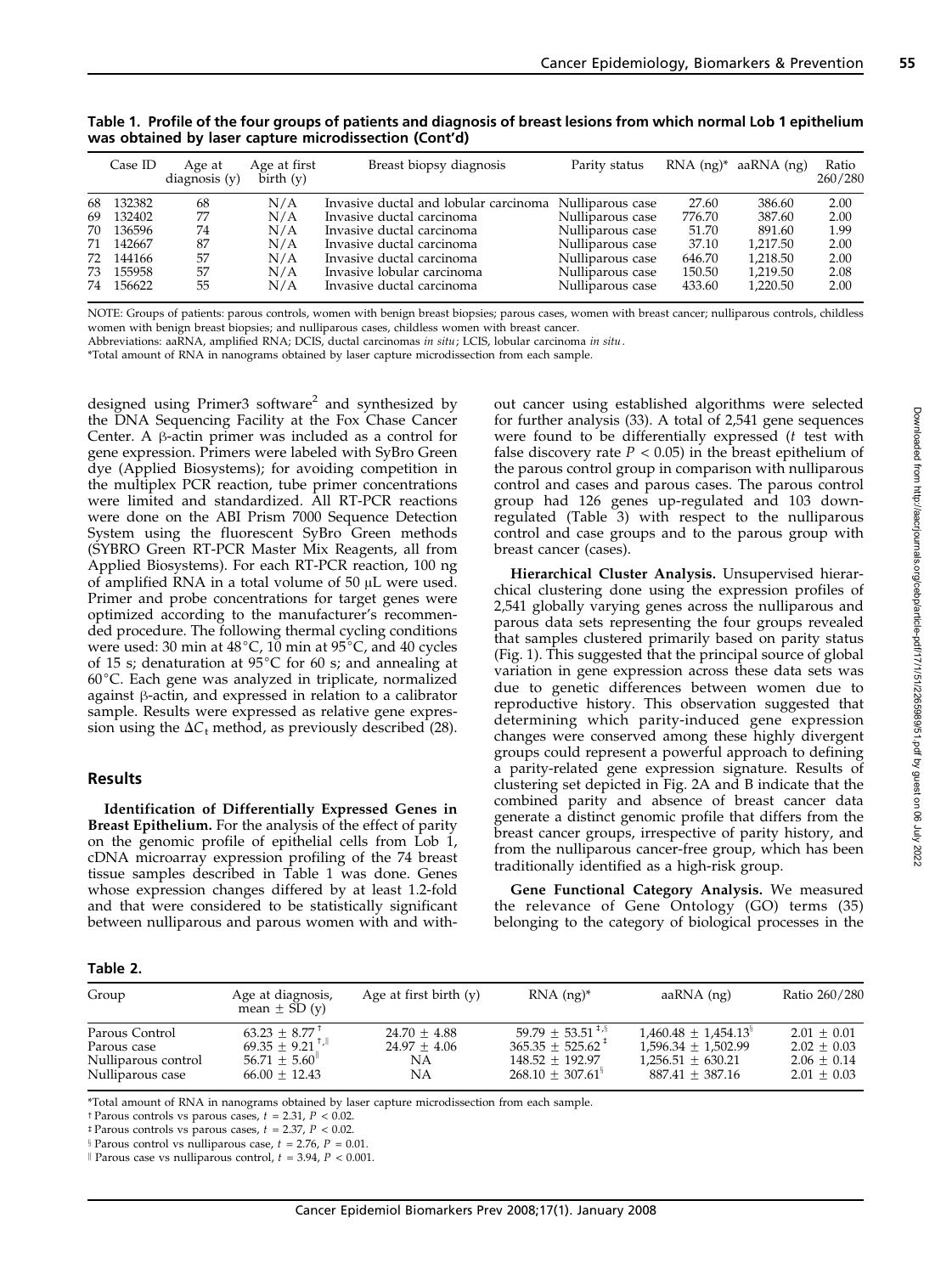|  |  | Table 3. Genes differentially expressed in the breast epithelium of parous control women |  |  |  |  |  |  |  |  |
|--|--|------------------------------------------------------------------------------------------|--|--|--|--|--|--|--|--|
|--|--|------------------------------------------------------------------------------------------|--|--|--|--|--|--|--|--|

| Gene name                                                                                 | Gene ID                                  | Symbol            | GO no.                   | Molecular<br>function GO no. |                | $P_{\rm adjusted}$ Fold increase/<br>decrease |
|-------------------------------------------------------------------------------------------|------------------------------------------|-------------------|--------------------------|------------------------------|----------------|-----------------------------------------------|
| Apoptosis                                                                                 |                                          |                   |                          |                              |                |                                               |
| BCL2-associated X protein                                                                 | AI565203 BAX                             |                   | GO:0006915               | GO:0005515                   | 0.023          | 2.65                                          |
| CASP2 and RIPK1                                                                           | AA285065 CRADD                           |                   | GO:0042981               | GO:0005515                   | 0.004          | 1.89                                          |
| TNF receptor-associated factor 1                                                          | R71691                                   | TRAF1             | GO:0006915               | GO:0006461                   | 0.017          | 1.72                                          |
| TIA1 cytotoxic granule-associated RNA                                                     | R82978                                   | TIA1              | GO:0006915               | GO:0000166                   | 0.017          | 1.56                                          |
| binding protein                                                                           |                                          |                   |                          |                              |                |                                               |
| TNFRSF1A-associated via death domain                                                      | AA916906 TRADD                           |                   | GO:0006915               | GO:0005515                   | 0.027          | 1.42                                          |
| Protein phosphatase 1F                                                                    | AA806330 PPM1F                           |                   | GO:0006915               | GO:0016787                   | 0.014          | 1.35                                          |
| Mdm4                                                                                      | AI310969 MDM4                            |                   | GO:0006915               | GO:0004842                   | 0.013          | $-1.25$                                       |
| Programmed cell death                                                                     | AA416757 PDCD5                           |                   | GO:0006915               | GO:0005554                   | 0.001          | $-2.15$                                       |
| Antiapoptosis                                                                             |                                          |                   |                          |                              |                |                                               |
| Baculoviral inhibitor of apoptosis                                                        | H10434                                   | BIRC6             | GO:0006916               | GO:0004840                   | 0.013          | $-1.26$                                       |
| protein repeat-containing 6                                                               | H <sub>22928</sub>                       |                   |                          |                              |                |                                               |
| BCL2-associated athanogene 4<br>Cell adhesion                                             |                                          | BAG4              | GO:0006916               | GO:0005057                   | 0.026          | $-1.27$                                       |
| Sema domain                                                                               | AA436152 SEMA5A                          |                   | GO:0007155               | GO:0004872                   | 0.050          | 1.81                                          |
| Fibulin 5                                                                                 | H <sub>17615</sub>                       | FBLN5             | GO:0007160               | GO:0004888                   | 0.010          | 1.79                                          |
| Intercellular adhesion molecule 3                                                         | W95068                                   | ICAM3             | GO:0016337               | GO:0005178                   | 0.019          | 1.70                                          |
| Formin binding protein 4                                                                  | N49573                                   | FNBP4             | GO:0007155               | GO:0005198                   | 0.027          | 1.29                                          |
| Sidekick homologue 1 (chicken)                                                            | N23940                                   | SDK1              | GO:0007155               | GO:0005515                   | 0.026          | 1.26                                          |
| Epithelial V-like antigen 1                                                               | AA668897 EVA1                            |                   | GO:0007155               | GO:0005515                   | 0.011          | 1.25                                          |
| Neuropilin 1                                                                              | AA098867 NRP1                            |                   | GO:0007155               | GO:0004872                   | 0.017          | 1.25                                          |
| Discs, large homologue 5 (Drosophila)                                                     | AA478949 DLG5                            |                   | GO:0016337               | GO:0005515                   | 0.013          | $-1.80$                                       |
| Collagen, type XVI, $\alpha$ 1                                                            | AA088202 COL16A1                         |                   | GO:0007155               | GO:0005198                   | 0.010          | $-1.78$                                       |
| Down syndrome cell adhesion molecule                                                      | N53145                                   | DSCAM             | GO:0007155               | GO:0005515                   | 0.012          | $-2.10$                                       |
| Laminin, $\gamma$ 1 (formerly LAMB2)                                                      | AA599005 LAMC1                           |                   | GO:0007155               | GO:0005515                   | 0.001          | $-2.91$                                       |
| Cell signaling-signal transduction                                                        |                                          |                   |                          |                              |                |                                               |
| Egf-like module containing                                                                | AI174266                                 | EMR2              | GO:0007165               | GO:0004872                   | 0.011          | 1.51                                          |
| Low-density lipoprotein receptor-related protein 5                                        | R83038                                   | LRP5              | GO:0016055               | GO:0004872                   | 0.014          | 1.40                                          |
| G protein-coupled receptor kinase interactor 1                                            | AI079118 GIT1                            |                   | GO:0008277               | GO:0005096                   | 0.012          | 1.35                                          |
| Insulin receptor substrate 1                                                              | AA456306 IRS1                            |                   | GO:0007165               | GO:0004871                   | 0.022          | 1.29                                          |
| Cornichon homologue 2 (Drosophila)                                                        | R42919                                   | CNIH <sub>2</sub> | GO:0007242               | GO:0005554                   | 0.010          | 1.25                                          |
| Ankyrin 2, neuronal                                                                       | AI018106 <i>ANK2</i>                     |                   | GO:0007165               | GO:0005200                   | 0.014          | 1.25                                          |
| Galanin receptor 2                                                                        | N75473                                   | GALR2             | GO:0007186               | GO:0004966                   | 0.030          | 1.20                                          |
| Development and differentiation enhancing factor 2 AI054096 DDEF2                         |                                          |                   | GO:0043087               | GO:0005096                   | 0.013          | $-1.30$                                       |
| BRCA2 and CDKN1A interacting protein                                                      | AI033172 BCCIP                           |                   | GO:0000079               | GO:0005554                   | 0.007          | $-1.37$                                       |
| Rap guanine nucleotide exchange factor (GEF) 6                                            | AA911005 RAPGEF6                         |                   | GO:0007264               | GO:0005085                   | 0.002          | $-1.40$                                       |
| Endothelin receptor type A                                                                | AA909960 EDNRA                           |                   | GO:0007186               | GO:0001599                   | 0.011          | $-1.45$                                       |
| Neuropeptide Y receptor Y1                                                                | R43817                                   | NPY1R             | GO:0007165               | GO:0001584                   | 0.019          | $-1.46$                                       |
| Neuropeptide S receptor 1                                                                 | H91700                                   | NPSR1             | GO:0007165               | GO:0004872                   | 0.014          | $-1.46$                                       |
| GIPC PDZ domain containing family, member 1                                               | AI094796 GIPC1                           |                   | GO:0007186               | GO:0005515                   | 0.011          | $-1.55$                                       |
| RAB27A, member RAS oncogene family                                                        | AI309109                                 | RAB27A            | GO:0007264               | GO:0000166                   | 0.005          | $-1.85$                                       |
| Ankyrin repeat and death domain containing 1A                                             |                                          | AI053438 ANKDD1A  | GO:0007165               | GO:0005515                   | 0.009          | $-2.31$                                       |
| Small inducible cytokine subfamily E                                                      | H05323                                   | SCYE1             | GO:0007267               | GO:0005125                   | 0.002          | $-3.87$                                       |
| Coiled-coil domain containing 132                                                         | R49442                                   | CCDC132           | GO:0000160               | GO:0000155                   | 0.002          | $-3.89$                                       |
| Cell cycle and growth                                                                     |                                          |                   |                          |                              |                |                                               |
| Homeodomain interacting protein kinase 2                                                  | N38891                                   | HIPK2             | GO:0000074               | GO:0000166                   | 0.007          | 1.87                                          |
| Retinoblastoma binding protein 6                                                          | AA398302 RBBP6                           |                   | GO:0000074               | GO:0003676                   | 0.012          | 1.58<br>1.56                                  |
| DnaJ (Hsp40) homologue, subfamily A, member 2                                             | AI273537 <i>DNAJA2</i><br>AA488168 DCTN1 |                   | GO:0000074<br>GO:0007067 | GO:0008270<br>GO:0003774     | 0.002<br>0.011 | 1.48                                          |
| Dynactin 1 (p150, glued homologue, Drosophila)<br>Transmembrane and coiled-coil domains 7 | AI057241 TMCO7                           |                   | GO:0007076               | GO:0005488                   | 0.011          | $-1.60$                                       |
| Sestrin 3                                                                                 | AI190194 SESN3                           |                   | GO:0007050               | GO:0005554                   | 0.002          | $-1.90$                                       |
| LATS, large tumor suppressor, homologue 1                                                 | AI023733 LATS1                           |                   | GO:0000086               | GO:0000166                   | 0.009          | $-1.98$                                       |
| Transforming, acidic coiled-coil                                                          | AA598796 TACC1                           |                   | GO:0007049               | GO:0005515                   | 0.007          | $-2.17$                                       |
| containing protein 1                                                                      |                                          |                   |                          |                              |                |                                               |
| Protein phosphatase 2                                                                     | H09640                                   | PPP2R1B           | GO:0000074               | GO:0000158                   | 0.019          | $-2.35$                                       |
| Katanin p60 subunit A 1                                                                   | T47614                                   | KATNA1            | GO:0007049               | GO:0000166                   | 0.005          | $-2.66$                                       |
| $G_1$ to S phase transition 1                                                             | R62452                                   | GSPT1             | GO:0000082               | GO:0000166                   | 0.000          | $-3.50$                                       |
| Response to exogenous agents                                                              |                                          |                   |                          |                              |                |                                               |
| Chromosome 10 open reading frame 59                                                       | AI093491                                 | C10orf59          | GO:0006725               | GO:0004497                   | 0.013          | 1.93                                          |
| Thioredoxin reductase 1                                                                   | AA464849 TXNRD1                          |                   | GO:0045454               | GO:0015036                   | 0.006          | 1.92                                          |
| Epoxide hydrolase 1, microsomal (xenobiotic)                                              | AA838691 EPHX1                           |                   | GO:0006805               | GO:0004301                   | 0.012          | 1.78                                          |
| Retinol dehydrogenase 11 (all-trans / 9-cis / 11-cis)                                     | H82421                                   | RDH11             | GO:0008152               | GO:0016491                   | 0.016          | 1.64                                          |
| N-Acetyltransferase 2 (arylamine                                                          | AI460128 NAT2                            |                   | GO:0008152               | GO:0004060                   | 0.009          | 1.50                                          |
| N-acetyltransferase)                                                                      |                                          |                   |                          |                              |                |                                               |
| Immunoglobulin (CD79A) binding protein 1                                                  | AA463498 IGBP1                           |                   | GO:0042113               | GO:0008601                   | 0.005          | 1.38                                          |
| Calcium binding atopy-related autoantigen 1                                               | AA992324 CBARA1                          |                   | GO:0006952               | GO:0005509                   | 0.013          | 1.38                                          |
| Toll-interleukin 1 receptor                                                               | AI279454 TIR <i>AP</i>                   |                   | GO:0006954               | GO:0004888                   | 0.009          | 1.38                                          |

(Continued on the following page)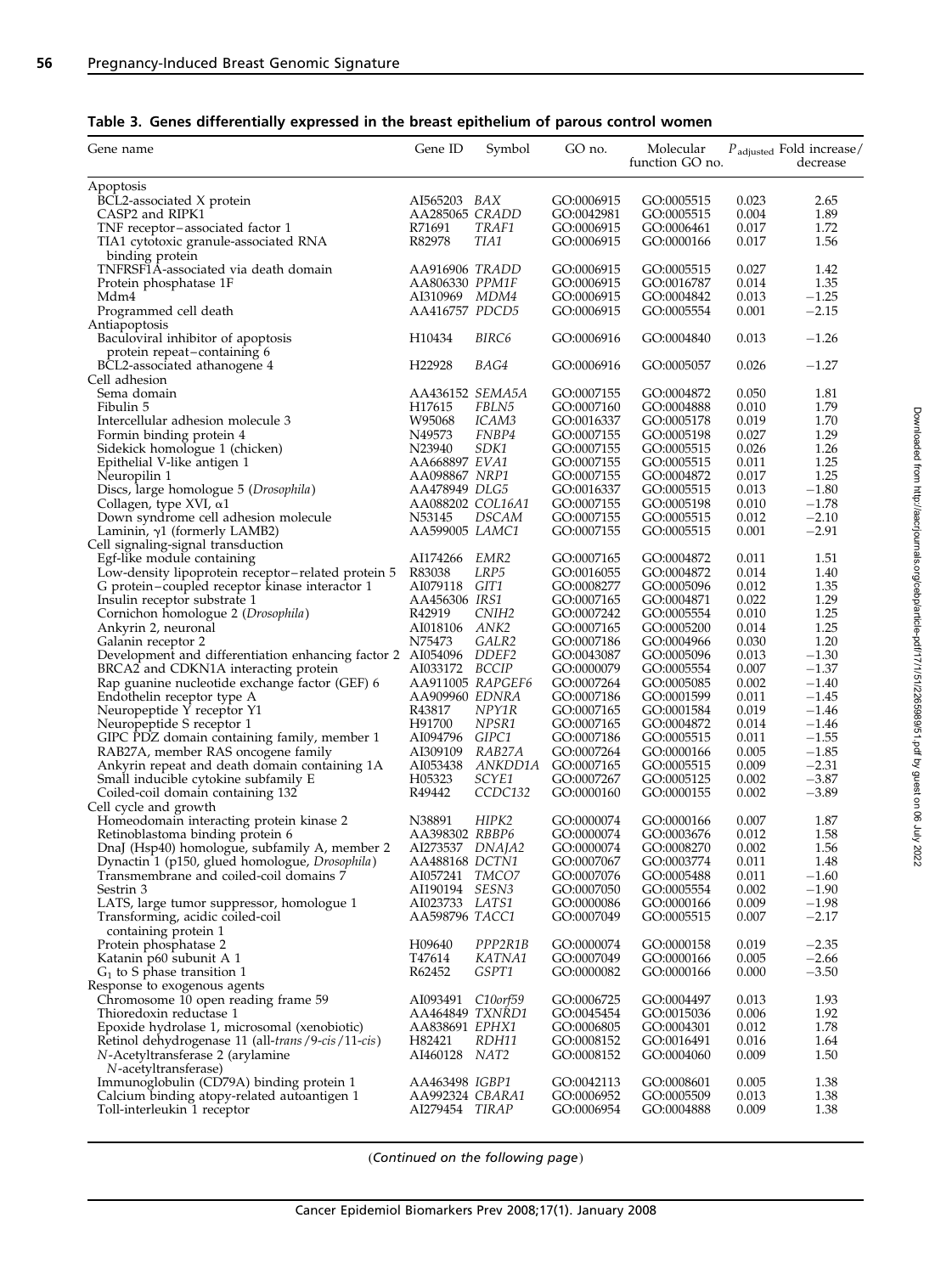|  |  | Table 3. Genes differentially expressed in the breast epithelium of parous control women (Cont'd) |
|--|--|---------------------------------------------------------------------------------------------------|
|  |  |                                                                                                   |

| Gene name                                                 | Gene ID                | Symbol               | GO no.                   | Molecular<br>function GO no. |                | $P_{\text{adjusted}}$ Fold increase/<br>decrease |
|-----------------------------------------------------------|------------------------|----------------------|--------------------------|------------------------------|----------------|--------------------------------------------------|
| Epoxide hydrolase 1, microsomal (xenobiotic)              | AA838691 EPHX1         |                      | GO:0006805               | GO:0004301                   | 0.012          | 1.25                                             |
| Glutathione $S$ -transferase $\theta$ 1                   | T64869                 | GSTT1                | GO:0006950               | GO:0004364                   | 0.013          | 1.24                                             |
| Cell transport                                            |                        |                      |                          |                              |                |                                                  |
| Armadillo repeat containing 1                             | AA490502 <i>ARMC1</i>  |                      | GO:0030001               | GO:0046872                   | 0.0122         | 1.65                                             |
| Solute carrier family 19, member 3                        | AA707858 SLC19A3       |                      | GO:0006810               | GO:0005386                   | 0.0232         | 1.64                                             |
| Translocation protein 1                                   | T98628                 | <i>TLOC1</i>         | GO:0015031               | GO:0004872                   | 0.0120         | 1.63                                             |
| SH3KBP1 binding protein 1                                 | AA457723 SHKBP1        |                      | GO:0006813               | GO:0005216                   | 0.0232         | 1.63                                             |
| Tweety homologue 1 (Drosophila)                           | R56769                 | TTYH1                | GO:0006826               | GO:0005381                   | 0.0232         | 1.60                                             |
| Solute carrier family 22                                  | AA705565 SLC22A9       |                      | GO:0006810               | GO:0005215                   | 0.0119         | 1.56                                             |
| Translocated promoter region                              | AA064778 TPR           |                      | GO:0006810               | GO:0005554                   | 0.0069         | 1.53                                             |
| $UDP-N$ -acetyl- $\alpha$ -D-galactosamine                |                        | AA598949 GALNT10     | GO:0005794               | GO:0003779                   | 0.0071         | 1.47                                             |
| HIV-1 Rev binding protein                                 | AA927604 HRB           |                      | GO:0006406               | GO:0003677                   | 0.0124         | 1.40                                             |
| Chloride channel 6                                        | H72322                 | CLCN <sub>6</sub>    | GO:0006811               | GO:0005247                   | 0.0220         | 1.35                                             |
| Transient receptor potential cation channel               | AI167481               | TRPM1                | GO:0006812               | GO:0005262                   | 0.0144         | 1.24                                             |
| Dysbindin domain containing 2                             | AA598970 DBNDD2        |                      | GO:0015031               | GO:0005515                   | 0.0247         | $-1.31$                                          |
| Frequenin homologue (Drosophila)                          | H <sub>16821</sub>     | <i>FREQ</i>          | GO:0005794               | GO:0005509                   | 0.0174         | $-1.42$                                          |
| Sorting nexin 11                                          | H <sub>16467</sub>     | SNX11                | GO:0007242               | GO:0005554                   | 0.0247         | $-1.46$                                          |
| Acyl-CoA oxidase 1, palmitoyl                             | AI079148               | ACOX1                | GO:0006118               | GO:0003995                   | 0.0101         | $-1.53$                                          |
| Ficolin (collagen/fibrinogen domain containing) 1         | AI349250               | FCN1                 | GO:0006817               | GO:0003823                   | 0.0084         | $-1.66$                                          |
| Cytochrome $b_5$ reductase 4                              | AI053851               | CYB5R4               | GO:0006118               | GO:0004128                   | 0.0139         | $-1.70$                                          |
| Solute carrier family 20 (phosphate transporter)          | AA933776 SLC20A2       |                      | GO:0006810               | GO:0004872                   | 0.0108         | $-1.71$                                          |
| Stonin 2                                                  | AA992626 STON2         |                      | GO:0006886               | GO:0005515                   | 0.0056         | $-1.72$                                          |
| RAP1B, member of RAS oncogene family                      | AA598864 RAP1B         |                      | GO:0006886               | GO:0005525                   | 0.0142         | $-1.81$                                          |
| Kelch-like 2, Mayven (Drosophila)                         | AI348818 KLHL2         |                      | GO:0006886               | GO:0005515                   | 0.0106         | $-2.05$                                          |
| $\gamma$ -Aminobutyric acid A receptor                    | R43452                 | GABRB3               | GO:0006811               | GO:0004890                   | 0.0042         | $-2.36$                                          |
| Ras-GTPase-activating protein                             | AA598628 G3BP          |                      | GO:0006810               | GO:0000166                   | 0.0020         | $-3.82$                                          |
| SH3 domain binding                                        |                        |                      |                          |                              |                |                                                  |
| Chromatin modification                                    |                        |                      |                          |                              |                |                                                  |
| SET domain containing 1A                                  | AA459896 SETD1A        |                      | GO:0016568               | GO:0003723                   | 0.016          | 1.87                                             |
| Histone cluster 1, H <sub>2</sub> ac                      | N50797                 | HIST1H2AC GO:0007001 |                          | GO:0003677                   | 0.027          | 1.27                                             |
| Development-morphogenesis                                 |                        |                      |                          |                              |                |                                                  |
| Dopey family member 2                                     | W15495                 | DOPEY <sub>2</sub>   | GO:0007275               | GO:0005554                   | 0.012          | 2.57                                             |
| DiGeorge syndrome critical region gene 14                 | AI369125               | DGCR14               | GO:0007399               | GO:0005554                   | 0.004          | 2.32                                             |
| Fibroblast growth factor 11                               | AA936128 FGF11         |                      | GO:0007399               | GO:0008083                   | 0.004          | 2.26                                             |
| Dishevelled, dsh homologue 2 (Drosophila)                 | R38325                 | DVL2                 | GO:0007275               | GO:0004871                   | 0.007          | 2.07                                             |
|                                                           | R87406                 | LTBP4                | GO:0007275               |                              | 0.007          | 1.99                                             |
| Latent transforming growth factor                         |                        |                      |                          | GO:0008083                   |                |                                                  |
| $\beta$ binding protein 4                                 | AA485665 EFNB3         |                      |                          |                              |                | 1.64                                             |
| Ephrin-B3                                                 | AI220198               | TWIST1               | GO:0030154<br>GO:0009653 | GO:0005005                   | 0.000<br>0.003 | $-1.25$                                          |
| Twist homologue 1                                         |                        |                      |                          | GO:0003677                   |                |                                                  |
| Bruno-like 4, RNA binding protein (Drosophila)            | R52541                 | BRUNOL4              | GO:0009790               | GO:0003676                   | 0.0143         | $-1.34$                                          |
| Cysteine-rich transmembrane BMP regulator 1               | R78638                 | CRIM1                | GO:0007399               | GO:0004867                   | 0.012          | $-1.35$                                          |
| Protein inhibitor of activated STAT, 2                    | AI151206               | PIAS2                | GO:0007275               | GO:0003677                   | 0.001          | $-1.50$                                          |
| Hepatic leukemia factor                                   | R59192                 | HLF                  | GO:0007275               | GO:0003690                   | 0.012          | $-1.50$                                          |
| Dual specificity phosphatase 22                           | AA454636 DUSP22        |                      | GO:0000188               | GO:0008138                   | 0.006          | $-1.64$                                          |
| Split hand/foot malformation (ectrodactyly) type 1 R38516 |                        | <i>SHFM1</i>         | GO:0030326               | GO:0005515                   | 0.012          | $-1.72$                                          |
| Tropomyosin 3                                             | AA206591 TPM3          |                      | GO:0007517               | GO:0003779                   | 0.002          | $-2.23$                                          |
| Microtubule-associated protein 1B                         | H17493                 | MAP1B                | GO:0007517               | GO:0005198                   | 0.003          | $-2.64$                                          |
| DNA repair and replication                                |                        |                      |                          |                              |                |                                                  |
| Translin                                                  | AA460927 TSN           |                      | GO:0006310               | GO:0003677                   | 0.065          | 1.94                                             |
| RAD51-like 3 (S. cerevisiae)                              | N29765                 | RAD51L3              | GO:0006284               | GO:0005524                   | 0.024          | 1.92                                             |
| Nth endonuclease III-like 1 (E. coli)                     | AI369190               | NTHL1                | GO:0006284               | GO:0003677                   | 0.009          | 1.92                                             |
| Ankyrin repeat domain 17                                  | R37816                 | ANKRD17              | GO:0006298               | GO:0003676                   | 0.055          | 1.78                                             |
| Three prime repair exonuclease 1                          | AI352447               | TREX1                | GO:0006281               | GO:0003697                   | 0.011          | 1.54                                             |
| Polymerase (DNA-directed)                                 | AI017254               | POLD3                | GO:0000731               | GO:0003891                   | 0.007          | 1.50                                             |
| Excision repair cross-complementing                       | N49276                 | <i>ERCC8</i>         | GO:0006281               | GO:0003702                   | 0.040          | 1.25                                             |
| rodent repair deficiency                                  |                        |                      |                          |                              |                |                                                  |
| Ubiquitin-activating enzyme E1                            | AA598670 UBE1          |                      | GO:0006260               | GO:0000166                   | 0.044          | $-1.25$                                          |
| Structural maintenance of chromosomes 2                   | AA598549 SMC2          |                      | GO:0000067               | GO:0000166                   | 0.016          | $-1.61$                                          |
| Miscellaneous processes                                   |                        |                      |                          |                              |                |                                                  |
| Diaphanous homologue 3 (Drosophila)                       | AI018026 <i>DIAPH3</i> |                      | GO:0016043               | GO:0003779                   | 0.004          | 2.22                                             |
| Thrombospondin, type I, domain containing 4               | AA120866 THSD4         |                      | GO:0031012               | GO:0008233                   | 0.009          | 1.85                                             |
| Carcinoembryonic antigen-related cell adhesion            |                        | AI242105 CEACAM4     | GO:0005887               | GO:0005554                   | 0.010          | 1.65                                             |
| Sarcospan (Kras oncogene-associated gene)                 | AA458998 SSPN          |                      | GO:0006936               | GO:0005554                   | 0.006          | 1.59                                             |
| Annexin A5                                                | AI269079               | ANXA5                | GO:0007596               | GO:0004859                   | 0.007          | $-1.39$                                          |
| Lactamase, $\beta$                                        | AI273225               | LACTB                | GO:0046677               | GO:0016787                   | 0.002          | $-1.81$                                          |
| RNA processing                                            |                        |                      |                          |                              |                |                                                  |
| DEAD (Asp-Glu-Ala-Asp) box polypeptide 17                 | H82870                 | DDX17                | GO:0006396               | GO:0008026                   | 0.003          | 3.02                                             |
| Tetratricopeptide repeat domain 8                         | W37689                 | TTC8                 | GO:0007600               | GO:0005488                   | 0.016          | 1.87                                             |

(Continued on the following page)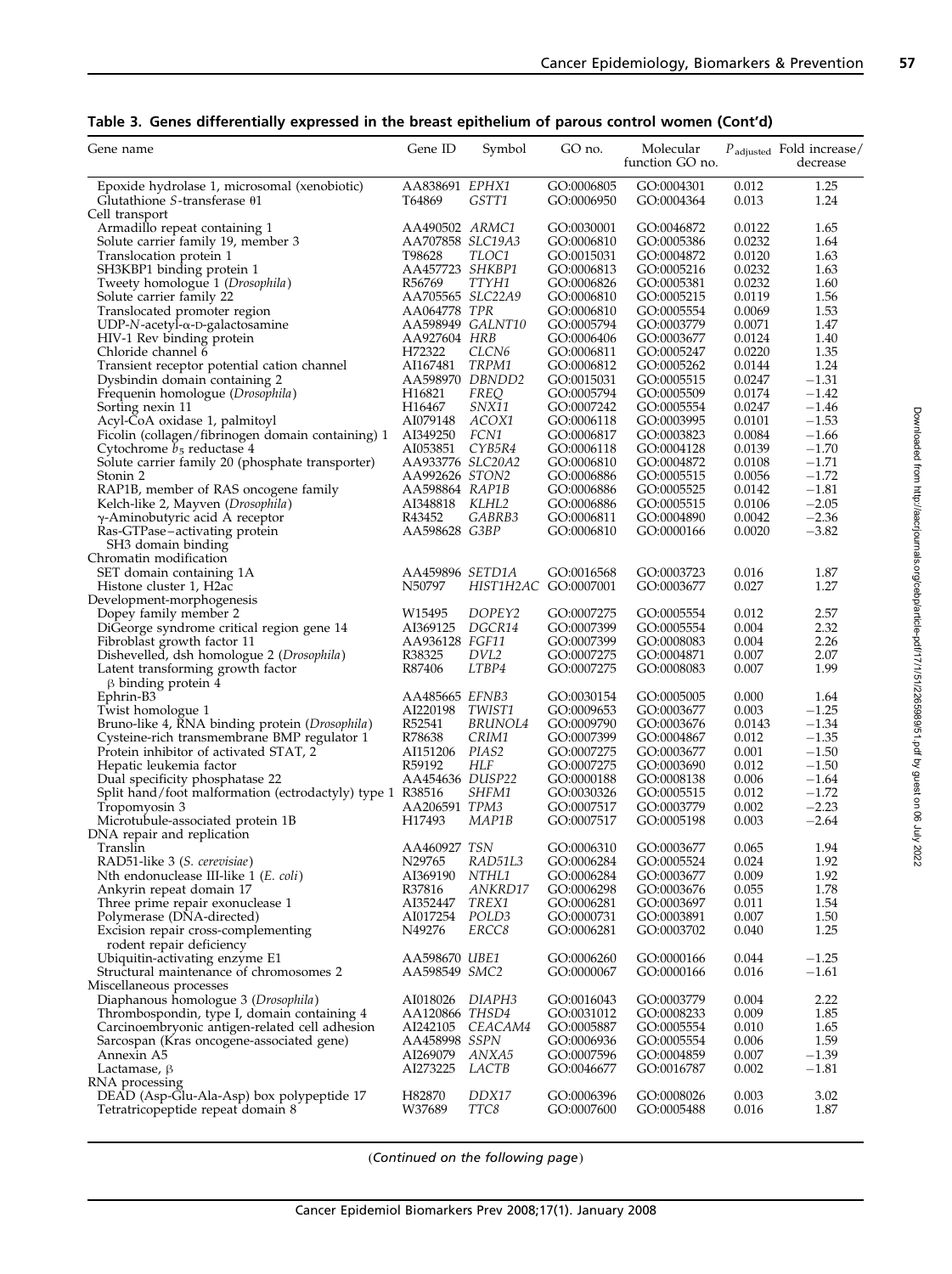|  |  |  | Table 3. Genes differentially expressed in the breast epithelium of parous control women (Cont'd) |  |  |
|--|--|--|---------------------------------------------------------------------------------------------------|--|--|
|--|--|--|---------------------------------------------------------------------------------------------------|--|--|

| SIP1<br>1.74<br>N <sub>26026</sub><br>GO:0000245<br>GO:0031202<br>0.017<br>Survival of motor neuron protein<br>interacting protein 1<br>EIF4A3<br>Eukaryotic translation initiation<br>N79030<br>GO:0006364<br>GO:0005524<br>0.021<br>1.71<br>factor 4A, isoform 3<br>POP7<br>1.54<br>H71218<br>GO:0008033<br>GO:0003676<br>0.010<br>Processing of precursor 7<br>PUS7<br>Pseudouridylate synthase 7<br>AA434411<br>GO:0008033<br>GO:0004730<br>0.017<br>1.44<br>homologue ( <i>S. cerevisiae</i> )<br>BMS1-like, ribosome assembly protein (yeast)<br>AA915891<br>BMS1L<br>GO:0007046<br>GO:0000166<br>0.002<br>$-1.69$<br>$-2.10$<br>Brix domain containing 2<br>AI025116<br>BXDC2<br>GO:0007046<br>GO:0005554<br>0.000<br>$-2.20$<br>Splicing factor, arginine/serine-rich 10<br>AI583623<br>SFRS10<br>GO:0000398<br>0.002<br>GO:0000166<br>Metabolism<br>Dihydrolipoamide branched chain transacylase E2<br>DBT<br>2.98<br>AI004719<br>GO:0008152<br>GO:0005515<br>0.002<br>HOMER1<br>2.02<br>Homer homologue 1 (Drosophila)<br>AA903860<br>GO:0007206<br>GO:0005515<br>0.005<br>1.98<br>Heparan sulfate (glucosamine)<br>AA973808<br>HS3ST4<br>GO:0030201<br>GO:0008467<br>0.046<br>3-O-sulfotransferase 4<br>AA995913<br><i>DHDDS</i><br>1.96<br>Dehydrodolichyl diphosphate synthase<br>GO:0008152<br>GO:0016740<br>0.009<br>0.022<br>1.76<br>Acyl-CoA synthetase short-chain family member 1<br>N67766<br>ACSS1<br>GO:0008152<br>GO:0003824<br><i>FAH</i><br>0.028<br>1.29<br>Fumarylacetoacetate hydrolase<br>AA010559<br>GO:0006559<br>GO:0000287<br>T98941<br>SIDT2<br>GO:0016042<br>GO:0003847<br>0.018<br>1.27<br>SID1 transmembrane family, member 2<br>PTPRB<br>1.26<br>N66422<br>GO:0006796<br>GO:0005529<br>0.014<br>Protein tyrosine phosphatase, receptor type, B<br>$-1.25$<br>ACSL3<br>Acyl-CoA synthetase long-chain family member 3<br>AI206454<br>GO:000663<br>GO:0003824<br>0.012<br>$-125$<br>Amylase, α 1A; salivary<br>R64129<br>AMY1A<br>GO:0005975<br>GO:0004556<br>0.009<br>Protein biosynthesis and metabolism<br>H80737<br>LOX<br>GO:0006464<br>GO:0004720<br>0.002<br>3.67<br>Lysyl oxidase<br>R34225<br>TTLL5<br>3.20<br>Tubulin tyrosine ligase-like family, member 5<br>GO:0006464<br>GO:0004835<br>0.011<br>Vacuolar protein sorting 13<br>AA663968<br>VPS13C<br>GO:0008104<br>GO:0005554<br>0.004<br>2.39<br>homologue C ( <i>S. cerevisiae</i> )<br>PTPRC<br>1.32<br>Protein tyrosine phosphatase, receptor type, C<br>AA703526<br>GO:0006470<br>GO:0004725<br>0.007<br>RPL9<br>0.011<br>1.26<br>Ribosomal protein L9<br>AI199007<br>GO:0006412<br>GO:0003723<br>GRPEL1<br>1.25<br>GrpE-like 1, mitochondrial (E. coli)<br>AA449720<br>GO:0006457<br>GO:0000774<br>0.011<br>PTPN21<br>0.028<br>1.25<br>Protein tyrosine phosphatase, nonreceptor type 21<br>W72293<br>GO:0006470<br>GO:0004725<br>1.24<br>$\beta$ -site APP-cleaving enzyme 2<br>AA457119<br>BACE2<br>GO:0006464<br>GO:0004194<br>0.028<br>MGC42105 GO:0006468<br>0.022<br>1.24<br>Hypothetical protein MGC42105<br>AA416627<br>GO:0046872<br>$-1.45$<br>Eukaryotic translation initiation factor 2B<br>AI174400<br>EIF2B1<br>GO:0006412<br>GO:0003743<br>0.001<br>PARD3<br>$-1.55$<br>Par-3 partitioning defective 3 homologue (C. elegans) AA902790<br>GO:0006461<br>GO:0005515<br>0.002<br>Transient receptor potential cation channel<br>TRPC4AP<br>GO:0005524<br>0.007<br>$-1.57$<br>AA598596<br>GO:0006461<br>GrpE-like 2, mitochondrial (E. coli)<br>AA598831<br>GRPEL2<br>GO:0006457<br>GO:0000774<br>0.019<br>$-1.61$<br>MRPS16<br>Mitochondrial ribosomal protein S16<br>AA887401<br>GO:0006412<br>GO:0003735<br>0.001<br>$-1.67$<br>COL4A3BP GO:0006468<br>AA971606<br>GO:0004674<br>0.013<br>$-1.67$<br>Collagen, type IV<br>MRPS11<br>0.013<br>Mitochondrial ribosomal protein S11<br>AI032875<br>GO:0006412<br>GO:0003735<br>$-1.67$<br>AA283874<br><i>FNTA</i><br>0.024<br>$-1.72$<br>GO:0018347<br>GO:0004660<br>Farnesyltransferase, CAAX box, $\alpha$<br>R43272<br>WARS2<br>$-1.72$<br>Tryptophanyl tRNA synthetase 2 (mitochondrial)<br>GO:0006412<br>GO:0000166<br>0.017<br>W92769<br>$-1.78$<br>Capping protein (actin filament) muscle Z-line<br>CAPZA1<br>GO:0006461<br>GO:0003779<br>0.004<br><b>LIPC</b><br>$-2.13$<br>AI054269<br>GO:0004806<br>0.0028<br>Lipase, hepatic<br>GO:0006487<br>EIF1AY<br>0.013<br>$-2.15$<br>Eukaryotic translation initiation factor 1A<br>AI214283<br>GO:0006412<br>GO:0003723<br>$-2.69$<br>AI205036<br><i>STYXL1</i><br>GO:0006470<br>0.0066<br>Serine/threonine/tyrosine interacting-like 1<br>GO:0008138<br>Proteolysis and ubiquitination<br>CTSB<br>GO:0006508<br>GO:0004213<br>0.004<br>2.16<br>Cathepsin B<br>AI091648<br>E3 ubiquitin protein ligase<br>EDD1<br>0.016<br>1.66<br>W86992<br>GO:0006511<br>GO:0004840<br>Dipeptidyl-peptidase 3<br>AA430361<br>DPP3<br>GO:0006508<br>1.54<br>GO:0004177<br>0.007<br>Peptidase D<br>PEPD<br>0.031<br>AA481543<br>GO:0006508<br>GO:0004251<br>1.42<br>AI675516<br>RNF44<br>1.32<br>Ring finger protein 44<br>GO:0016567<br>GO:0004842<br>0.014<br>Gem (nuclear organelle) associated protein 4<br>AA041254<br>GEMIN4<br>GO:0000398<br>0.028<br>1.30<br>GO:0005515<br>1.26<br>Arginyltransferase 1<br>AI015417<br>ATE1<br>GO:0006512<br>GO:0004057<br>0.009<br>1.25<br>Heterogeneous nuclear ribonucleoprotein R<br>AA779191<br>HNRPR<br>GO:0006397<br>GO:0000166<br>0.013<br>0.017<br>$-1.58$<br>SUMO-1 activating enzyme subunit 1<br>AA598486<br>SAE1<br>GO:0016567<br>GO:0004839<br>USP30<br>$-1.77$<br>Ubiquitin specific peptidase 30<br>AI055850<br>GO:0006511<br>GO:0004197<br>0.000<br>0.005<br>$-2.04$<br>TRIĀD <sub>3</sub> protein<br>AI051657<br><i>TRIAD3</i><br>GO:0006512<br>GO:0008270<br>$-2.07$<br>Ubiquitin-conjugating enzyme E2E 1<br>AA197307<br>UBE2E1<br>GO:0006511<br>GO:0004840<br>0.013<br>$-2.14$<br>Ariadne homologue<br>AI185068<br>ARIH1<br>GO:0006511<br>GO:0004842<br>0.003<br>AFG3 ATPase family gene 3-like 2 (yeast)<br>0.001<br>$-2.18$<br>AI219905<br>AFG3L2<br>GO:0006508<br>GO:0000166<br>Transcription<br><i>SUPT5H</i><br>0.043<br>2.15<br>Suppressor of Ty 5 homologue (S. cerevisiae)<br>R21511<br>GO:0000122<br>GO:0003711<br>Inhibitor of DNA binding 4<br>0.001<br>2.10<br>AA464856<br>ID4<br>GO:0006357<br>GO:0003714<br>2.00<br>Bromodomain PHD finger transcription factor<br>AA704421<br>BPTF<br>GO:0000122<br>GO:0005515<br>0.066<br>2.00<br>Zinc finger protein 498<br>W94267<br>ZNF498<br>GO:0006355<br>GO:0003676<br>0.005<br>SOX10<br>0.028<br>1.93<br>SRY (sex determining region Y)-box 10<br>AA976578<br>GO:0006350<br>GO:0003677 | Gene name               | Gene ID  | Symbol        | GO no.     | Molecular<br>function GO no. |       | $P_{\text{adjusted}}$ Fold increase/<br>decrease |
|--------------------------------------------------------------------------------------------------------------------------------------------------------------------------------------------------------------------------------------------------------------------------------------------------------------------------------------------------------------------------------------------------------------------------------------------------------------------------------------------------------------------------------------------------------------------------------------------------------------------------------------------------------------------------------------------------------------------------------------------------------------------------------------------------------------------------------------------------------------------------------------------------------------------------------------------------------------------------------------------------------------------------------------------------------------------------------------------------------------------------------------------------------------------------------------------------------------------------------------------------------------------------------------------------------------------------------------------------------------------------------------------------------------------------------------------------------------------------------------------------------------------------------------------------------------------------------------------------------------------------------------------------------------------------------------------------------------------------------------------------------------------------------------------------------------------------------------------------------------------------------------------------------------------------------------------------------------------------------------------------------------------------------------------------------------------------------------------------------------------------------------------------------------------------------------------------------------------------------------------------------------------------------------------------------------------------------------------------------------------------------------------------------------------------------------------------------------------------------------------------------------------------------------------------------------------------------------------------------------------------------------------------------------------------------------------------------------------------------------------------------------------------------------------------------------------------------------------------------------------------------------------------------------------------------------------------------------------------------------------------------------------------------------------------------------------------------------------------------------------------------------------------------------------------------------------------------------------------------------------------------------------------------------------------------------------------------------------------------------------------------------------------------------------------------------------------------------------------------------------------------------------------------------------------------------------------------------------------------------------------------------------------------------------------------------------------------------------------------------------------------------------------------------------------------------------------------------------------------------------------------------------------------------------------------------------------------------------------------------------------------------------------------------------------------------------------------------------------------------------------------------------------------------------------------------------------------------------------------------------------------------------------------------------------------------------------------------------------------------------------------------------------------------------------------------------------------------------------------------------------------------------------------------------------------------------------------------------------------------------------------------------------------------------------------------------------------------------------------------------------------------------------------------------------------------------------------------------------------------------------------------------------------------------------------------------------------------------------------------------------------------------------------------------------------------------------------------------------------------------------------------------------------------------------------------------------------------------------------------------------------------------------------------------------------------------------------------------------------------------------------------------------------------------------------------------------------------------------------------------------------------------------------------------------------------------------------------------------------------------------------------------------------------------------------------------------------------------------------------------------------------------------------------------------------------------------------------------------------------------------------------------------------------------------------------------------------------------------------------------------------------------------------------------------------------------------------------------------------------------------------------------------------------------------------------------------------------------------------------------------------------------------------------------------------------------------------------------------------------------------------------------------------------------------------------------------------------------------------------------------------------------------------------------------------------------------------------------------------------------|-------------------------|----------|---------------|------------|------------------------------|-------|--------------------------------------------------|
|                                                                                                                                                                                                                                                                                                                                                                                                                                                                                                                                                                                                                                                                                                                                                                                                                                                                                                                                                                                                                                                                                                                                                                                                                                                                                                                                                                                                                                                                                                                                                                                                                                                                                                                                                                                                                                                                                                                                                                                                                                                                                                                                                                                                                                                                                                                                                                                                                                                                                                                                                                                                                                                                                                                                                                                                                                                                                                                                                                                                                                                                                                                                                                                                                                                                                                                                                                                                                                                                                                                                                                                                                                                                                                                                                                                                                                                                                                                                                                                                                                                                                                                                                                                                                                                                                                                                                                                                                                                                                                                                                                                                                                                                                                                                                                                                                                                                                                                                                                                                                                                                                                                                                                                                                                                                                                                                                                                                                                                                                                                                                                                                                                                                                                                                                                                                                                                                                                                                                                                                                                                                                                                                                                                                                                                                                                                                                                                                                                                                                                                                                                                                                    |                         |          |               |            |                              |       |                                                  |
|                                                                                                                                                                                                                                                                                                                                                                                                                                                                                                                                                                                                                                                                                                                                                                                                                                                                                                                                                                                                                                                                                                                                                                                                                                                                                                                                                                                                                                                                                                                                                                                                                                                                                                                                                                                                                                                                                                                                                                                                                                                                                                                                                                                                                                                                                                                                                                                                                                                                                                                                                                                                                                                                                                                                                                                                                                                                                                                                                                                                                                                                                                                                                                                                                                                                                                                                                                                                                                                                                                                                                                                                                                                                                                                                                                                                                                                                                                                                                                                                                                                                                                                                                                                                                                                                                                                                                                                                                                                                                                                                                                                                                                                                                                                                                                                                                                                                                                                                                                                                                                                                                                                                                                                                                                                                                                                                                                                                                                                                                                                                                                                                                                                                                                                                                                                                                                                                                                                                                                                                                                                                                                                                                                                                                                                                                                                                                                                                                                                                                                                                                                                                                    |                         |          |               |            |                              |       |                                                  |
|                                                                                                                                                                                                                                                                                                                                                                                                                                                                                                                                                                                                                                                                                                                                                                                                                                                                                                                                                                                                                                                                                                                                                                                                                                                                                                                                                                                                                                                                                                                                                                                                                                                                                                                                                                                                                                                                                                                                                                                                                                                                                                                                                                                                                                                                                                                                                                                                                                                                                                                                                                                                                                                                                                                                                                                                                                                                                                                                                                                                                                                                                                                                                                                                                                                                                                                                                                                                                                                                                                                                                                                                                                                                                                                                                                                                                                                                                                                                                                                                                                                                                                                                                                                                                                                                                                                                                                                                                                                                                                                                                                                                                                                                                                                                                                                                                                                                                                                                                                                                                                                                                                                                                                                                                                                                                                                                                                                                                                                                                                                                                                                                                                                                                                                                                                                                                                                                                                                                                                                                                                                                                                                                                                                                                                                                                                                                                                                                                                                                                                                                                                                                                    |                         |          |               |            |                              |       |                                                  |
|                                                                                                                                                                                                                                                                                                                                                                                                                                                                                                                                                                                                                                                                                                                                                                                                                                                                                                                                                                                                                                                                                                                                                                                                                                                                                                                                                                                                                                                                                                                                                                                                                                                                                                                                                                                                                                                                                                                                                                                                                                                                                                                                                                                                                                                                                                                                                                                                                                                                                                                                                                                                                                                                                                                                                                                                                                                                                                                                                                                                                                                                                                                                                                                                                                                                                                                                                                                                                                                                                                                                                                                                                                                                                                                                                                                                                                                                                                                                                                                                                                                                                                                                                                                                                                                                                                                                                                                                                                                                                                                                                                                                                                                                                                                                                                                                                                                                                                                                                                                                                                                                                                                                                                                                                                                                                                                                                                                                                                                                                                                                                                                                                                                                                                                                                                                                                                                                                                                                                                                                                                                                                                                                                                                                                                                                                                                                                                                                                                                                                                                                                                                                                    |                         |          |               |            |                              |       |                                                  |
|                                                                                                                                                                                                                                                                                                                                                                                                                                                                                                                                                                                                                                                                                                                                                                                                                                                                                                                                                                                                                                                                                                                                                                                                                                                                                                                                                                                                                                                                                                                                                                                                                                                                                                                                                                                                                                                                                                                                                                                                                                                                                                                                                                                                                                                                                                                                                                                                                                                                                                                                                                                                                                                                                                                                                                                                                                                                                                                                                                                                                                                                                                                                                                                                                                                                                                                                                                                                                                                                                                                                                                                                                                                                                                                                                                                                                                                                                                                                                                                                                                                                                                                                                                                                                                                                                                                                                                                                                                                                                                                                                                                                                                                                                                                                                                                                                                                                                                                                                                                                                                                                                                                                                                                                                                                                                                                                                                                                                                                                                                                                                                                                                                                                                                                                                                                                                                                                                                                                                                                                                                                                                                                                                                                                                                                                                                                                                                                                                                                                                                                                                                                                                    |                         |          |               |            |                              |       |                                                  |
|                                                                                                                                                                                                                                                                                                                                                                                                                                                                                                                                                                                                                                                                                                                                                                                                                                                                                                                                                                                                                                                                                                                                                                                                                                                                                                                                                                                                                                                                                                                                                                                                                                                                                                                                                                                                                                                                                                                                                                                                                                                                                                                                                                                                                                                                                                                                                                                                                                                                                                                                                                                                                                                                                                                                                                                                                                                                                                                                                                                                                                                                                                                                                                                                                                                                                                                                                                                                                                                                                                                                                                                                                                                                                                                                                                                                                                                                                                                                                                                                                                                                                                                                                                                                                                                                                                                                                                                                                                                                                                                                                                                                                                                                                                                                                                                                                                                                                                                                                                                                                                                                                                                                                                                                                                                                                                                                                                                                                                                                                                                                                                                                                                                                                                                                                                                                                                                                                                                                                                                                                                                                                                                                                                                                                                                                                                                                                                                                                                                                                                                                                                                                                    |                         |          |               |            |                              |       |                                                  |
|                                                                                                                                                                                                                                                                                                                                                                                                                                                                                                                                                                                                                                                                                                                                                                                                                                                                                                                                                                                                                                                                                                                                                                                                                                                                                                                                                                                                                                                                                                                                                                                                                                                                                                                                                                                                                                                                                                                                                                                                                                                                                                                                                                                                                                                                                                                                                                                                                                                                                                                                                                                                                                                                                                                                                                                                                                                                                                                                                                                                                                                                                                                                                                                                                                                                                                                                                                                                                                                                                                                                                                                                                                                                                                                                                                                                                                                                                                                                                                                                                                                                                                                                                                                                                                                                                                                                                                                                                                                                                                                                                                                                                                                                                                                                                                                                                                                                                                                                                                                                                                                                                                                                                                                                                                                                                                                                                                                                                                                                                                                                                                                                                                                                                                                                                                                                                                                                                                                                                                                                                                                                                                                                                                                                                                                                                                                                                                                                                                                                                                                                                                                                                    |                         |          |               |            |                              |       |                                                  |
|                                                                                                                                                                                                                                                                                                                                                                                                                                                                                                                                                                                                                                                                                                                                                                                                                                                                                                                                                                                                                                                                                                                                                                                                                                                                                                                                                                                                                                                                                                                                                                                                                                                                                                                                                                                                                                                                                                                                                                                                                                                                                                                                                                                                                                                                                                                                                                                                                                                                                                                                                                                                                                                                                                                                                                                                                                                                                                                                                                                                                                                                                                                                                                                                                                                                                                                                                                                                                                                                                                                                                                                                                                                                                                                                                                                                                                                                                                                                                                                                                                                                                                                                                                                                                                                                                                                                                                                                                                                                                                                                                                                                                                                                                                                                                                                                                                                                                                                                                                                                                                                                                                                                                                                                                                                                                                                                                                                                                                                                                                                                                                                                                                                                                                                                                                                                                                                                                                                                                                                                                                                                                                                                                                                                                                                                                                                                                                                                                                                                                                                                                                                                                    |                         |          |               |            |                              |       |                                                  |
|                                                                                                                                                                                                                                                                                                                                                                                                                                                                                                                                                                                                                                                                                                                                                                                                                                                                                                                                                                                                                                                                                                                                                                                                                                                                                                                                                                                                                                                                                                                                                                                                                                                                                                                                                                                                                                                                                                                                                                                                                                                                                                                                                                                                                                                                                                                                                                                                                                                                                                                                                                                                                                                                                                                                                                                                                                                                                                                                                                                                                                                                                                                                                                                                                                                                                                                                                                                                                                                                                                                                                                                                                                                                                                                                                                                                                                                                                                                                                                                                                                                                                                                                                                                                                                                                                                                                                                                                                                                                                                                                                                                                                                                                                                                                                                                                                                                                                                                                                                                                                                                                                                                                                                                                                                                                                                                                                                                                                                                                                                                                                                                                                                                                                                                                                                                                                                                                                                                                                                                                                                                                                                                                                                                                                                                                                                                                                                                                                                                                                                                                                                                                                    |                         |          |               |            |                              |       |                                                  |
|                                                                                                                                                                                                                                                                                                                                                                                                                                                                                                                                                                                                                                                                                                                                                                                                                                                                                                                                                                                                                                                                                                                                                                                                                                                                                                                                                                                                                                                                                                                                                                                                                                                                                                                                                                                                                                                                                                                                                                                                                                                                                                                                                                                                                                                                                                                                                                                                                                                                                                                                                                                                                                                                                                                                                                                                                                                                                                                                                                                                                                                                                                                                                                                                                                                                                                                                                                                                                                                                                                                                                                                                                                                                                                                                                                                                                                                                                                                                                                                                                                                                                                                                                                                                                                                                                                                                                                                                                                                                                                                                                                                                                                                                                                                                                                                                                                                                                                                                                                                                                                                                                                                                                                                                                                                                                                                                                                                                                                                                                                                                                                                                                                                                                                                                                                                                                                                                                                                                                                                                                                                                                                                                                                                                                                                                                                                                                                                                                                                                                                                                                                                                                    |                         |          |               |            |                              |       |                                                  |
|                                                                                                                                                                                                                                                                                                                                                                                                                                                                                                                                                                                                                                                                                                                                                                                                                                                                                                                                                                                                                                                                                                                                                                                                                                                                                                                                                                                                                                                                                                                                                                                                                                                                                                                                                                                                                                                                                                                                                                                                                                                                                                                                                                                                                                                                                                                                                                                                                                                                                                                                                                                                                                                                                                                                                                                                                                                                                                                                                                                                                                                                                                                                                                                                                                                                                                                                                                                                                                                                                                                                                                                                                                                                                                                                                                                                                                                                                                                                                                                                                                                                                                                                                                                                                                                                                                                                                                                                                                                                                                                                                                                                                                                                                                                                                                                                                                                                                                                                                                                                                                                                                                                                                                                                                                                                                                                                                                                                                                                                                                                                                                                                                                                                                                                                                                                                                                                                                                                                                                                                                                                                                                                                                                                                                                                                                                                                                                                                                                                                                                                                                                                                                    |                         |          |               |            |                              |       |                                                  |
|                                                                                                                                                                                                                                                                                                                                                                                                                                                                                                                                                                                                                                                                                                                                                                                                                                                                                                                                                                                                                                                                                                                                                                                                                                                                                                                                                                                                                                                                                                                                                                                                                                                                                                                                                                                                                                                                                                                                                                                                                                                                                                                                                                                                                                                                                                                                                                                                                                                                                                                                                                                                                                                                                                                                                                                                                                                                                                                                                                                                                                                                                                                                                                                                                                                                                                                                                                                                                                                                                                                                                                                                                                                                                                                                                                                                                                                                                                                                                                                                                                                                                                                                                                                                                                                                                                                                                                                                                                                                                                                                                                                                                                                                                                                                                                                                                                                                                                                                                                                                                                                                                                                                                                                                                                                                                                                                                                                                                                                                                                                                                                                                                                                                                                                                                                                                                                                                                                                                                                                                                                                                                                                                                                                                                                                                                                                                                                                                                                                                                                                                                                                                                    |                         |          |               |            |                              |       |                                                  |
|                                                                                                                                                                                                                                                                                                                                                                                                                                                                                                                                                                                                                                                                                                                                                                                                                                                                                                                                                                                                                                                                                                                                                                                                                                                                                                                                                                                                                                                                                                                                                                                                                                                                                                                                                                                                                                                                                                                                                                                                                                                                                                                                                                                                                                                                                                                                                                                                                                                                                                                                                                                                                                                                                                                                                                                                                                                                                                                                                                                                                                                                                                                                                                                                                                                                                                                                                                                                                                                                                                                                                                                                                                                                                                                                                                                                                                                                                                                                                                                                                                                                                                                                                                                                                                                                                                                                                                                                                                                                                                                                                                                                                                                                                                                                                                                                                                                                                                                                                                                                                                                                                                                                                                                                                                                                                                                                                                                                                                                                                                                                                                                                                                                                                                                                                                                                                                                                                                                                                                                                                                                                                                                                                                                                                                                                                                                                                                                                                                                                                                                                                                                                                    |                         |          |               |            |                              |       |                                                  |
|                                                                                                                                                                                                                                                                                                                                                                                                                                                                                                                                                                                                                                                                                                                                                                                                                                                                                                                                                                                                                                                                                                                                                                                                                                                                                                                                                                                                                                                                                                                                                                                                                                                                                                                                                                                                                                                                                                                                                                                                                                                                                                                                                                                                                                                                                                                                                                                                                                                                                                                                                                                                                                                                                                                                                                                                                                                                                                                                                                                                                                                                                                                                                                                                                                                                                                                                                                                                                                                                                                                                                                                                                                                                                                                                                                                                                                                                                                                                                                                                                                                                                                                                                                                                                                                                                                                                                                                                                                                                                                                                                                                                                                                                                                                                                                                                                                                                                                                                                                                                                                                                                                                                                                                                                                                                                                                                                                                                                                                                                                                                                                                                                                                                                                                                                                                                                                                                                                                                                                                                                                                                                                                                                                                                                                                                                                                                                                                                                                                                                                                                                                                                                    |                         |          |               |            |                              |       |                                                  |
|                                                                                                                                                                                                                                                                                                                                                                                                                                                                                                                                                                                                                                                                                                                                                                                                                                                                                                                                                                                                                                                                                                                                                                                                                                                                                                                                                                                                                                                                                                                                                                                                                                                                                                                                                                                                                                                                                                                                                                                                                                                                                                                                                                                                                                                                                                                                                                                                                                                                                                                                                                                                                                                                                                                                                                                                                                                                                                                                                                                                                                                                                                                                                                                                                                                                                                                                                                                                                                                                                                                                                                                                                                                                                                                                                                                                                                                                                                                                                                                                                                                                                                                                                                                                                                                                                                                                                                                                                                                                                                                                                                                                                                                                                                                                                                                                                                                                                                                                                                                                                                                                                                                                                                                                                                                                                                                                                                                                                                                                                                                                                                                                                                                                                                                                                                                                                                                                                                                                                                                                                                                                                                                                                                                                                                                                                                                                                                                                                                                                                                                                                                                                                    |                         |          |               |            |                              |       |                                                  |
|                                                                                                                                                                                                                                                                                                                                                                                                                                                                                                                                                                                                                                                                                                                                                                                                                                                                                                                                                                                                                                                                                                                                                                                                                                                                                                                                                                                                                                                                                                                                                                                                                                                                                                                                                                                                                                                                                                                                                                                                                                                                                                                                                                                                                                                                                                                                                                                                                                                                                                                                                                                                                                                                                                                                                                                                                                                                                                                                                                                                                                                                                                                                                                                                                                                                                                                                                                                                                                                                                                                                                                                                                                                                                                                                                                                                                                                                                                                                                                                                                                                                                                                                                                                                                                                                                                                                                                                                                                                                                                                                                                                                                                                                                                                                                                                                                                                                                                                                                                                                                                                                                                                                                                                                                                                                                                                                                                                                                                                                                                                                                                                                                                                                                                                                                                                                                                                                                                                                                                                                                                                                                                                                                                                                                                                                                                                                                                                                                                                                                                                                                                                                                    |                         |          |               |            |                              |       |                                                  |
|                                                                                                                                                                                                                                                                                                                                                                                                                                                                                                                                                                                                                                                                                                                                                                                                                                                                                                                                                                                                                                                                                                                                                                                                                                                                                                                                                                                                                                                                                                                                                                                                                                                                                                                                                                                                                                                                                                                                                                                                                                                                                                                                                                                                                                                                                                                                                                                                                                                                                                                                                                                                                                                                                                                                                                                                                                                                                                                                                                                                                                                                                                                                                                                                                                                                                                                                                                                                                                                                                                                                                                                                                                                                                                                                                                                                                                                                                                                                                                                                                                                                                                                                                                                                                                                                                                                                                                                                                                                                                                                                                                                                                                                                                                                                                                                                                                                                                                                                                                                                                                                                                                                                                                                                                                                                                                                                                                                                                                                                                                                                                                                                                                                                                                                                                                                                                                                                                                                                                                                                                                                                                                                                                                                                                                                                                                                                                                                                                                                                                                                                                                                                                    |                         |          |               |            |                              |       |                                                  |
|                                                                                                                                                                                                                                                                                                                                                                                                                                                                                                                                                                                                                                                                                                                                                                                                                                                                                                                                                                                                                                                                                                                                                                                                                                                                                                                                                                                                                                                                                                                                                                                                                                                                                                                                                                                                                                                                                                                                                                                                                                                                                                                                                                                                                                                                                                                                                                                                                                                                                                                                                                                                                                                                                                                                                                                                                                                                                                                                                                                                                                                                                                                                                                                                                                                                                                                                                                                                                                                                                                                                                                                                                                                                                                                                                                                                                                                                                                                                                                                                                                                                                                                                                                                                                                                                                                                                                                                                                                                                                                                                                                                                                                                                                                                                                                                                                                                                                                                                                                                                                                                                                                                                                                                                                                                                                                                                                                                                                                                                                                                                                                                                                                                                                                                                                                                                                                                                                                                                                                                                                                                                                                                                                                                                                                                                                                                                                                                                                                                                                                                                                                                                                    |                         |          |               |            |                              |       |                                                  |
|                                                                                                                                                                                                                                                                                                                                                                                                                                                                                                                                                                                                                                                                                                                                                                                                                                                                                                                                                                                                                                                                                                                                                                                                                                                                                                                                                                                                                                                                                                                                                                                                                                                                                                                                                                                                                                                                                                                                                                                                                                                                                                                                                                                                                                                                                                                                                                                                                                                                                                                                                                                                                                                                                                                                                                                                                                                                                                                                                                                                                                                                                                                                                                                                                                                                                                                                                                                                                                                                                                                                                                                                                                                                                                                                                                                                                                                                                                                                                                                                                                                                                                                                                                                                                                                                                                                                                                                                                                                                                                                                                                                                                                                                                                                                                                                                                                                                                                                                                                                                                                                                                                                                                                                                                                                                                                                                                                                                                                                                                                                                                                                                                                                                                                                                                                                                                                                                                                                                                                                                                                                                                                                                                                                                                                                                                                                                                                                                                                                                                                                                                                                                                    |                         |          |               |            |                              |       |                                                  |
|                                                                                                                                                                                                                                                                                                                                                                                                                                                                                                                                                                                                                                                                                                                                                                                                                                                                                                                                                                                                                                                                                                                                                                                                                                                                                                                                                                                                                                                                                                                                                                                                                                                                                                                                                                                                                                                                                                                                                                                                                                                                                                                                                                                                                                                                                                                                                                                                                                                                                                                                                                                                                                                                                                                                                                                                                                                                                                                                                                                                                                                                                                                                                                                                                                                                                                                                                                                                                                                                                                                                                                                                                                                                                                                                                                                                                                                                                                                                                                                                                                                                                                                                                                                                                                                                                                                                                                                                                                                                                                                                                                                                                                                                                                                                                                                                                                                                                                                                                                                                                                                                                                                                                                                                                                                                                                                                                                                                                                                                                                                                                                                                                                                                                                                                                                                                                                                                                                                                                                                                                                                                                                                                                                                                                                                                                                                                                                                                                                                                                                                                                                                                                    |                         |          |               |            |                              |       |                                                  |
|                                                                                                                                                                                                                                                                                                                                                                                                                                                                                                                                                                                                                                                                                                                                                                                                                                                                                                                                                                                                                                                                                                                                                                                                                                                                                                                                                                                                                                                                                                                                                                                                                                                                                                                                                                                                                                                                                                                                                                                                                                                                                                                                                                                                                                                                                                                                                                                                                                                                                                                                                                                                                                                                                                                                                                                                                                                                                                                                                                                                                                                                                                                                                                                                                                                                                                                                                                                                                                                                                                                                                                                                                                                                                                                                                                                                                                                                                                                                                                                                                                                                                                                                                                                                                                                                                                                                                                                                                                                                                                                                                                                                                                                                                                                                                                                                                                                                                                                                                                                                                                                                                                                                                                                                                                                                                                                                                                                                                                                                                                                                                                                                                                                                                                                                                                                                                                                                                                                                                                                                                                                                                                                                                                                                                                                                                                                                                                                                                                                                                                                                                                                                                    |                         |          |               |            |                              |       |                                                  |
|                                                                                                                                                                                                                                                                                                                                                                                                                                                                                                                                                                                                                                                                                                                                                                                                                                                                                                                                                                                                                                                                                                                                                                                                                                                                                                                                                                                                                                                                                                                                                                                                                                                                                                                                                                                                                                                                                                                                                                                                                                                                                                                                                                                                                                                                                                                                                                                                                                                                                                                                                                                                                                                                                                                                                                                                                                                                                                                                                                                                                                                                                                                                                                                                                                                                                                                                                                                                                                                                                                                                                                                                                                                                                                                                                                                                                                                                                                                                                                                                                                                                                                                                                                                                                                                                                                                                                                                                                                                                                                                                                                                                                                                                                                                                                                                                                                                                                                                                                                                                                                                                                                                                                                                                                                                                                                                                                                                                                                                                                                                                                                                                                                                                                                                                                                                                                                                                                                                                                                                                                                                                                                                                                                                                                                                                                                                                                                                                                                                                                                                                                                                                                    |                         |          |               |            |                              |       |                                                  |
|                                                                                                                                                                                                                                                                                                                                                                                                                                                                                                                                                                                                                                                                                                                                                                                                                                                                                                                                                                                                                                                                                                                                                                                                                                                                                                                                                                                                                                                                                                                                                                                                                                                                                                                                                                                                                                                                                                                                                                                                                                                                                                                                                                                                                                                                                                                                                                                                                                                                                                                                                                                                                                                                                                                                                                                                                                                                                                                                                                                                                                                                                                                                                                                                                                                                                                                                                                                                                                                                                                                                                                                                                                                                                                                                                                                                                                                                                                                                                                                                                                                                                                                                                                                                                                                                                                                                                                                                                                                                                                                                                                                                                                                                                                                                                                                                                                                                                                                                                                                                                                                                                                                                                                                                                                                                                                                                                                                                                                                                                                                                                                                                                                                                                                                                                                                                                                                                                                                                                                                                                                                                                                                                                                                                                                                                                                                                                                                                                                                                                                                                                                                                                    |                         |          |               |            |                              |       |                                                  |
|                                                                                                                                                                                                                                                                                                                                                                                                                                                                                                                                                                                                                                                                                                                                                                                                                                                                                                                                                                                                                                                                                                                                                                                                                                                                                                                                                                                                                                                                                                                                                                                                                                                                                                                                                                                                                                                                                                                                                                                                                                                                                                                                                                                                                                                                                                                                                                                                                                                                                                                                                                                                                                                                                                                                                                                                                                                                                                                                                                                                                                                                                                                                                                                                                                                                                                                                                                                                                                                                                                                                                                                                                                                                                                                                                                                                                                                                                                                                                                                                                                                                                                                                                                                                                                                                                                                                                                                                                                                                                                                                                                                                                                                                                                                                                                                                                                                                                                                                                                                                                                                                                                                                                                                                                                                                                                                                                                                                                                                                                                                                                                                                                                                                                                                                                                                                                                                                                                                                                                                                                                                                                                                                                                                                                                                                                                                                                                                                                                                                                                                                                                                                                    |                         |          |               |            |                              |       |                                                  |
|                                                                                                                                                                                                                                                                                                                                                                                                                                                                                                                                                                                                                                                                                                                                                                                                                                                                                                                                                                                                                                                                                                                                                                                                                                                                                                                                                                                                                                                                                                                                                                                                                                                                                                                                                                                                                                                                                                                                                                                                                                                                                                                                                                                                                                                                                                                                                                                                                                                                                                                                                                                                                                                                                                                                                                                                                                                                                                                                                                                                                                                                                                                                                                                                                                                                                                                                                                                                                                                                                                                                                                                                                                                                                                                                                                                                                                                                                                                                                                                                                                                                                                                                                                                                                                                                                                                                                                                                                                                                                                                                                                                                                                                                                                                                                                                                                                                                                                                                                                                                                                                                                                                                                                                                                                                                                                                                                                                                                                                                                                                                                                                                                                                                                                                                                                                                                                                                                                                                                                                                                                                                                                                                                                                                                                                                                                                                                                                                                                                                                                                                                                                                                    |                         |          |               |            |                              |       |                                                  |
|                                                                                                                                                                                                                                                                                                                                                                                                                                                                                                                                                                                                                                                                                                                                                                                                                                                                                                                                                                                                                                                                                                                                                                                                                                                                                                                                                                                                                                                                                                                                                                                                                                                                                                                                                                                                                                                                                                                                                                                                                                                                                                                                                                                                                                                                                                                                                                                                                                                                                                                                                                                                                                                                                                                                                                                                                                                                                                                                                                                                                                                                                                                                                                                                                                                                                                                                                                                                                                                                                                                                                                                                                                                                                                                                                                                                                                                                                                                                                                                                                                                                                                                                                                                                                                                                                                                                                                                                                                                                                                                                                                                                                                                                                                                                                                                                                                                                                                                                                                                                                                                                                                                                                                                                                                                                                                                                                                                                                                                                                                                                                                                                                                                                                                                                                                                                                                                                                                                                                                                                                                                                                                                                                                                                                                                                                                                                                                                                                                                                                                                                                                                                                    |                         |          |               |            |                              |       |                                                  |
|                                                                                                                                                                                                                                                                                                                                                                                                                                                                                                                                                                                                                                                                                                                                                                                                                                                                                                                                                                                                                                                                                                                                                                                                                                                                                                                                                                                                                                                                                                                                                                                                                                                                                                                                                                                                                                                                                                                                                                                                                                                                                                                                                                                                                                                                                                                                                                                                                                                                                                                                                                                                                                                                                                                                                                                                                                                                                                                                                                                                                                                                                                                                                                                                                                                                                                                                                                                                                                                                                                                                                                                                                                                                                                                                                                                                                                                                                                                                                                                                                                                                                                                                                                                                                                                                                                                                                                                                                                                                                                                                                                                                                                                                                                                                                                                                                                                                                                                                                                                                                                                                                                                                                                                                                                                                                                                                                                                                                                                                                                                                                                                                                                                                                                                                                                                                                                                                                                                                                                                                                                                                                                                                                                                                                                                                                                                                                                                                                                                                                                                                                                                                                    |                         |          |               |            |                              |       |                                                  |
|                                                                                                                                                                                                                                                                                                                                                                                                                                                                                                                                                                                                                                                                                                                                                                                                                                                                                                                                                                                                                                                                                                                                                                                                                                                                                                                                                                                                                                                                                                                                                                                                                                                                                                                                                                                                                                                                                                                                                                                                                                                                                                                                                                                                                                                                                                                                                                                                                                                                                                                                                                                                                                                                                                                                                                                                                                                                                                                                                                                                                                                                                                                                                                                                                                                                                                                                                                                                                                                                                                                                                                                                                                                                                                                                                                                                                                                                                                                                                                                                                                                                                                                                                                                                                                                                                                                                                                                                                                                                                                                                                                                                                                                                                                                                                                                                                                                                                                                                                                                                                                                                                                                                                                                                                                                                                                                                                                                                                                                                                                                                                                                                                                                                                                                                                                                                                                                                                                                                                                                                                                                                                                                                                                                                                                                                                                                                                                                                                                                                                                                                                                                                                    |                         |          |               |            |                              |       |                                                  |
|                                                                                                                                                                                                                                                                                                                                                                                                                                                                                                                                                                                                                                                                                                                                                                                                                                                                                                                                                                                                                                                                                                                                                                                                                                                                                                                                                                                                                                                                                                                                                                                                                                                                                                                                                                                                                                                                                                                                                                                                                                                                                                                                                                                                                                                                                                                                                                                                                                                                                                                                                                                                                                                                                                                                                                                                                                                                                                                                                                                                                                                                                                                                                                                                                                                                                                                                                                                                                                                                                                                                                                                                                                                                                                                                                                                                                                                                                                                                                                                                                                                                                                                                                                                                                                                                                                                                                                                                                                                                                                                                                                                                                                                                                                                                                                                                                                                                                                                                                                                                                                                                                                                                                                                                                                                                                                                                                                                                                                                                                                                                                                                                                                                                                                                                                                                                                                                                                                                                                                                                                                                                                                                                                                                                                                                                                                                                                                                                                                                                                                                                                                                                                    |                         |          |               |            |                              |       |                                                  |
|                                                                                                                                                                                                                                                                                                                                                                                                                                                                                                                                                                                                                                                                                                                                                                                                                                                                                                                                                                                                                                                                                                                                                                                                                                                                                                                                                                                                                                                                                                                                                                                                                                                                                                                                                                                                                                                                                                                                                                                                                                                                                                                                                                                                                                                                                                                                                                                                                                                                                                                                                                                                                                                                                                                                                                                                                                                                                                                                                                                                                                                                                                                                                                                                                                                                                                                                                                                                                                                                                                                                                                                                                                                                                                                                                                                                                                                                                                                                                                                                                                                                                                                                                                                                                                                                                                                                                                                                                                                                                                                                                                                                                                                                                                                                                                                                                                                                                                                                                                                                                                                                                                                                                                                                                                                                                                                                                                                                                                                                                                                                                                                                                                                                                                                                                                                                                                                                                                                                                                                                                                                                                                                                                                                                                                                                                                                                                                                                                                                                                                                                                                                                                    |                         |          |               |            |                              |       |                                                  |
|                                                                                                                                                                                                                                                                                                                                                                                                                                                                                                                                                                                                                                                                                                                                                                                                                                                                                                                                                                                                                                                                                                                                                                                                                                                                                                                                                                                                                                                                                                                                                                                                                                                                                                                                                                                                                                                                                                                                                                                                                                                                                                                                                                                                                                                                                                                                                                                                                                                                                                                                                                                                                                                                                                                                                                                                                                                                                                                                                                                                                                                                                                                                                                                                                                                                                                                                                                                                                                                                                                                                                                                                                                                                                                                                                                                                                                                                                                                                                                                                                                                                                                                                                                                                                                                                                                                                                                                                                                                                                                                                                                                                                                                                                                                                                                                                                                                                                                                                                                                                                                                                                                                                                                                                                                                                                                                                                                                                                                                                                                                                                                                                                                                                                                                                                                                                                                                                                                                                                                                                                                                                                                                                                                                                                                                                                                                                                                                                                                                                                                                                                                                                                    |                         |          |               |            |                              |       |                                                  |
|                                                                                                                                                                                                                                                                                                                                                                                                                                                                                                                                                                                                                                                                                                                                                                                                                                                                                                                                                                                                                                                                                                                                                                                                                                                                                                                                                                                                                                                                                                                                                                                                                                                                                                                                                                                                                                                                                                                                                                                                                                                                                                                                                                                                                                                                                                                                                                                                                                                                                                                                                                                                                                                                                                                                                                                                                                                                                                                                                                                                                                                                                                                                                                                                                                                                                                                                                                                                                                                                                                                                                                                                                                                                                                                                                                                                                                                                                                                                                                                                                                                                                                                                                                                                                                                                                                                                                                                                                                                                                                                                                                                                                                                                                                                                                                                                                                                                                                                                                                                                                                                                                                                                                                                                                                                                                                                                                                                                                                                                                                                                                                                                                                                                                                                                                                                                                                                                                                                                                                                                                                                                                                                                                                                                                                                                                                                                                                                                                                                                                                                                                                                                                    |                         |          |               |            |                              |       |                                                  |
|                                                                                                                                                                                                                                                                                                                                                                                                                                                                                                                                                                                                                                                                                                                                                                                                                                                                                                                                                                                                                                                                                                                                                                                                                                                                                                                                                                                                                                                                                                                                                                                                                                                                                                                                                                                                                                                                                                                                                                                                                                                                                                                                                                                                                                                                                                                                                                                                                                                                                                                                                                                                                                                                                                                                                                                                                                                                                                                                                                                                                                                                                                                                                                                                                                                                                                                                                                                                                                                                                                                                                                                                                                                                                                                                                                                                                                                                                                                                                                                                                                                                                                                                                                                                                                                                                                                                                                                                                                                                                                                                                                                                                                                                                                                                                                                                                                                                                                                                                                                                                                                                                                                                                                                                                                                                                                                                                                                                                                                                                                                                                                                                                                                                                                                                                                                                                                                                                                                                                                                                                                                                                                                                                                                                                                                                                                                                                                                                                                                                                                                                                                                                                    |                         |          |               |            |                              |       |                                                  |
|                                                                                                                                                                                                                                                                                                                                                                                                                                                                                                                                                                                                                                                                                                                                                                                                                                                                                                                                                                                                                                                                                                                                                                                                                                                                                                                                                                                                                                                                                                                                                                                                                                                                                                                                                                                                                                                                                                                                                                                                                                                                                                                                                                                                                                                                                                                                                                                                                                                                                                                                                                                                                                                                                                                                                                                                                                                                                                                                                                                                                                                                                                                                                                                                                                                                                                                                                                                                                                                                                                                                                                                                                                                                                                                                                                                                                                                                                                                                                                                                                                                                                                                                                                                                                                                                                                                                                                                                                                                                                                                                                                                                                                                                                                                                                                                                                                                                                                                                                                                                                                                                                                                                                                                                                                                                                                                                                                                                                                                                                                                                                                                                                                                                                                                                                                                                                                                                                                                                                                                                                                                                                                                                                                                                                                                                                                                                                                                                                                                                                                                                                                                                                    |                         |          |               |            |                              |       |                                                  |
|                                                                                                                                                                                                                                                                                                                                                                                                                                                                                                                                                                                                                                                                                                                                                                                                                                                                                                                                                                                                                                                                                                                                                                                                                                                                                                                                                                                                                                                                                                                                                                                                                                                                                                                                                                                                                                                                                                                                                                                                                                                                                                                                                                                                                                                                                                                                                                                                                                                                                                                                                                                                                                                                                                                                                                                                                                                                                                                                                                                                                                                                                                                                                                                                                                                                                                                                                                                                                                                                                                                                                                                                                                                                                                                                                                                                                                                                                                                                                                                                                                                                                                                                                                                                                                                                                                                                                                                                                                                                                                                                                                                                                                                                                                                                                                                                                                                                                                                                                                                                                                                                                                                                                                                                                                                                                                                                                                                                                                                                                                                                                                                                                                                                                                                                                                                                                                                                                                                                                                                                                                                                                                                                                                                                                                                                                                                                                                                                                                                                                                                                                                                                                    |                         |          |               |            |                              |       |                                                  |
|                                                                                                                                                                                                                                                                                                                                                                                                                                                                                                                                                                                                                                                                                                                                                                                                                                                                                                                                                                                                                                                                                                                                                                                                                                                                                                                                                                                                                                                                                                                                                                                                                                                                                                                                                                                                                                                                                                                                                                                                                                                                                                                                                                                                                                                                                                                                                                                                                                                                                                                                                                                                                                                                                                                                                                                                                                                                                                                                                                                                                                                                                                                                                                                                                                                                                                                                                                                                                                                                                                                                                                                                                                                                                                                                                                                                                                                                                                                                                                                                                                                                                                                                                                                                                                                                                                                                                                                                                                                                                                                                                                                                                                                                                                                                                                                                                                                                                                                                                                                                                                                                                                                                                                                                                                                                                                                                                                                                                                                                                                                                                                                                                                                                                                                                                                                                                                                                                                                                                                                                                                                                                                                                                                                                                                                                                                                                                                                                                                                                                                                                                                                                                    |                         |          |               |            |                              |       |                                                  |
|                                                                                                                                                                                                                                                                                                                                                                                                                                                                                                                                                                                                                                                                                                                                                                                                                                                                                                                                                                                                                                                                                                                                                                                                                                                                                                                                                                                                                                                                                                                                                                                                                                                                                                                                                                                                                                                                                                                                                                                                                                                                                                                                                                                                                                                                                                                                                                                                                                                                                                                                                                                                                                                                                                                                                                                                                                                                                                                                                                                                                                                                                                                                                                                                                                                                                                                                                                                                                                                                                                                                                                                                                                                                                                                                                                                                                                                                                                                                                                                                                                                                                                                                                                                                                                                                                                                                                                                                                                                                                                                                                                                                                                                                                                                                                                                                                                                                                                                                                                                                                                                                                                                                                                                                                                                                                                                                                                                                                                                                                                                                                                                                                                                                                                                                                                                                                                                                                                                                                                                                                                                                                                                                                                                                                                                                                                                                                                                                                                                                                                                                                                                                                    |                         |          |               |            |                              |       |                                                  |
|                                                                                                                                                                                                                                                                                                                                                                                                                                                                                                                                                                                                                                                                                                                                                                                                                                                                                                                                                                                                                                                                                                                                                                                                                                                                                                                                                                                                                                                                                                                                                                                                                                                                                                                                                                                                                                                                                                                                                                                                                                                                                                                                                                                                                                                                                                                                                                                                                                                                                                                                                                                                                                                                                                                                                                                                                                                                                                                                                                                                                                                                                                                                                                                                                                                                                                                                                                                                                                                                                                                                                                                                                                                                                                                                                                                                                                                                                                                                                                                                                                                                                                                                                                                                                                                                                                                                                                                                                                                                                                                                                                                                                                                                                                                                                                                                                                                                                                                                                                                                                                                                                                                                                                                                                                                                                                                                                                                                                                                                                                                                                                                                                                                                                                                                                                                                                                                                                                                                                                                                                                                                                                                                                                                                                                                                                                                                                                                                                                                                                                                                                                                                                    |                         |          |               |            |                              |       |                                                  |
|                                                                                                                                                                                                                                                                                                                                                                                                                                                                                                                                                                                                                                                                                                                                                                                                                                                                                                                                                                                                                                                                                                                                                                                                                                                                                                                                                                                                                                                                                                                                                                                                                                                                                                                                                                                                                                                                                                                                                                                                                                                                                                                                                                                                                                                                                                                                                                                                                                                                                                                                                                                                                                                                                                                                                                                                                                                                                                                                                                                                                                                                                                                                                                                                                                                                                                                                                                                                                                                                                                                                                                                                                                                                                                                                                                                                                                                                                                                                                                                                                                                                                                                                                                                                                                                                                                                                                                                                                                                                                                                                                                                                                                                                                                                                                                                                                                                                                                                                                                                                                                                                                                                                                                                                                                                                                                                                                                                                                                                                                                                                                                                                                                                                                                                                                                                                                                                                                                                                                                                                                                                                                                                                                                                                                                                                                                                                                                                                                                                                                                                                                                                                                    |                         |          |               |            |                              |       |                                                  |
|                                                                                                                                                                                                                                                                                                                                                                                                                                                                                                                                                                                                                                                                                                                                                                                                                                                                                                                                                                                                                                                                                                                                                                                                                                                                                                                                                                                                                                                                                                                                                                                                                                                                                                                                                                                                                                                                                                                                                                                                                                                                                                                                                                                                                                                                                                                                                                                                                                                                                                                                                                                                                                                                                                                                                                                                                                                                                                                                                                                                                                                                                                                                                                                                                                                                                                                                                                                                                                                                                                                                                                                                                                                                                                                                                                                                                                                                                                                                                                                                                                                                                                                                                                                                                                                                                                                                                                                                                                                                                                                                                                                                                                                                                                                                                                                                                                                                                                                                                                                                                                                                                                                                                                                                                                                                                                                                                                                                                                                                                                                                                                                                                                                                                                                                                                                                                                                                                                                                                                                                                                                                                                                                                                                                                                                                                                                                                                                                                                                                                                                                                                                                                    |                         |          |               |            |                              |       |                                                  |
|                                                                                                                                                                                                                                                                                                                                                                                                                                                                                                                                                                                                                                                                                                                                                                                                                                                                                                                                                                                                                                                                                                                                                                                                                                                                                                                                                                                                                                                                                                                                                                                                                                                                                                                                                                                                                                                                                                                                                                                                                                                                                                                                                                                                                                                                                                                                                                                                                                                                                                                                                                                                                                                                                                                                                                                                                                                                                                                                                                                                                                                                                                                                                                                                                                                                                                                                                                                                                                                                                                                                                                                                                                                                                                                                                                                                                                                                                                                                                                                                                                                                                                                                                                                                                                                                                                                                                                                                                                                                                                                                                                                                                                                                                                                                                                                                                                                                                                                                                                                                                                                                                                                                                                                                                                                                                                                                                                                                                                                                                                                                                                                                                                                                                                                                                                                                                                                                                                                                                                                                                                                                                                                                                                                                                                                                                                                                                                                                                                                                                                                                                                                                                    |                         |          |               |            |                              |       |                                                  |
|                                                                                                                                                                                                                                                                                                                                                                                                                                                                                                                                                                                                                                                                                                                                                                                                                                                                                                                                                                                                                                                                                                                                                                                                                                                                                                                                                                                                                                                                                                                                                                                                                                                                                                                                                                                                                                                                                                                                                                                                                                                                                                                                                                                                                                                                                                                                                                                                                                                                                                                                                                                                                                                                                                                                                                                                                                                                                                                                                                                                                                                                                                                                                                                                                                                                                                                                                                                                                                                                                                                                                                                                                                                                                                                                                                                                                                                                                                                                                                                                                                                                                                                                                                                                                                                                                                                                                                                                                                                                                                                                                                                                                                                                                                                                                                                                                                                                                                                                                                                                                                                                                                                                                                                                                                                                                                                                                                                                                                                                                                                                                                                                                                                                                                                                                                                                                                                                                                                                                                                                                                                                                                                                                                                                                                                                                                                                                                                                                                                                                                                                                                                                                    |                         |          |               |            |                              |       |                                                  |
|                                                                                                                                                                                                                                                                                                                                                                                                                                                                                                                                                                                                                                                                                                                                                                                                                                                                                                                                                                                                                                                                                                                                                                                                                                                                                                                                                                                                                                                                                                                                                                                                                                                                                                                                                                                                                                                                                                                                                                                                                                                                                                                                                                                                                                                                                                                                                                                                                                                                                                                                                                                                                                                                                                                                                                                                                                                                                                                                                                                                                                                                                                                                                                                                                                                                                                                                                                                                                                                                                                                                                                                                                                                                                                                                                                                                                                                                                                                                                                                                                                                                                                                                                                                                                                                                                                                                                                                                                                                                                                                                                                                                                                                                                                                                                                                                                                                                                                                                                                                                                                                                                                                                                                                                                                                                                                                                                                                                                                                                                                                                                                                                                                                                                                                                                                                                                                                                                                                                                                                                                                                                                                                                                                                                                                                                                                                                                                                                                                                                                                                                                                                                                    |                         |          |               |            |                              |       |                                                  |
|                                                                                                                                                                                                                                                                                                                                                                                                                                                                                                                                                                                                                                                                                                                                                                                                                                                                                                                                                                                                                                                                                                                                                                                                                                                                                                                                                                                                                                                                                                                                                                                                                                                                                                                                                                                                                                                                                                                                                                                                                                                                                                                                                                                                                                                                                                                                                                                                                                                                                                                                                                                                                                                                                                                                                                                                                                                                                                                                                                                                                                                                                                                                                                                                                                                                                                                                                                                                                                                                                                                                                                                                                                                                                                                                                                                                                                                                                                                                                                                                                                                                                                                                                                                                                                                                                                                                                                                                                                                                                                                                                                                                                                                                                                                                                                                                                                                                                                                                                                                                                                                                                                                                                                                                                                                                                                                                                                                                                                                                                                                                                                                                                                                                                                                                                                                                                                                                                                                                                                                                                                                                                                                                                                                                                                                                                                                                                                                                                                                                                                                                                                                                                    |                         |          |               |            |                              |       |                                                  |
|                                                                                                                                                                                                                                                                                                                                                                                                                                                                                                                                                                                                                                                                                                                                                                                                                                                                                                                                                                                                                                                                                                                                                                                                                                                                                                                                                                                                                                                                                                                                                                                                                                                                                                                                                                                                                                                                                                                                                                                                                                                                                                                                                                                                                                                                                                                                                                                                                                                                                                                                                                                                                                                                                                                                                                                                                                                                                                                                                                                                                                                                                                                                                                                                                                                                                                                                                                                                                                                                                                                                                                                                                                                                                                                                                                                                                                                                                                                                                                                                                                                                                                                                                                                                                                                                                                                                                                                                                                                                                                                                                                                                                                                                                                                                                                                                                                                                                                                                                                                                                                                                                                                                                                                                                                                                                                                                                                                                                                                                                                                                                                                                                                                                                                                                                                                                                                                                                                                                                                                                                                                                                                                                                                                                                                                                                                                                                                                                                                                                                                                                                                                                                    |                         |          |               |            |                              |       |                                                  |
|                                                                                                                                                                                                                                                                                                                                                                                                                                                                                                                                                                                                                                                                                                                                                                                                                                                                                                                                                                                                                                                                                                                                                                                                                                                                                                                                                                                                                                                                                                                                                                                                                                                                                                                                                                                                                                                                                                                                                                                                                                                                                                                                                                                                                                                                                                                                                                                                                                                                                                                                                                                                                                                                                                                                                                                                                                                                                                                                                                                                                                                                                                                                                                                                                                                                                                                                                                                                                                                                                                                                                                                                                                                                                                                                                                                                                                                                                                                                                                                                                                                                                                                                                                                                                                                                                                                                                                                                                                                                                                                                                                                                                                                                                                                                                                                                                                                                                                                                                                                                                                                                                                                                                                                                                                                                                                                                                                                                                                                                                                                                                                                                                                                                                                                                                                                                                                                                                                                                                                                                                                                                                                                                                                                                                                                                                                                                                                                                                                                                                                                                                                                                                    |                         |          |               |            |                              |       |                                                  |
|                                                                                                                                                                                                                                                                                                                                                                                                                                                                                                                                                                                                                                                                                                                                                                                                                                                                                                                                                                                                                                                                                                                                                                                                                                                                                                                                                                                                                                                                                                                                                                                                                                                                                                                                                                                                                                                                                                                                                                                                                                                                                                                                                                                                                                                                                                                                                                                                                                                                                                                                                                                                                                                                                                                                                                                                                                                                                                                                                                                                                                                                                                                                                                                                                                                                                                                                                                                                                                                                                                                                                                                                                                                                                                                                                                                                                                                                                                                                                                                                                                                                                                                                                                                                                                                                                                                                                                                                                                                                                                                                                                                                                                                                                                                                                                                                                                                                                                                                                                                                                                                                                                                                                                                                                                                                                                                                                                                                                                                                                                                                                                                                                                                                                                                                                                                                                                                                                                                                                                                                                                                                                                                                                                                                                                                                                                                                                                                                                                                                                                                                                                                                                    |                         |          |               |            |                              |       |                                                  |
|                                                                                                                                                                                                                                                                                                                                                                                                                                                                                                                                                                                                                                                                                                                                                                                                                                                                                                                                                                                                                                                                                                                                                                                                                                                                                                                                                                                                                                                                                                                                                                                                                                                                                                                                                                                                                                                                                                                                                                                                                                                                                                                                                                                                                                                                                                                                                                                                                                                                                                                                                                                                                                                                                                                                                                                                                                                                                                                                                                                                                                                                                                                                                                                                                                                                                                                                                                                                                                                                                                                                                                                                                                                                                                                                                                                                                                                                                                                                                                                                                                                                                                                                                                                                                                                                                                                                                                                                                                                                                                                                                                                                                                                                                                                                                                                                                                                                                                                                                                                                                                                                                                                                                                                                                                                                                                                                                                                                                                                                                                                                                                                                                                                                                                                                                                                                                                                                                                                                                                                                                                                                                                                                                                                                                                                                                                                                                                                                                                                                                                                                                                                                                    |                         |          |               |            |                              |       |                                                  |
|                                                                                                                                                                                                                                                                                                                                                                                                                                                                                                                                                                                                                                                                                                                                                                                                                                                                                                                                                                                                                                                                                                                                                                                                                                                                                                                                                                                                                                                                                                                                                                                                                                                                                                                                                                                                                                                                                                                                                                                                                                                                                                                                                                                                                                                                                                                                                                                                                                                                                                                                                                                                                                                                                                                                                                                                                                                                                                                                                                                                                                                                                                                                                                                                                                                                                                                                                                                                                                                                                                                                                                                                                                                                                                                                                                                                                                                                                                                                                                                                                                                                                                                                                                                                                                                                                                                                                                                                                                                                                                                                                                                                                                                                                                                                                                                                                                                                                                                                                                                                                                                                                                                                                                                                                                                                                                                                                                                                                                                                                                                                                                                                                                                                                                                                                                                                                                                                                                                                                                                                                                                                                                                                                                                                                                                                                                                                                                                                                                                                                                                                                                                                                    |                         |          |               |            |                              |       |                                                  |
|                                                                                                                                                                                                                                                                                                                                                                                                                                                                                                                                                                                                                                                                                                                                                                                                                                                                                                                                                                                                                                                                                                                                                                                                                                                                                                                                                                                                                                                                                                                                                                                                                                                                                                                                                                                                                                                                                                                                                                                                                                                                                                                                                                                                                                                                                                                                                                                                                                                                                                                                                                                                                                                                                                                                                                                                                                                                                                                                                                                                                                                                                                                                                                                                                                                                                                                                                                                                                                                                                                                                                                                                                                                                                                                                                                                                                                                                                                                                                                                                                                                                                                                                                                                                                                                                                                                                                                                                                                                                                                                                                                                                                                                                                                                                                                                                                                                                                                                                                                                                                                                                                                                                                                                                                                                                                                                                                                                                                                                                                                                                                                                                                                                                                                                                                                                                                                                                                                                                                                                                                                                                                                                                                                                                                                                                                                                                                                                                                                                                                                                                                                                                                    |                         |          |               |            |                              |       |                                                  |
|                                                                                                                                                                                                                                                                                                                                                                                                                                                                                                                                                                                                                                                                                                                                                                                                                                                                                                                                                                                                                                                                                                                                                                                                                                                                                                                                                                                                                                                                                                                                                                                                                                                                                                                                                                                                                                                                                                                                                                                                                                                                                                                                                                                                                                                                                                                                                                                                                                                                                                                                                                                                                                                                                                                                                                                                                                                                                                                                                                                                                                                                                                                                                                                                                                                                                                                                                                                                                                                                                                                                                                                                                                                                                                                                                                                                                                                                                                                                                                                                                                                                                                                                                                                                                                                                                                                                                                                                                                                                                                                                                                                                                                                                                                                                                                                                                                                                                                                                                                                                                                                                                                                                                                                                                                                                                                                                                                                                                                                                                                                                                                                                                                                                                                                                                                                                                                                                                                                                                                                                                                                                                                                                                                                                                                                                                                                                                                                                                                                                                                                                                                                                                    |                         |          |               |            |                              |       |                                                  |
|                                                                                                                                                                                                                                                                                                                                                                                                                                                                                                                                                                                                                                                                                                                                                                                                                                                                                                                                                                                                                                                                                                                                                                                                                                                                                                                                                                                                                                                                                                                                                                                                                                                                                                                                                                                                                                                                                                                                                                                                                                                                                                                                                                                                                                                                                                                                                                                                                                                                                                                                                                                                                                                                                                                                                                                                                                                                                                                                                                                                                                                                                                                                                                                                                                                                                                                                                                                                                                                                                                                                                                                                                                                                                                                                                                                                                                                                                                                                                                                                                                                                                                                                                                                                                                                                                                                                                                                                                                                                                                                                                                                                                                                                                                                                                                                                                                                                                                                                                                                                                                                                                                                                                                                                                                                                                                                                                                                                                                                                                                                                                                                                                                                                                                                                                                                                                                                                                                                                                                                                                                                                                                                                                                                                                                                                                                                                                                                                                                                                                                                                                                                                                    |                         |          |               |            |                              |       |                                                  |
|                                                                                                                                                                                                                                                                                                                                                                                                                                                                                                                                                                                                                                                                                                                                                                                                                                                                                                                                                                                                                                                                                                                                                                                                                                                                                                                                                                                                                                                                                                                                                                                                                                                                                                                                                                                                                                                                                                                                                                                                                                                                                                                                                                                                                                                                                                                                                                                                                                                                                                                                                                                                                                                                                                                                                                                                                                                                                                                                                                                                                                                                                                                                                                                                                                                                                                                                                                                                                                                                                                                                                                                                                                                                                                                                                                                                                                                                                                                                                                                                                                                                                                                                                                                                                                                                                                                                                                                                                                                                                                                                                                                                                                                                                                                                                                                                                                                                                                                                                                                                                                                                                                                                                                                                                                                                                                                                                                                                                                                                                                                                                                                                                                                                                                                                                                                                                                                                                                                                                                                                                                                                                                                                                                                                                                                                                                                                                                                                                                                                                                                                                                                                                    |                         |          |               |            |                              |       |                                                  |
|                                                                                                                                                                                                                                                                                                                                                                                                                                                                                                                                                                                                                                                                                                                                                                                                                                                                                                                                                                                                                                                                                                                                                                                                                                                                                                                                                                                                                                                                                                                                                                                                                                                                                                                                                                                                                                                                                                                                                                                                                                                                                                                                                                                                                                                                                                                                                                                                                                                                                                                                                                                                                                                                                                                                                                                                                                                                                                                                                                                                                                                                                                                                                                                                                                                                                                                                                                                                                                                                                                                                                                                                                                                                                                                                                                                                                                                                                                                                                                                                                                                                                                                                                                                                                                                                                                                                                                                                                                                                                                                                                                                                                                                                                                                                                                                                                                                                                                                                                                                                                                                                                                                                                                                                                                                                                                                                                                                                                                                                                                                                                                                                                                                                                                                                                                                                                                                                                                                                                                                                                                                                                                                                                                                                                                                                                                                                                                                                                                                                                                                                                                                                                    |                         |          |               |            |                              |       |                                                  |
|                                                                                                                                                                                                                                                                                                                                                                                                                                                                                                                                                                                                                                                                                                                                                                                                                                                                                                                                                                                                                                                                                                                                                                                                                                                                                                                                                                                                                                                                                                                                                                                                                                                                                                                                                                                                                                                                                                                                                                                                                                                                                                                                                                                                                                                                                                                                                                                                                                                                                                                                                                                                                                                                                                                                                                                                                                                                                                                                                                                                                                                                                                                                                                                                                                                                                                                                                                                                                                                                                                                                                                                                                                                                                                                                                                                                                                                                                                                                                                                                                                                                                                                                                                                                                                                                                                                                                                                                                                                                                                                                                                                                                                                                                                                                                                                                                                                                                                                                                                                                                                                                                                                                                                                                                                                                                                                                                                                                                                                                                                                                                                                                                                                                                                                                                                                                                                                                                                                                                                                                                                                                                                                                                                                                                                                                                                                                                                                                                                                                                                                                                                                                                    |                         |          |               |            |                              |       |                                                  |
|                                                                                                                                                                                                                                                                                                                                                                                                                                                                                                                                                                                                                                                                                                                                                                                                                                                                                                                                                                                                                                                                                                                                                                                                                                                                                                                                                                                                                                                                                                                                                                                                                                                                                                                                                                                                                                                                                                                                                                                                                                                                                                                                                                                                                                                                                                                                                                                                                                                                                                                                                                                                                                                                                                                                                                                                                                                                                                                                                                                                                                                                                                                                                                                                                                                                                                                                                                                                                                                                                                                                                                                                                                                                                                                                                                                                                                                                                                                                                                                                                                                                                                                                                                                                                                                                                                                                                                                                                                                                                                                                                                                                                                                                                                                                                                                                                                                                                                                                                                                                                                                                                                                                                                                                                                                                                                                                                                                                                                                                                                                                                                                                                                                                                                                                                                                                                                                                                                                                                                                                                                                                                                                                                                                                                                                                                                                                                                                                                                                                                                                                                                                                                    |                         |          |               |            |                              |       |                                                  |
|                                                                                                                                                                                                                                                                                                                                                                                                                                                                                                                                                                                                                                                                                                                                                                                                                                                                                                                                                                                                                                                                                                                                                                                                                                                                                                                                                                                                                                                                                                                                                                                                                                                                                                                                                                                                                                                                                                                                                                                                                                                                                                                                                                                                                                                                                                                                                                                                                                                                                                                                                                                                                                                                                                                                                                                                                                                                                                                                                                                                                                                                                                                                                                                                                                                                                                                                                                                                                                                                                                                                                                                                                                                                                                                                                                                                                                                                                                                                                                                                                                                                                                                                                                                                                                                                                                                                                                                                                                                                                                                                                                                                                                                                                                                                                                                                                                                                                                                                                                                                                                                                                                                                                                                                                                                                                                                                                                                                                                                                                                                                                                                                                                                                                                                                                                                                                                                                                                                                                                                                                                                                                                                                                                                                                                                                                                                                                                                                                                                                                                                                                                                                                    | Zinc finger protein 710 | AI025842 | <i>ZNF710</i> | GO:0006355 | GO:0003676                   | 0.005 | 1.90                                             |

(Continued on the following page)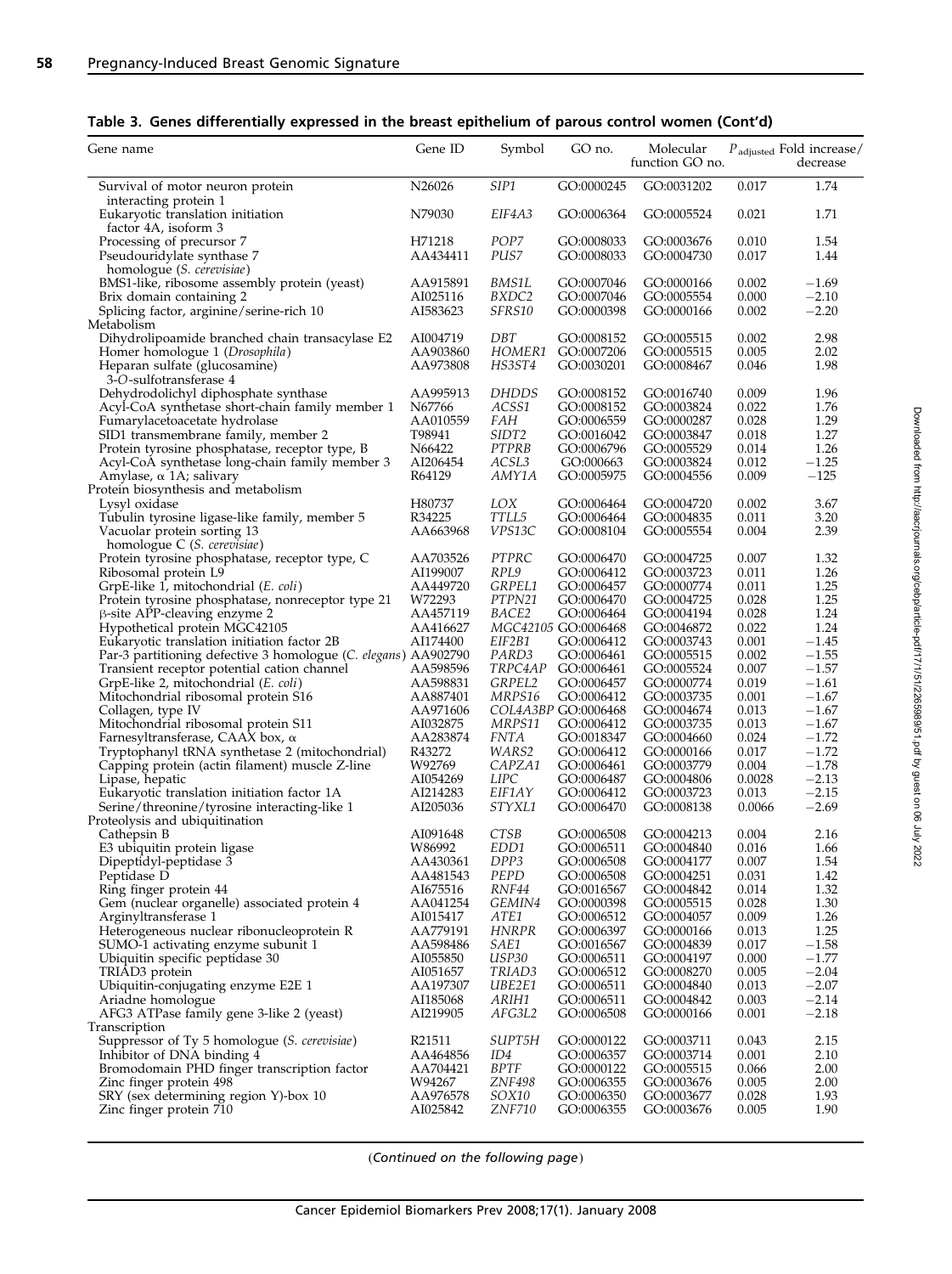|  |  |  |  | Table 3. Genes differentially expressed in the breast epithelium of parous control women (Cont'd) |
|--|--|--|--|---------------------------------------------------------------------------------------------------|
|--|--|--|--|---------------------------------------------------------------------------------------------------|

| Gene name                                                    | Gene ID                           | Symbol                            | GO no.                   | Molecular<br>function GO no. |                | $P_{\text{adjusted}}$ Fold increase/<br>decrease |
|--------------------------------------------------------------|-----------------------------------|-----------------------------------|--------------------------|------------------------------|----------------|--------------------------------------------------|
| General transcription factor IIB                             | H <sub>23978</sub>                | GTF2B                             | GO:0006355               | GO:0016251                   | 0.009          | 1.54                                             |
| Zinc finger protein 26                                       | R97944                            | ZNF <sub>26</sub>                 | GO:0006355               | GO:0003676                   | 0.017          | 1.53                                             |
| Zinc finger protein 268                                      | AI277336                          | ZNF268                            | GO:0006355               | GO:0008270                   | 0.014          | 1.50                                             |
| Protein inhibitor of activated STAT, 1                       | N91175                            | PIAS1                             | GO:0006350               | GO:0003677                   | 0.0280         | 1.31                                             |
| Kv channel interacting protein 3, calsenilin                 | H39123                            | KCNIP3                            | GO:0006350               | GO:0003677                   | 0.024          | 1.30                                             |
|                                                              | AA406125 ZNF275                   |                                   | GO:0006355               | GO:0003677                   | 0.032          | 1.28                                             |
| Zinc finger protein 275<br>Homeobox D1                       | W68537                            | HOXD1                             | GO:0006355               | GO:0003700                   | 0.032          | 1.26                                             |
| HIR histone cell cycle regulation                            | AA609365 HIR <i>A</i>             |                                   | GO:0006357               | GO:0003700                   | 0.022          | 1.26                                             |
| defective homologue A                                        | AA136472 FOXK2                    |                                   |                          |                              | 0.014          |                                                  |
| Forkhead box K2                                              |                                   |                                   | GO:0006350               | GO:0003700                   |                | 1.26                                             |
| Transducin-like enhancer of split 3<br>$(E(sp1)$ homologue)  | AI216623                          | TLE3                              | GO:0006355               | GO:0005554                   | 0.013          | 1.25                                             |
| p300/CBP-associated factor                                   | N74637                            | PCAF                              | GO:0006350               | 0.001368735                  | 0.050          | 1.25                                             |
| Zinc finger protein 544                                      | AA885065 ZNF544                   |                                   | GO:0006355               | GO:0003676                   | 0.010          | 1.25                                             |
| Regulatory factor X-associated protein                       | AI365571                          | <i>RFXAP</i>                      | GO:0006366               | GO:0003700                   | 0.013          | 1.24                                             |
| Bromodomain adjacent to zinc<br>finger domain, 2A            | AA699460 BAZ2A                    |                                   | GO:0006355               | GO:0003677                   | 0.015          | 1.24                                             |
| Zinc finger protein 16                                       | H <sub>17016</sub>                | ZNF16                             | GO:0006350               | GO:0003677                   | 0.012          | 1.23                                             |
| Ring finger protein 12                                       | AA598809 RNF12                    |                                   | GO:0006350               | GO:0003714                   | 0.007          | $-1.25$                                          |
| POU domain, class 6, transcription factor 1                  | AI123130 POU6F1                   |                                   | GO:0006355               | GO:0003700                   | 0.008          | $-1.37$                                          |
| RAR-related orphan receptor A                                | AI022327                          | RORA                              | GO:0006350               | GO:0003700                   | 0.011          | $-1.40$                                          |
| Myeloid/lymphoid or mixed-lineage leukemia AI197974          |                                   | MLLT6                             | GO:0006355               | GO:0005515                   | 0.009          | $-1.41$                                          |
| Zinc finger protein 425                                      | H <sub>20279</sub>                | <b>ZNF425</b>                     | GO:0006355               | GO:0003676                   | 0.005          | $-1.62$                                          |
| PBX/knotted 1 homeobox 2                                     | AI024125 PKNOX2                   |                                   | GO:0006355               | GO:0003700                   | 0.004          | $-1.64$                                          |
| D4, zinc and double PHD fingers family 2                     | AA496782 DPF2                     |                                   | GO:0006350               | GO:0003676                   | 0.016          | $-1.69$                                          |
| General transcription factor IIIC                            | AI184450 GTF3C4                   |                                   | GO:0006350               | GO:0003677                   | 0.002          | $-1.87$                                          |
| GATA zinc finger domain containing 2A                        |                                   | AA458840 GATAD2A                  | GO:0006306               | GO:0030674                   | 0.022          | $-1.97$                                          |
|                                                              | AI359981                          | SOX3                              |                          |                              | 0.004          | $-2.11$                                          |
| SRY (sex determining region Y)-box 3<br>HDAC <sub>8</sub>    |                                   |                                   | GO:0006355               | GO:0003677                   | 0.002          | $-2.20$                                          |
|                                                              | AI053481                          | HDAC8                             | GO:0000122               | GO:0004407                   |                |                                                  |
| Methyl-CpG binding domain protein 3                          | AI017865                          | MBD3                              | GO:0006350               | GO:0003677                   | 0.002          | $-3.17$                                          |
| Biological process unknown<br>DEAH (Asp-Glu-Ala-Asp/His) box | AI125363                          | DHX57                             | GO:0000004               | GO:0003697                   | 0.012          | 2.96                                             |
| polypeptide 57                                               |                                   |                                   |                          |                              |                |                                                  |
| Frequenin homologue (Drosophila)                             | AA918755 FREQ                     |                                   | GO:0000004               | GO:0005509                   | 0.008          | 1.98                                             |
| WD repeat domain 44                                          | W80619                            | WDR44                             | GO:0000004               | GO:0008270                   | 0.016          | 1.86                                             |
| Fibulin 2                                                    | AA452840 FBLN2                    |                                   | GO:0000004               | GO:0005509                   | 0.008          | 1.83                                             |
| Ectonucleoside triphosphate<br>diphosphohydrolase 3          | AI247824 ENTPD3                   |                                   | GO:0000004               | GO:0004050                   | 0.023          | 1.26                                             |
| Zinc finger, DHHC-type containing 9                          | AI346102                          | ZDHHC9                            | GO:0000004               | GO:0000166                   | 0.028          | 1.24                                             |
| Docking protein 5                                            | R39924                            | DOK5                              | GO:0000004               | GO:0005158                   | 0.026          | $-1.25$                                          |
| Progesterone receptor membrane component 2 AA456304 PGRMC2   |                                   |                                   | GO:0000004               | GO:0003707                   | 0.011          | $-1.25$                                          |
| RB1-inducible coiled-coil 1                                  | R38102                            | RB1CC1                            | GO:0000004               | GO:0016301                   | 0.026          | $-1.30$                                          |
| B-Cell CLL/lymphoma 7A                                       | H90147                            | BCL7A                             | GO:0000004               | GO:0003779                   | 0.013          | $-1.30$                                          |
| Dedicator of cytokinesis 5                                   | AA932511 DOCK5                    |                                   | GO:0000004               | GO:0005085                   | 0.004          | $-1.37$                                          |
| Zinc finger protein 320                                      | AI025436 ZNF320                   |                                   | GO:0000004               | GO:0003676                   | 0.012          | $-1.50$                                          |
| Heterogeneous nuclear ribonucleoprotein M                    | AI220112 HNRPM                    |                                   | GO:0000004               | GO:0003723                   | 0.001          | $-1.73$                                          |
| Hypothetical protein MGC4562                                 | AI184226                          | MGC4562                           | GO:0000004               | GO:0003723                   | 0.006          | $-1.85$                                          |
| Phosphatase and actin regulator 1                            | R99333                            | PHACTR1                           | GO:0000004               | GO:0005096                   | 0.005          | $-1.91$                                          |
| DEAD (Asp-Glu-Ala-Asp) box polypeptide 46 AI003503           |                                   | DDX46                             | GO:0000004               | GO:0000166                   | 0.0020         | $-2.19$                                          |
| Biological process and molecular function unknown            |                                   |                                   |                          |                              | 0.002          |                                                  |
| ORM1-like 1 (S. cerevisiae)                                  | AA437132 ORMDL1                   |                                   | GO:0000004               | GO:0005554                   |                | 3.02                                             |
| Ankyrin repeat domain 12                                     |                                   | AA938440 ANKRD12                  | GO:0000004               | GO:0005554                   | 0.005          | 1.89                                             |
| Transmembrane protein 27                                     | AA999850 TMEM27                   |                                   | GO:0000004               | GO:0005554                   | 0.005          | 1.78                                             |
| DKFZp434A0131 protein                                        |                                   | AA032084 DKFZP434A0131 GO:0000004 |                          | GO:0005554                   | 0.028          | 1.25                                             |
| Vitamin K epoxide reductase complex                          |                                   | AI279477 VKORC1L1                 | GO:0000004               | GO:0005554                   | 0.010          | $-1.66$                                          |
| Zinc finger, RAN-binding domain containing 1 AI033098        |                                   | ZRANB1                            | GO:0000004               | GO:0005554                   | 0.005          | $-1.85$                                          |
| Family with sequence similarity 57, member A H23091          |                                   | FAM57A                            | GO:0000004               | GO:0005554                   | 0.024          | $-3.86$                                          |
| Microcephaly, primary autosomal recessive 1                  | AA156424 MCPH1                    |                                   | GO:0000004               | GO:0005554                   | 0.010          | $-3.94$                                          |
| Transmembrane protein 32<br>Neurensin 2                      | AA251026 TMEM32<br>AI199579 NRSN2 |                                   | GO:0000004<br>GO:0000004 | GO:0005554<br>GO:0005554     | 0.004<br>0.002 | $-4.43$<br>$-4.85$                               |
|                                                              |                                   |                                   |                          |                              |                |                                                  |

Abbreviations: CLL, chronic lymphocytic leukemia; ORM1, Homo sapiens orosomucoid 1; RAR, retinoic acid receptor; TNFRSF1A, TNF receptor superfamily, member 1A.

breast epithelium of parous women and analyzed the biological significance of those terms that were found to be deregulated in response to an early reproductive event with high statistical significance (Tables 3 and 4). Among the 18 categories identified to contain deregulated genes, the most highly represented biological process was gene transcription, in which 21 (64%) genes were up-regulated and 12 (36%) genes were downregulated. Higher gene expression was observed in 11 processes that included proteolysis and ubiquitination,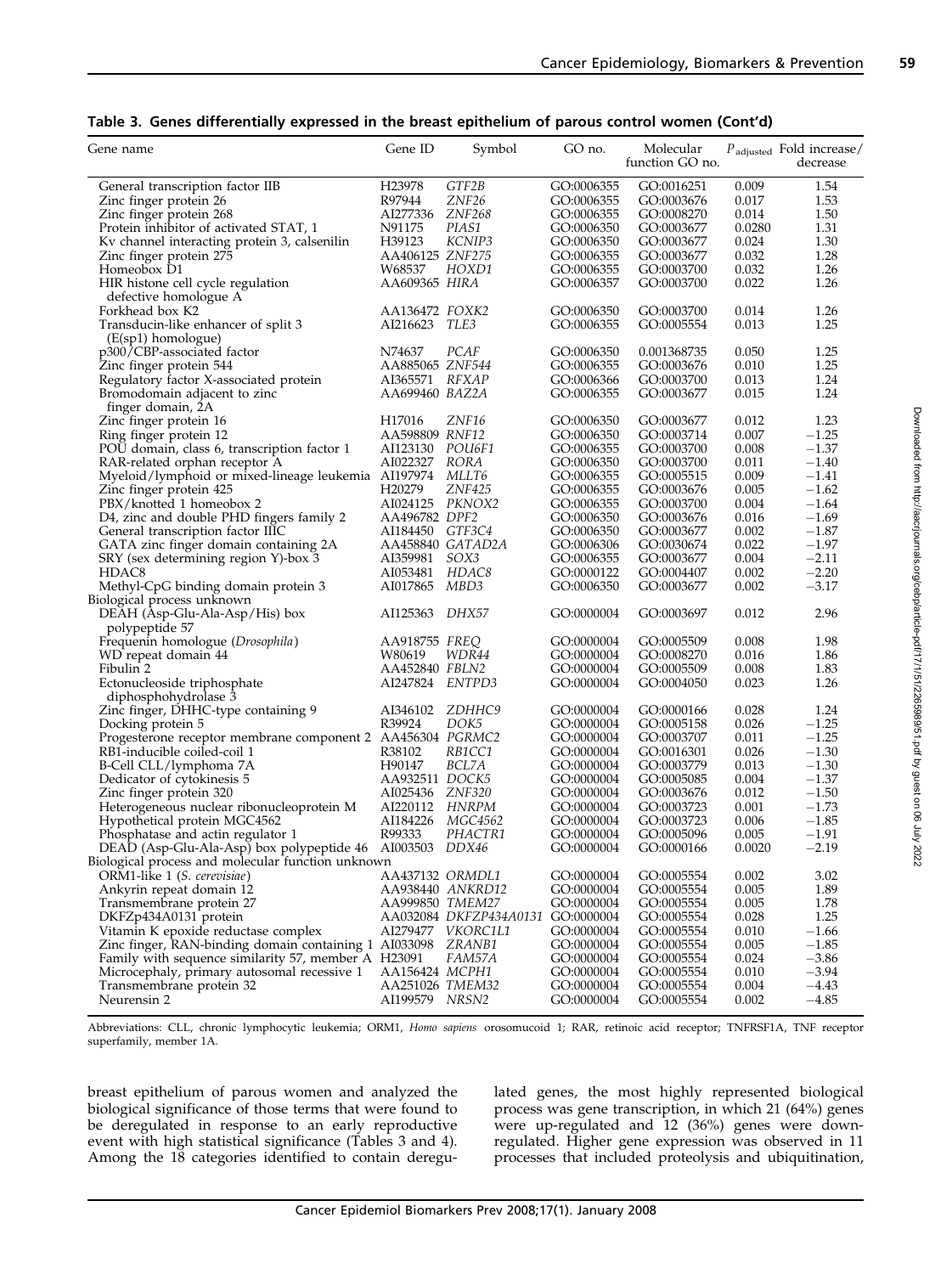| Gene name                                                                                            | Gene symbol                              | Primer sequence                                                                                                                                                                           | Parous control Nulliparous Parous case Nulliparous                                                                                            | control                                                                                                            |                             | case                                                             |
|------------------------------------------------------------------------------------------------------|------------------------------------------|-------------------------------------------------------------------------------------------------------------------------------------------------------------------------------------------|-----------------------------------------------------------------------------------------------------------------------------------------------|--------------------------------------------------------------------------------------------------------------------|-----------------------------|------------------------------------------------------------------|
| TNFRSF1A-associated via death domain<br>Eukaryotic translation initiation<br>factor 4A, isoform 3    | TRADD<br>EIF4A3                          | gatggccttagggttccttc $11488.00 \pm 985.00$ 0.57 $\pm$ 0.33 2.18 $\pm$ 1.57 1.89 $\pm$ 1.85<br>aagaaaggtggactggctga 3822.18 $\pm$ 764.10 1.09 $\pm$ 1.04 2.29 $\pm$ 2.72 12.97 $\pm$ 27.51 |                                                                                                                                               |                                                                                                                    |                             |                                                                  |
| Suppressor of Ty 5 homologue<br>(S. cerevisiae)                                                      | SUPT5H                                   | ctttgaggggaaccgttaca 1517.76 $\pm$ 234.55 0.26 $\pm$ 0.12 16.84 $\pm$ 26.09 2.90 $\pm$ 3.15                                                                                               |                                                                                                                                               |                                                                                                                    |                             |                                                                  |
| SRY (sex determining region Y)-box 5<br>Carcinoembryonic antigen-related<br>cell adhesion molecule 1 | SOX5<br>CEACAM1                          | agggactcccgagagcttag<br>acccacctgcacagtactcc                                                                                                                                              | $267.61 + 24.87$<br>$12.58 + 1.01$                                                                                                            | $0.79 + 0.71$ $2.73 + 3.05$                                                                                        | $1.97 + 0.16$ $0.64 + 0.06$ | $6.04 + 5.71$<br>$1.74 + 0.14$                                   |
| Homeo box D1<br>Ephrin B3<br>p300/CBP-associated factor<br>Inhibitor of DNA binding 4<br>Surfeit 5   | HOXD1<br>EFNB3<br>PCAF<br>ID4<br>Surfeit | ttcagcaccaagcaactgac<br>cttcccaagatctcccttcc<br>acgttcacctgctggtccaa<br>atgggatgaggaaatgcttg<br>cctgcctgcaggttagaaag                                                                      | $9.49 \pm 3.15$<br>$3.63 + 3.23$<br>$98.36 + 21.44$<br>$830.28 \pm 100.33$ 0.21 $\pm$ 0.23 33.80 $\pm$ 63.44 3.37 $\pm$ 3.83<br>$1.12 + 1.13$ | $2.57 \pm 3.54$ 2.64 $\pm$ 2.34<br>$1.11 + 0.08$<br>$1.38 + 0.33 + 9.87 + 3.76$<br>$1.75 \pm 0.08$ $1.35 \pm 0.67$ | $0.7 + 0.59$                | $1.11 + 1.11$<br>$1.17 + 0.84$<br>$2.95 + 5.34$<br>$1.53 + 2.16$ |

Table 4. RT-PCR validation of genes up-regulated in the breast epithelium of parous women

cell adhesion, response to exogenous agents, metabolism, DNA repair and replication, RNA processing, apoptosis, miscellaneous processes, antiapoptosis, and chromatin modification, in which the ratios of up-regulated to down-regulated genes ranged from 1.75 to 11 (Table 3). A greater number of genes with lower level of expression were observed in various processes that included: cell transport, protein biosynthesis and metabolism, cell signaling-signal transduction, biological process unknown, and biological process and molecular function unknown. The genes composing these categories are listed in Table 3.

A number of genes that in the arrays of the parous control breast epithelial cells were either significantly up-regulated or not modified by the reproductive process were confirmed by RT-PCR. They included tumor necrosis factor receptor superfamily, member 1A-associated via death domain (TRADD), eukaryotic translation initiation factor 4A, isoform 3 (EIF4A3), suppressor of Ty 5 homologue (S. cerevisiae) (SUPT5H; ref. 35), sex determining region Y (SRY)-box 5 (SOX5), carcinoembryonic antigen-related cell adhesion molecule 1 (CEACAM1), homeobox D1 (HOXD1), ephrin B3 (EFNB3), p300/CREB-binding protein (CBP) – associated factor ( $\overline{PCAF}$ ), inhibitor of  $\overline{DNA}$  binding 4 (ID4), and Surfeit (Table 4). All genes detected as differentially expressed by the microarray platform were confirmed to be differentially expressed by RT-PCR ( $P < 0.5$ ), whereas those that did not differ among parous and nulliparous control and cases, such as Surfeit, did not differ in the level of expression by RT-PCR (Table 4).

#### **Discussion**

The present work is the first demonstration that an early first full-term pregnancy imprints in the involuted breast lobules of postmenopausal parous women free of breast cancer a specific genomic signature that significantly differs from that of parous women with cancer and nulliparous women with or without the disease. The cDNA microarray analysis of epithelial RNA of completely involuted lobules, represented by Lob 1, obtained by laser capture microdissection, revealed that these cells express a genomic signature composed of 232 deregulated genes representing 18 functional categories.

The signature is composed of both up-regulated and down-regulated genes. Deregulated genes predominated in the category of transcription, in which 63% were upregulated and 37% down-regulated. The fact that the number of down-regulated genes was slightly higher in the cell transport, protein biosynthesis metabolism, cell signaling-signal transduction, development and morphogenesis, cell cycle and growth, as well as in those categories in which the biological process and the molecular functions are unknown indicates that downregulation and/or silencing of gene expression plays an important role in the differentiation of the breast induced by pregnancy, as shown in experimental models (11-15, 25).

Twenty-three genes were found to be significantly up-regulated in the parous breast epithelium in the categories of transcription and chromatin modification, an indication that modifications in transcriptional activity during pregnancy play an important role and become a permanent component of the genomic signature imprinted by this physiologic process in the postmenopausal breast epithelium. More than 2-fold significant increase ( $P < 0.05$ ) over control values was observed in the bromodomain PHD finger transcription factor (BPTF); SUPT5, which has 50% similarity to yeast SPT5 and is part of a protein complex involved in transcriptional repression by modulating chromatin structure (36); and zinc finger protein 498 (ZNF498), which is involved in the regulation of nucleobase, nucleoside, nucleotide, and nucleic acid metabolism. The expression of BPTF has been reported to be lost or significantly reduced in primary carcinomas and in cell lines established from different human carcinomas, supporting our postulate that this gene may play a role in suppression of tumors originating from epithelial tissue (37, 38). ID4, a member of the ID family of proteins (Id1 – Id4) that function as dominant-negative regulators of basic helix-loop-helix transcription factors, was increased in the parous women epithelium, as confirmed by RT-PCR that detected significant increase in the levels of expression from  $0.21 \pm 0.23$  in nulliparous controls to 830.28  $\pm$  100.33 in parous controls (Table 4). ID4 mRNA has been reported to be expressed in normal breast epithelium and myoepithelium but to be absent in estrogen receptor  $\alpha$  (ER- $\alpha$ ) – positive invasive carcinomas, sporadic breast cancers expressing both  $ER-\alpha$  and  $BRCA1$  (39), ductal carcinomas in situ, and atypical ductal hyperplasias (40). Epigenetic inactivation of ID4 has been reported in human leukemia (41), colorectal cancer (42), and gastric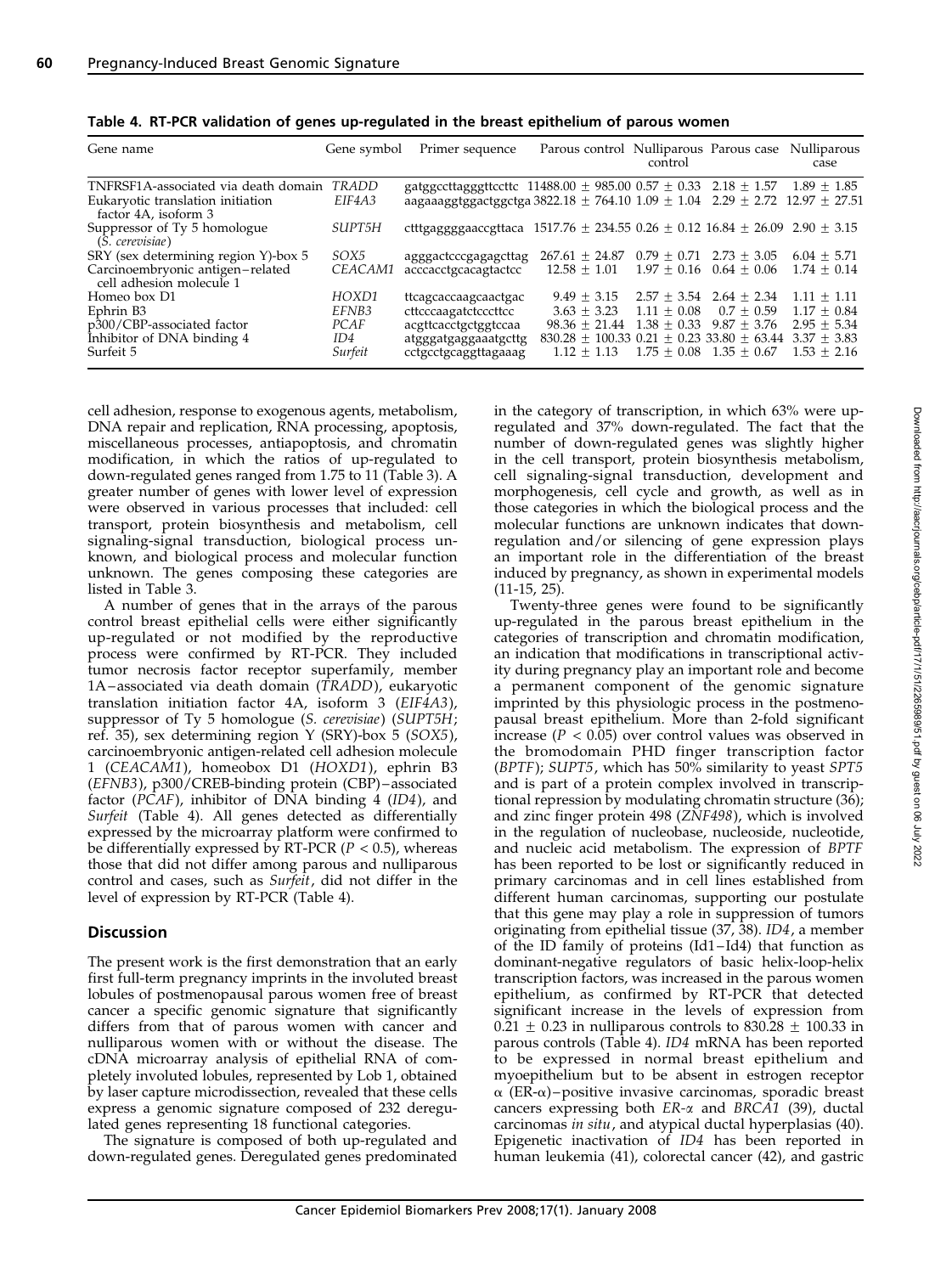adenocarcinoma (43). Its complete or partial epigenetic inactivation also occurs in both  $ER-\alpha$ –positive and ER- $\alpha$ –negative cells (i.e., T47D, MCF-7, and HBL-100, BT20, BT549, and BR2, respectively; ref. 44), findings that support the role of this gene as a putative tumorsuppressor gene and as a key controller of cell differentiation.

The fact that SRY box 10 or SOX10, a gene that is methylated in the breast cancer cell line MCF7 (45), is significantly up-regulated in the breast of parous women indicates that it may play an integral role in the specification and transcription of the terminal differentiation that has been reported in other systems, such as astrocytes and oligodendrocytes (46). In contrast, SRY box 3 (SOX3), which is involved in the regulation of embryonic development and determination of cell fate (47) and is essential for the maintenance of spermatogonial stem cells (48), is down-regulated in the parous breast. These observations suggest that these genes might play in the breast a role similar to that described in neural and male reproductive organs, respectively. Nevertheless, the final molecular mechanisms by which these transcription factors regulate the differentiation of the parous breast epithelium need further investigation. Transcription factors also associated to coactivators and chromatin remodeling, such PCAF, which have previously found to be significantly up-regulated in breast epithelial cells of parous women (6, 25-27), seem to play



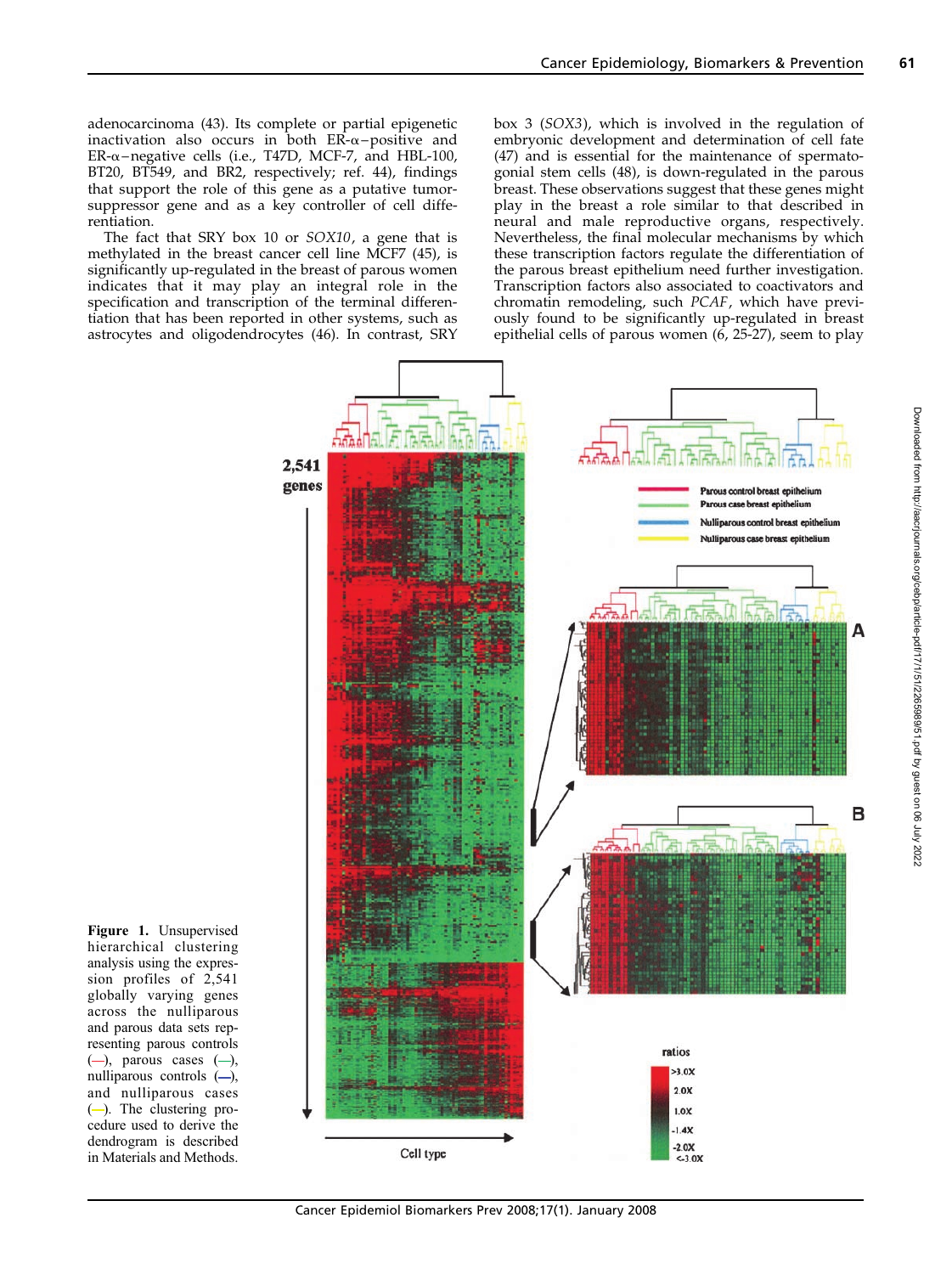

Figure 2. A and B, unsupervised hierarchical analysis of subsets of 18 matched breast epithelia from the parous control specimens shown in Fig. 1 that were microdissected and hybridized independently as biological replicates. The combined parity/absence of breast cancer data generated a distinct genomic profile that differed from those of the breast cancer groups, irrespective of parity history, and of the nulliparous cancer-free control group. Groups identified as for Fig. 1.

an important role in the genomic signature induced by pregnancy in breast epithelial cells. The p300/CBP family of coactivators can interact with the isolated  $A/B$  domain of the ER- $\alpha$ , enhancing its AF-1 activity and thus contributing to ligand-independent activity of the receptor under the stimulus of steroid receptor coactivator-1 (49). Interestingly, p300/CBP is recruited by steroid receptor coactivator-1 and cofactors such as transcription intermediary factor 2 and amplified in breast cancer 1, which interact with nuclear receptors in a liganddependent manner for enhancing transcriptional activation by the receptor via histone acetylation/methylation (50). PCAF is also a coactivator of the tumor suppressor p53 and participates in p53-mediated transactivation of target genes through acetylation of both bound p53 and histones within p53 target promoters (51). The upregulation of PCAF in the differentiated breast epithelial cells of parous women might be associated with an increase in the protein levels of the histone acetyl transferases p300, whereas CBP suppresses the level of histone deacetylase (HDAC) and increases the level of acetylated histone H4, as it has been reported for metastatic breast cancer cells after treatment with all-

trans retinoic acid, which also up-regulates the expression of BAX (52), a proapoptotic gene that is also upregulated in the parous breast epithelial cells.

The general transcription factor IIB (GTF2B), which encodes one of the ubiquitous factors required for transcription initiation by RNA polymerase II and HOXD1, is also up-regulated in the parous breast. Of great interest is the fact that transcription factors encoded by the HOX genes, which play a crucial role in Drosophila, Xenopus, and mammalian embryonic differentiation and development, up-regulate HOXC6, HOXD1, and HOXD8 expression in human neuroblastoma cells that are chemically induced to differentiate, an indication that HOX is associated with maturation toward a differentiated neuronal phenotype (53).

Two protein inhibitors of activated STAT (PIAS) were found to be deregulated in the breast epithelium of parous women; PIAS1 was up-regulated and PIAS2 (also called PIASx) was down-regulated. Members of the PIAS protein family have been identified as negative regulators of STAT signaling and of transcription factors such nuclear factor  $\kappa$ B and p53 (54). PIAS members have small ubiquitin-like modifier (SUMO)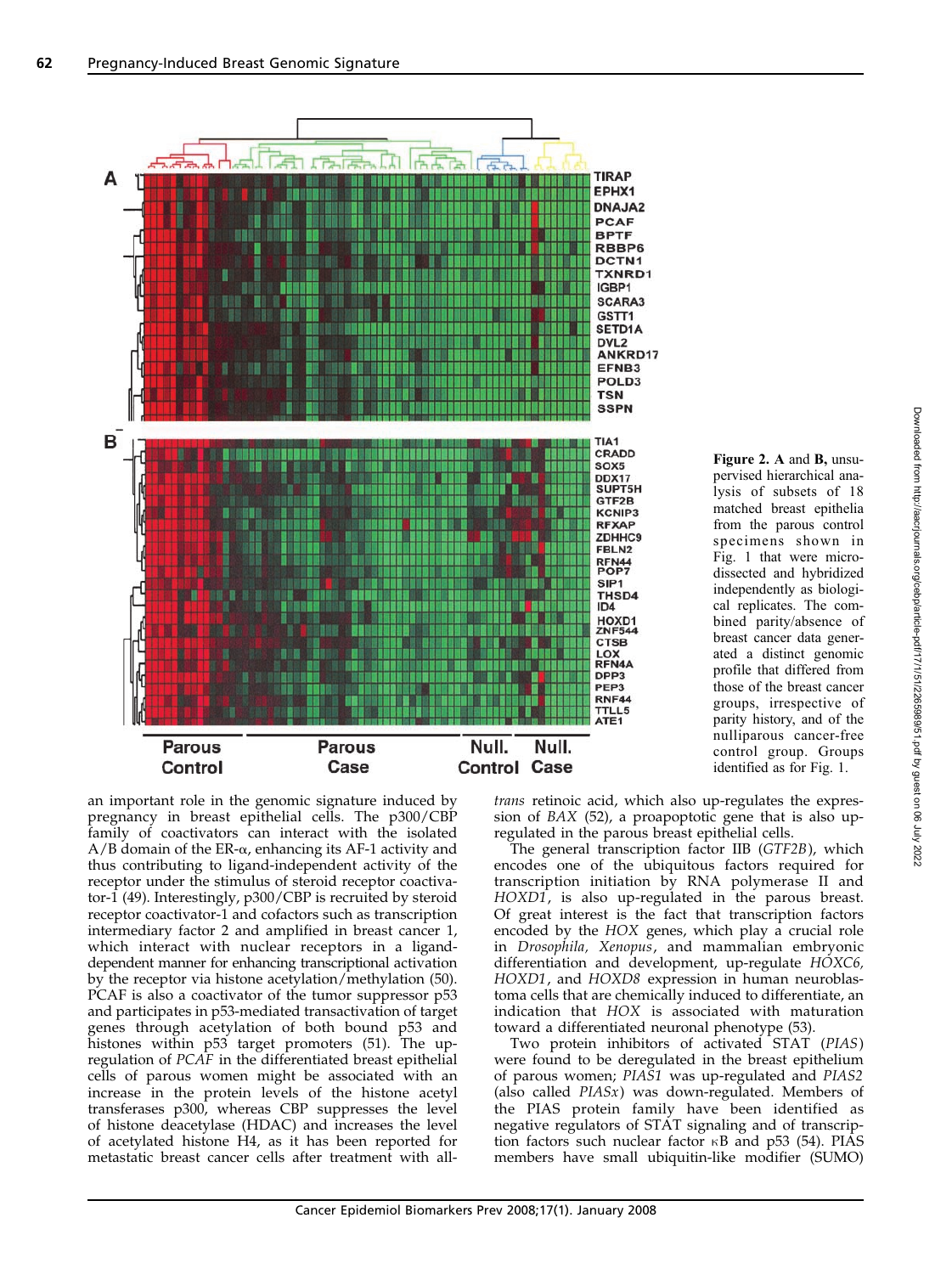E3-ligase activity, PIAS1 exerting a direct inhibition of STAT1 DNA binding whereas PIAS2 recruiting HDAC3 for repressing STAT4-dependent transcription. Several PIAS can also cause STAT sumoylation, which is likely to inhibit STAT signaling (55). The down-regulation of PIAS2 needs further analysis because the extent of PIAS and SUMO family expression in breast tissues remains unclear, although preliminary evidence suggests that dysregulation of PIAS expression does occur in human breast cancers.

Among the genes that are down-regulated in the involuted lobular epithelium of postmenopausal parous women are HDAC8 and methyl-CpG binding domain protein 3 (MBD3). The importance of the down-regulation of these two genes is highlighted by the fact that HDACs interact with DNA methyltransferases and methyl CpG-binding domain (MBD) proteins, which are associated with CpG island methylation, another epigenetic modification involved in transcriptional repression and heterochromatin remodeling (56-59). The inhibition of HDAC by trichostatin A induces terminal differentiation of mouse erythroleukemia cells and apoptosis of lymphoid and colorectal cancer cells. In addition, trichostatin A treatment of cells expressing the PML zinc finger protein derepresses transcription and allows cells to differentiate normally. These findings have led to the development of HDAC inhibitors as potential agents for the treatment of certain forms of cancer (57). Interestingly, the deacetylase activity of HDAC8 is inhibited by protein kinase A-mediated phosphorylation, resulting in the hyperacetylation of histones H3 and H4, a phenomenon similar to that induced by human chorionic gonadotropin in the human breast (58) and which represents a novel mechanism of regulation of the activities of human class I HDAC by protein kinases (56). MBD3 is one of the five members of the MBD family that recruit various HDAC-containing repressor complexes leading to silencing by generating repressive chromatin structures at relevant binding sites. It plays an important role in mediating the HDAC-specific small-molecule inhibitor (HDI)-induced gene regulations associated with cancer-selective cell death, imparting HDI-induced selectivity in cancer cells via differential transcriptional regulation (59). Silencing of MBD3 abrogates HDI-induced transcriptional reprogramming and growth inhibition in HDI-treated lung cancer cells but not in normal cells. In response to HDI treatment, MBD3 relocalizes within cells in a different manner in cancer and normal cells, an indication that the relocation of MBD3 to the nucleus may facilitate its recruitment to the genome and allow MBD3 to function as a regulatory molecule (59). Our ongoing studies have been designed for clarifying whether intracellular relocation plays a role in differential transcriptional reprogramming in response to pregnancyinduced differentiation.

We found of great interest our findings that genes that are involved in the metabolism of xenobiotic substances and oxidative stress were significantly up-regulated in the breast epithelium of postmenopausal parous women. Among them are epoxide hydrolase or EPHX1, which plays an important role in both the activation and detoxification of exogenous chemicals such as polycyclic aromatic hydrocarbons found in cigarette smoke (60), and thioredoxin reductase 1 or TXNRD1 (61), a member of the pyridine nucleotide family of oxidoreductases and one of the major antioxidant and redox regulators in mammals. TXNRD1 protein reduces thioredoxins and other substrates, playing a role in selenium metabolism, protecting against oxidative stress, and supporting the function of p53 and of other tumor suppressors. The up-regulation in the parous breast epithelium of glutathione S-transferase  $(GST)$   $\theta$ 1 ( $GSTT1$ ), which belongs to a family of important enzymes involved in the detoxification of a wide variety of known and suspected carcinogens, including potential mammary carcinogens identified in charred meats and tobacco smoke, is of importance because a substantial proportion of the Caucasian population has a homozygous deletion (null) of the GSTM1 or GSTT1 gene, which results in lack of production of these isoenzymes and a significantly elevated risk of breast cancer associated with cigarette smoking (62). N-Acetyltransferase 2-arylamine N-acetyltransferase (NAT2), which is involved in the metabolism of different xenobiotics including potential carcinogens (63), indicates that the lifetime sequel of the differentiation of the breast by an early pregnancy is the activation of a system of defense that makes the parous breast cells less vulnerable to genotoxic substances. This contention is supported by in vitro data showing that breast epithelial cells from parous women do not express phenotypes of cell transformation when treated with chemical carcinogens, whereas those from nulliparous women do (64).

Seven DNA repair controlling genes were found to be significantly up-regulated in the Lob 1 of the parous breast, an indication that an improved DNA repair system was involved in the protective effect induced by pregnancy, as we have previously shown in the rodent experimental model in which mammary epithelial cells of parous animals remove 7,12-dimethylbenz(a)anthraacene DNA adducts more efficiently than those of virgin animals (65). DNA repair is central to the integrity of the human genome and reduced DNA repair capacity has been linked to genetic susceptibility to cancer, including that of the breast (66). Among the genes that were upregulated in the epithelial cells of the parous breast was RAD51-like 3 or RAD51D, which is one of the five RAD51 paralogues that are required in mammalian cells for normal levels of genetic recombination and damaging agents (67). We have previously reported that the X ray repair complementing defective repair I (XRCC4) gene is up-regulated in breast epithelial cells of parous women (6, 26). XRCC4 is a DNA repair factor that is essential for the resolution of DNA double-strand break during V(D)J recombination, acting as a caretaker of the mammalian genome in both normal development and suppression of tumors. In the present study, we found in the same cells the up-regulation of excision repair cross-complementing rodent repair deficiency, complementation group 8 (ERCC8), also known as CSA (68), which interacts with CSB, and when mutated the transcription-coupled repair, a DNA repair defect found in Cockayne syndrome, is impaired (68). Ankyrin repeat domain 17 (ANKRD17), translin or TSN, which encodes a DNA-binding protein that specifically recognizes conserved target sequences at the breakpoint junction of chromosomal translocations (69), and three prime repair exonuclease 1 (TREX1) are also up-regulated in the parous control group. The protein encoded by this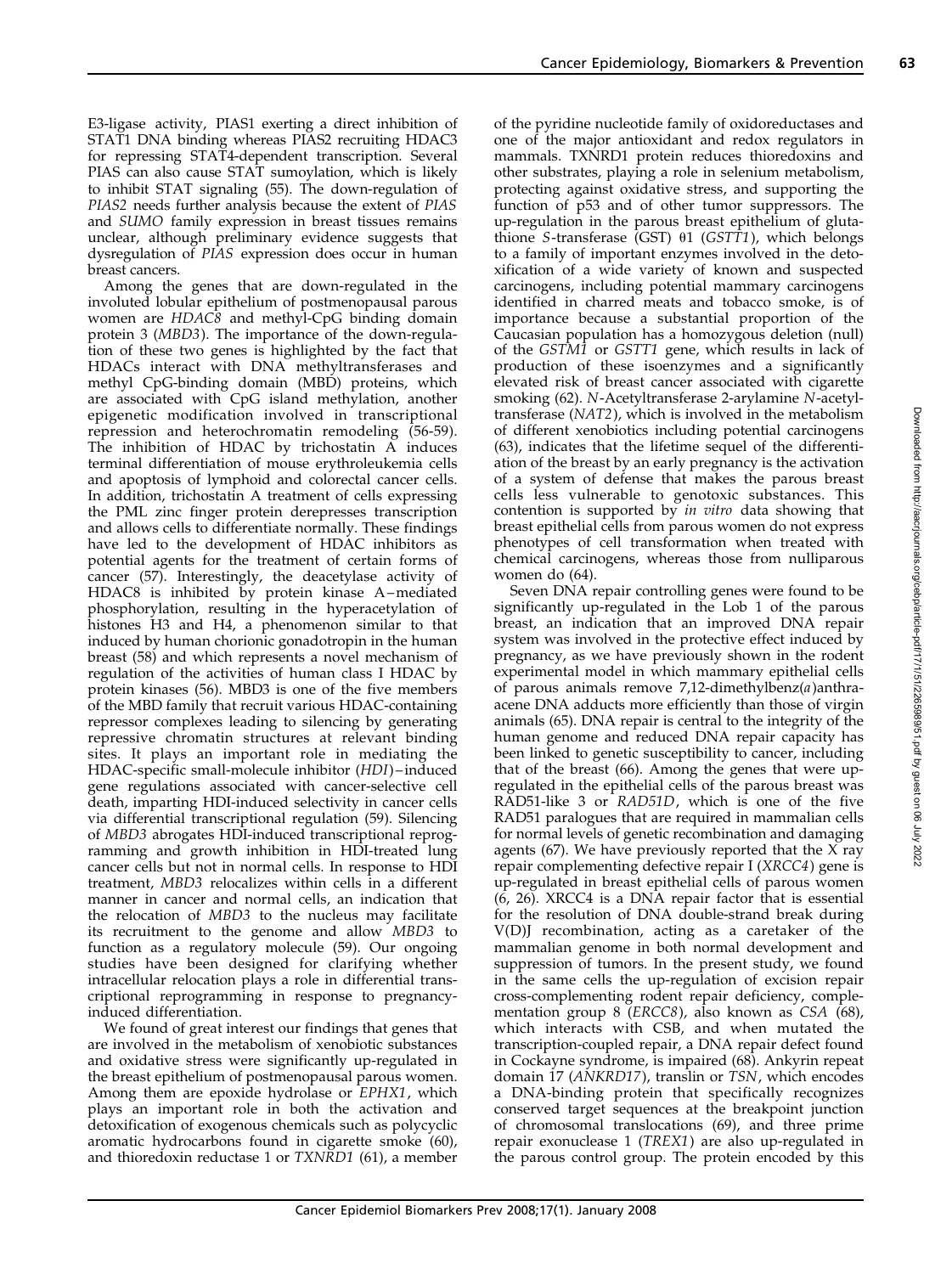latter gene uses two different open reading frames from which the upstream open reading frame encodes proteins that interact with the ataxia telangiectasia and Rad3 – related protein, a checkpoint kinase. The proteins encoded by this upstream open reading frame localize to intranuclear foci following DNA damage and are essential components of the DNA damage checkpoint (70, 71). These data indicate that the activation of genes involved in the DNA repair process is part of the signature induced in the mammary gland by pregnancy, confirming previous findings that, in vivo, the ability of the cells to repair carcinogen-induced damage by unscheduled DNA synthesis and adduct removal is more efficient in the post pregnancy mammary gland (65).

Among the genes that control apoptosis, eight were deregulated, six were up-regulated, and two downregulated. The former included the BCL2-associated X protein (BAX), a proapoptotic gene that belongs to the BCL2 protein family whose transcription is stimulated by the active p53 and the proapoptotic and cell cycle regulator gene  $p21$  (72). To the same category belong the cytotoxic granule – associated RNA binding protein (TIA1), tumor necrosis factor (TNF) receptor – associated factor 1 (TRAF1), TRADD, CASP2 and RIPK1 domain containing adaptor with death domain (CRADD), and protein phosphatase 1F (PPM1F). TIA1 possesses nucleolytic activity against CTL target cells inducing in them DNA fragmentation (73). TNFR1 can initiate several cellular responses, including apoptosis that relies on caspases and necrotic cell death, which depends on receptor-interacting protein kinase 1 (RIPK1; 74, 75). TRADD protein has been suggested to be a crucial signal adaptor that mediates all intracellular responses from TNFR1 (76). Caspase-2 is one of the earliest identified caspases engaged in the mitochondria-dependent apoptotic pathway by inducing the release of cytochrome c and other mitochondrial apoptogenic factors into the cell cytoplasm (77). PPM1F encodes a protein that is a member of the protein phosphatase 2C family of Ser/Thr protein phosphatases; overexpression of this phosphatase has been shown to mediate caspase-dependent apoptosis (78). Two apoptotic and two antiapoptotic genes are down-regulated in the breast epithelium of parous women: the programmed cell death 5 or PDCD5 and the transformed 3T3 cell double minute 4 (MDM4) in the former, and baculoviral inhibitor of apoptosis protein repeat – containing 6 (BIRC6) and BCL2-associated athanogene 4 (BAG4) in the latter. The Mdm4 gene that encodes structurally related oncoproteins that bind to the p53 tumor suppressor protein and inhibit p53 activity is amplified and overexpressed in a variety of human cancers (79). The Split hand/foot malformation (ectrodactyly) type 1 (SHFM1) encodes a protein with a BIR (baculoviral) domain and UBCc (ubiquitin-conjugating enzyme E2, catalytic) domain (80). This protein inhibits apoptosis by facilitating the degradation of apoptotic proteins by ubiquitination. BAG4 is a member of the BAG1-related antiapoptotic protein family that functions through interactions with a variety of cell apoptosis – and growth-related proteins including BCL2, Raf protein kinase, steroid hormone receptors, growth factor receptors, and members of the heat shock protein 70 kDa family. This protein was found to be associated with the death domain of TNF receptor type 1 and death receptor 3, and thereby negatively regulates downstream cell

death signaling (81). Altogether these clusters of genes seem to maintain the programmed cell death pathway very active in the parous breast epithelium when compared with the epithelium obtained from the breast of parous women with cancer and from nulliparous women with or without cancer. Supporting evidence for this statement comes from data obtained from experimental models (6, 25) and from normal breast tissues of parous women obtained from reduction mammoplasties  $(6, 26)$ , in which genes involved in the pathway of apoptosis are significantly deregulated. Another cluster of genes that are up-regulated in the parous control group are those related to immunosurveillance. We have previously reported that breast epithelial cells from parous women significantly overexpressed genes related to the immune system  $(82)$ ; therefore, this category will not be further discussed here.

Altogether, our data indicate that the first full-term pregnancy induces in the breast epithelium a specific genomic profile that is still identifiable in parous women at postmenopause. Furthermore, this genomic signature is constituted by genes that cluster differently than those genes expressed in the epithelial cells of parous and nulliparous women with breast cancer as well as from nulliparous women without cancer. This genomic signature allowed us to evaluate the degree of mammary gland differentiation induced by pregnancy. Of importance is the fact that this signature serves for characterizing at molecular level the fully differentiated condition of the breast epithelium that is associated with a reduction in breast cancer risk, thus providing a useful molecular tool for predicting when pregnancy has been protective, for identifying women at risk irrespective of their pregnancy history, and for its use as an intermediate biomarker for evaluating cancer preventive agents.

## Acknowledgments

We thank Joanne F. Dorgan, M.P.H., Ph.D. (Genetic Epidemiology, Population Science Division, Fox Chase Cancer Center) for supervising the collection of breast tissues and of patient data; Debra Riordan, M.S., Ryan Hopson, M.S., and Irene Shandruk, M.S. (Genetic Epidemiology, Population Science Division, Fox Chase Cancer Center), Gladwyn Downes (Christiana Care Health System, Newark, DE), and Barbara Carney (Somerset Medical Center, Somerville, NJ) for collecting the clinical data of all the patients entered in this study; Peter Morrison (Department of Biostatistics, Biodiscovery, Inc., San Diego, CA) for his contribution in the analysis of cDNA microarray data; and Daniel A. Mailo, Rebecca C. Heulings, Patricia A. Russo, and Fathima S. Sheriff for their technical and administrative contributions for the successful completion of this work.

## References

- 1. Mustacchi P. Ramazzini and Rigoni-Stern on parity and breast cancer. Clinical impression and statistical corroboration. Arch Intern Med 1961;108:639 – 42.
- MacMahon B, Cole P, Lin TM. Age at first birth and breast cancer risk. Bull World Health Organ 1970;43:209 – 21.
- 3. Tryggvadottir L, Tulinius H, Eyfjord JE, Sigurvinsson T. Breastfeeding and reduced risk of breast cancer in an Icelandic cohort study. Am J Epidemiol 2001;154:37 – 42.
- Jernstrom H, Lubinski J, Lynch HT, et al. Breast-feeding and the risk of breast cancer in BRCA1 and BRCA2 mutation carriers. J Natl Cancer Inst 2004;96:1094 – 8.
- Russo J, Tay LK, Russo IH. Differentiation of the mammary gland and susceptibility to carcinogenesis: a review. Breast Cancer Res Treat 1982;2:5 – 73.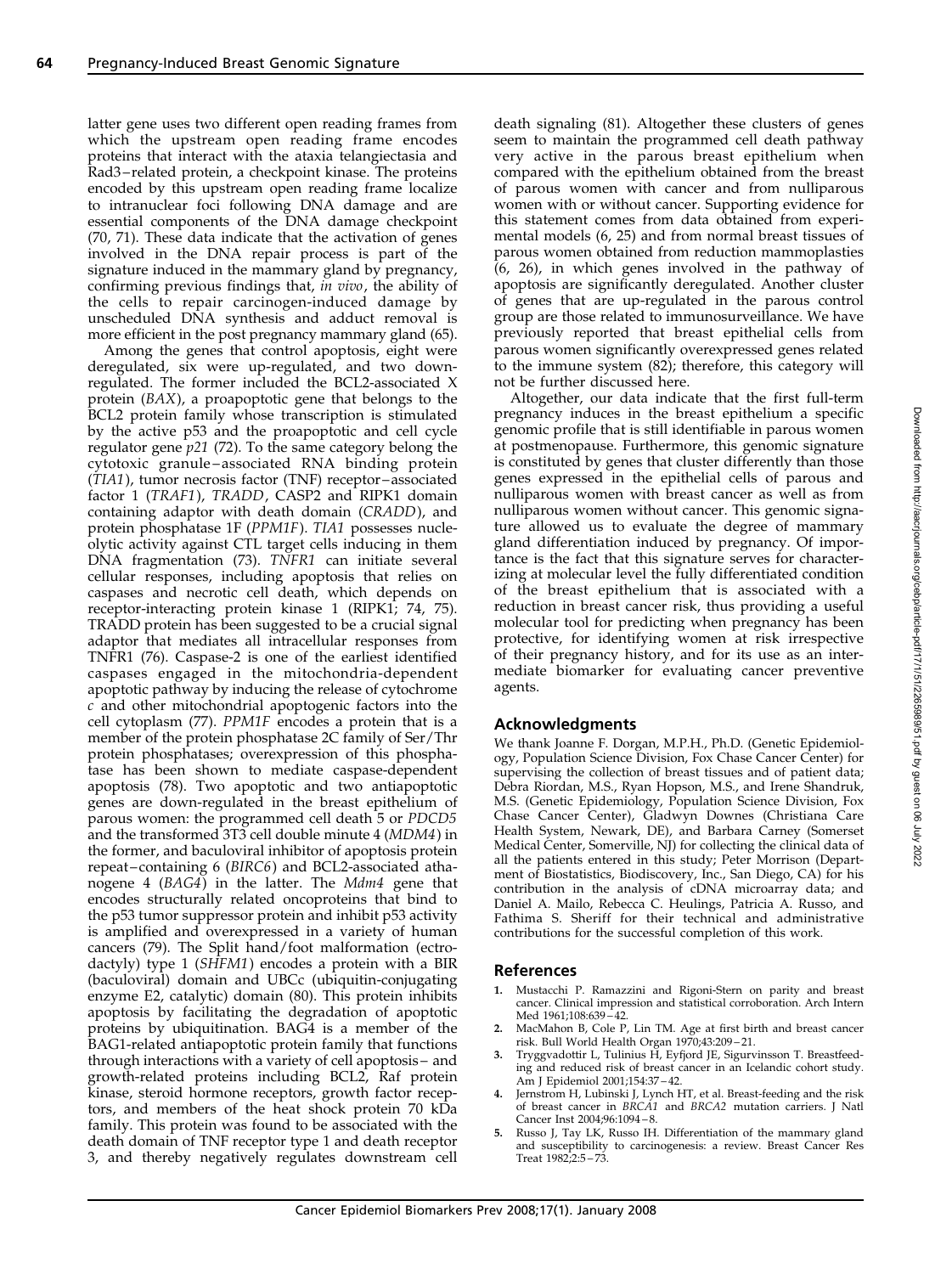- 6. Russo J, Balogh GA, Chen J, et al. The concept of stem cell in the mammary gland and its implication in morphogenesis, cancer and prevention. Front Biosci 2006;11:151 – 72.
- 7. Cutuli B, Borel C, Dhermain F, et al. Breast cancer occurred after treatment for Hodgkin's disease: analysis of 133 cases. Radiother Oncol 2001;59:247 – 55.
- Key J, Hodgson S, Omar RZ, et al. Meta-analysis of studies of alcohol and breast cancer with consideration of the methodological issues. Cancer Causes Control 2006;17:759 – 70.
- 9. Band PR, Le ND, Fang R, Deschamps M. Carcinogenic and endocrine disrupting effects of cigarette smoke and risk of breast cancer. Lancet 2002;360:1044 – 9.
- 10. Russo J, Tait L, Russo IH. Susceptibility of the mammary gland to carcinogenesis. III. The cell of origin of rat mammary carcinoma. Am J Pathol 1983;113:50 – 66.
- 11. Russo IH, Russo J. Developmental stage of the rat mammary gland as determinant of its susceptibility to 7,12-dimethylbenz(a)anthracene. J Natl Cancer Inst 1978;61:1439 – 49.
- 12. Russo IH, Koszalka M, Russo J. Comparative study of the influence of pregnancy and hormonal treatment on mammary carcinogenesis. Br J Cancer 1991;64:481 – 4.
- 13. D'Cruz CM, Moody SE, Master SR, et al. Persistent parity-induced changes in growth factors, TGF- $\beta$ 3, and differentiation in the rodent
- mammary gland. Mol Endocrinol 2002;16:2034 51. 14. Ginger MR, Rosen JM. Pregnancy-induced changes in cell-fate in the mammary gland. Breast Cancer Res 2003;5:192 – 7.
- 15. Blakely CM, Stoddard AJ, Belka GK, et al. Hormone-induced protection against mammary tumorigenesis is conserved in multiple rat strains and identifies a core gene expression signature induced by pregnancy. Cancer Res 2006;66:6421 – 31.
- 16. Shantakumar S, Terry MB, Teitelbaum SL, et al. Reproductive factors and breast cancer risk among older women. Breast Cancer Res Treat 2007;102:365 – 74.
- 17. Iwasaki M, Otani T, Inoue M, et al. Role and impact of menstrual and reproductive factors on breast cancer risk in Japan. Eur J Cancer Prev 2007;16:116 – 23.
- 18. Ha M, Mabuchi K, Sigurdson AJ, et al. Smoking cigarettes before first childbirth and risk of breast cancer. Am J Epidemiol 2007;166:55 – 61.
- 19. Kote-Jarai Z, Matthews L, Osorio A, et al. Accurate prediction of BRCA1 and BRCA2 heterozygous genotype using expression profiling after induced DNA damage. Clin Cancer Res 2006;12:3896 – 901.
- 20. Epidemiological Study of BRCA1 and BRCA2 Mutation Carriers (EMBRACE); Gene Etude Prospective Sein Ovaire (GENEPSO); Gen en Omgeving studie van de werkgroep Hereditiair Borstkanker Onderzoek Nederland (GEO-HEBON); International BRCA1/2 Carrier Cohort Study (IBCCS) Collaborators' Group; Andrieu N, Easton DF, Chang-Claude J, et al. Effect of chest X-rays on the risk of breast cancer among BRCA1/2 mutation carriers in the International BRCA1/2 Carrier Cohort Study: a report from the EMBRACE, GENEPSO, GEO-HEBON, IBCCS Collaborators' Group. J Clin Oncol  $2006;24:3361-6.$
- 21. Russo J, Lynch H, Russo IH. Mammary gland architecture as a determining factor in the susceptibility of the human breast to cancer. Breast J 2001;7:278 – 91.
- 22. Russo J, Russo IH. Differentiation and breast cancer development. In: Heppner G, editor. Advances in oncobiology. Vol. 2. New Jersey: JAI Press, Inc.; 1998. p. 1-10.
- 23. Russo J, Russo IH. Toward a unified concept of mammary tumorigenesis. Prog Clin Biol Res 1997;396:1 – 16.
- 24. Russo J, Ao X, Grill C, Russo IH. Pattern of distribution of cells positive for estrogen receptor  $\alpha$  and progesterone receptor in relation positive for estrogen receptor a and progesterone receptor in relation to proliferating cells in the mammary gland. Breast Cancer Res Treat 1999;53:217 – 27.
- 25. Russo J, Mailo D, Hu Y-F, et al. Breast differentiation and its implication in cancer prevention. Clin Cancer Res 2005;11:931 – 6s.
- 26. Balogh GA, Heulings R, Mailo DA, et al. Genomic signature induced by pregnancy in the human breast. Int J Oncol 2006;28:399 – 410.
- 27. Russo J, Balogh GA, Heulings R, et al. Molecular basis of pregnancy induced breast cancer protection. Eur J Cancer Prev 2006;15:306 – 42.
- 28. Balogh GA, Heulings R, Mailo D, et al. Methodological approach to study the genomic profile of the human breast. Int J Oncol 2007;31:  $253 - 60.$
- 29. Gentleman RC, Carey VJ, Bates DM, et al. Bioconductor: open software development for computational biology and bioinformatics. Genome Biol 2004;5:R80.
- 30. Wettenhall JM, Smyth GK. LimmaGUI: a graphical user interface for linear modeling of microarray data. Bioinformatics 2004;20:  $3705 - 6$
- 31. Smyth GK. Limma: linear models for microarray data. In: Gentleman R, Carey V, Dudoit S, Irizarry R, Huber W, editors. Bioinformatics

and computational biology solutions using R and bioconductor. New York: Springer;2005. p. 397 – 420.

- 32. Benjamini Y, Hochberg Y. Controlling the false discovery rate: a practical and powerful approach to multiple testing. J Royal Stat Soc B 1995;57:289 – 300.
- 33. Ritchie ME, Diyagama D, Neilson J, et al. Empirical array quality weights for microarray data. BMC Bioinformatics 2006;7:261.
- 34. Perelman E, Ploner A, Calza S, Pawitan Y. Detecting differential expression in microarray data: comparison of optimal procedures. BMC Bioinformatics 2007;8:28.
- 35. Maglietta R, Piepoli A, Catalano D, et al. Statistical assessment of functional categories of genes deregulated in pathological conditions by using microarray data. Bioinformatics 2007;23:2063 – 72.
- 36. Stachora AA, Schafer RE, Pohlmeier M, Maier G, Ponstingl H. Human Supt5h protein, a putative modulator of chromatin structure,
- is reversibly phosphorylated in mitosis. FEBS Lett 1997;409:74 8. 37. Kurochkin IV, Yonemitsu N, Funahashi SI, Nomura H. ALEX1, a novel human armadillo repeat protein that is expressed differentially in normal tissues and carcinomas. Biochem Biophys Res Commun 2001;280:340 – 7.
- 38. Hsia N, Cornwall GA. DNA microarray analysis of region-specific gene expression in the mouse epididymis. Biol Reprod 2004;70: 448 – 57.
- 39. Roldan G, Delgado L, Muse IM. Tumoral expression of BRCA1, estrogen receptor  $\alpha$  and ID4 protein in patients with sporadic breast cancer. Cancer Biol Ther 2006;5:505 – 10.
- 40. de Candia P, Akram M, Benezra R, Brogi E. Id4 messenger RNA and estrogen receptor expression: inverse correlation in human normal breast epithelium and carcinoma. Hum Pathol 2006;37:1032 – 41.
- 41. Yu L, Liu C, Vandeusen J, et al. Global assessment of promoter methylation in a mouse model of cancer identifies ID4 as a putative tumor-suppressor gene in human leukemia. Nat Genet 2005;37:265 – 74.
- 42. Umetani N, Takeuchi H, Fujimoto A, et al. Epigenetic inactivation of ID4 in colorectal carcinomas correlates with poor differentiation and unfavorable prognosis. Clin Cancer Res 2004;10:7475 – 83.
- 43. Chan AS, Tsui WY, Chen X, et al. Down-regulation of ID4 by promoter hypermethylation in gastric adenocarcinoma. Oncogene 2003;22:6946 – 53.
- 44. Umetani N, Mori T, Koyanagi K. Aberrant hypermethylation of ID4 gene promoter region increases risk of lymph node metastasis in T1 breast cancer. Oncogene 2005;24:4721 – 7.
- 45. Kim JY, Tavaré S, Shibata D. Human hair genealogies and stem cell latency. BMC Biol 2006;4:2.
- 46. Ito Y, Wiese S, Funk N, et al. Sox10 regulates ciliary neurotrophic factor gene expression in Schwann cells. Proc Natl Acad Sci U S A  $2006;103:7871-6.$
- 47. Weiss J, Meeks JJ, Hurley L, Raverot G, Frassetto A, Jameson JL. Sox3 is required for gonadal function, but not sex determination, in males and females. Mol Cell Biol 2003;23:8084 – 91.
- 48. Raverot G, Weiss J, Park S, Hurley L, Jameson JL. Sox3 expression in undifferentiated spermatogonia is required for the progression of spermatogenesis. Dev Biol 2005;283:215 – 25.
- 49. Dutertre M, Smith CL. Ligand-independent interactions of p160/ steroid receptor coactivators and CREB-binding protein (CBP) with estrogen receptor-a: regulation by phosphorylation sites in the A/B region depends on other receptor domains. Mol Endocrinol 2003;17: 1296 – 314.
- 50. Iwase H. Molecular action of the estrogen receptor and hormone dependency in breast cancer. Breast Cancer 2003;10:89 – 96.
- 51. Watts GS, Oshiro MM, Junk DJ, et al. The acetyltransferase p300/ CBP-associated factor is a p53 target gene in breast tumor cells. Neoplasia 2004;6:187 – 94.
- 52. Hayashi K, Goodison S, Urquidi V, et al. Differential effects of retinoic acid on the growth of isogenic metastatic and nonmetastatic breast cancer cell lines and their association with distinct expression of retinoic acid receptor  $\beta$  isoforms 2 and 4. Int J Oncol 2003;22:623 – 9.
- 53. Manohar CF, Salwen HR, Furtado MR, Cohn SL. Up-regulation of HOXC6, HOXD1, and HOXD8 homeobox gene expression in human neuroblastoma cells following chemical induction of differentiation. Tumour Biol 1996;17:34 – 47.
- 54. Khwaja A. The role of Janus kinases in haemopoiesis and haematological malignancy. Br J Haematol 2006;134:366-84.
- 55. Clevenger CV. Roles and regulation of Stat family transcription factors in human breast cancer. Am J Pathol 2004;165:1449 – 60.
- 56. Lee H, Rezai-Zadeh N, Seto E. Negative regulation of histone deacetylase 8 activity by cyclic AMP-dependent protein kinase A. Mol Cell Biol 2004;24:765 – 73.
- 57. Melnick A, Licht JD. Histone deacetylases as therapeutic targets in hematologic malignancies. Curr Opin Hematol 2002;9:322 – 32.